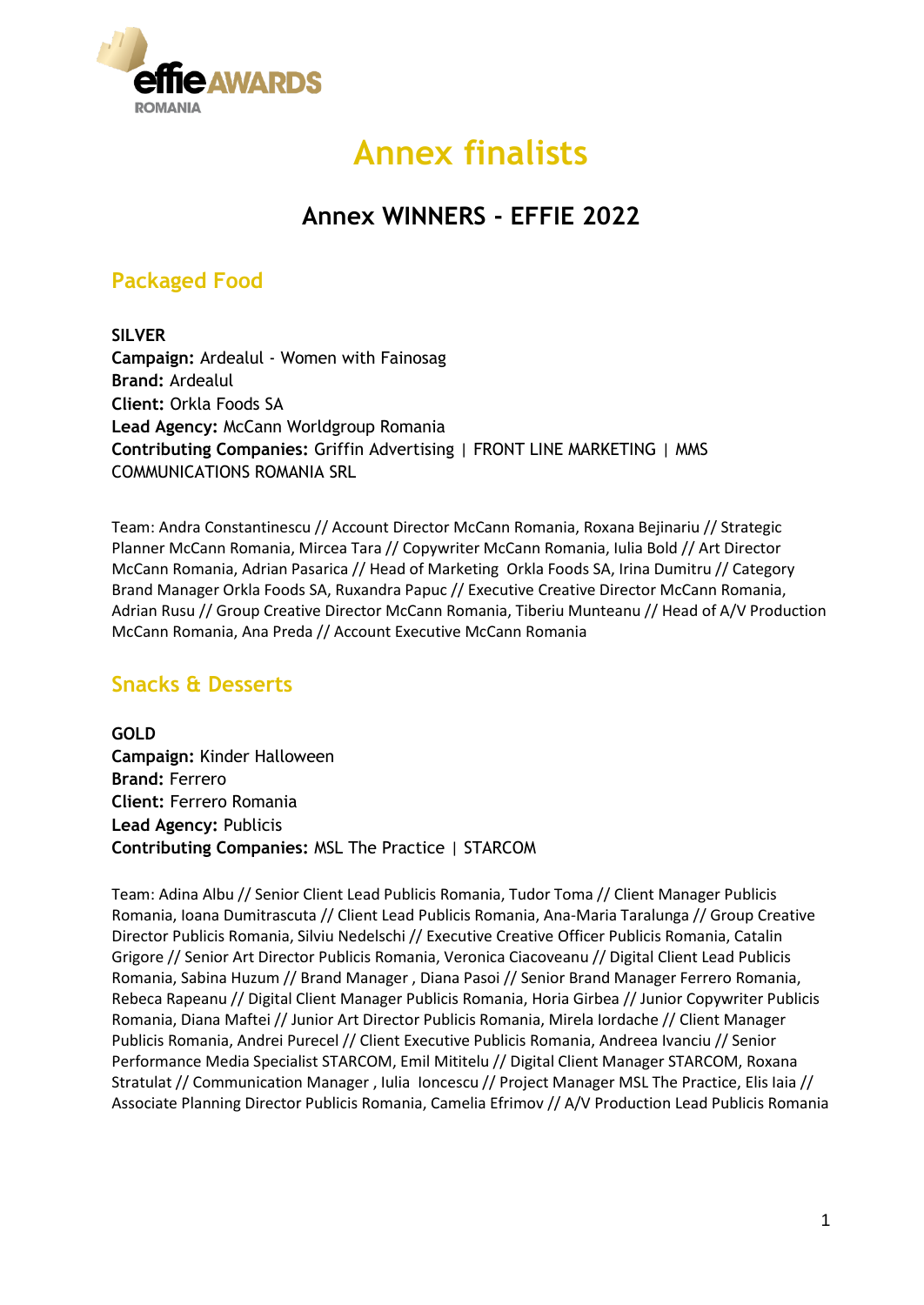

# **Personal Care Products & Services**

**SILVER Campaign:** TO WASH OR NOT TO WASH MY HAIR? **Brand:** Head & Shoulders **Client:** Procter & Gamble Romania **Lead Agency:** LEO BURNETT **Contributing Companies:** Graffiti PR | MediaCom

Team: Irina Becher // Creative Director LEO BURNETT, Alexandru Savescu // Art Director LEO BURNETT, Silvia Gradinaru // Copywriter LEO BURNETT, Andreia Anghel // Brand Communication Director LEO BURNETT, Nicoleta Pena // Brand Communication Manager LEO BURNETT, Bianca Naumovici-Bella // AV Producer LEO BURNETT, Laura Moisiu // Communication Director Graffiti PR, Ioana Ciobanu // PR Consultant Graffiti PR, Teodora Cirstea // PR Specialist Graffiti PR, Delia Sucher // Digital Content Consultant Graffiti PR, Denisa Dumitru // Jr. Digital Content Specialist Graffiti PR, Monica Petricica // Strategic & Activation Planning Lead MediaCom, Mihaela Neagoe // Digital Media Specialist MediaCom, Elena Teodorescu // Campaign Manager MediaCom, Giulia Tudor // Digital Content Specialist Graffiti PR, Valentin Olteanu // Hair Care Brand Manager Procter & Gamble Romania, Evangelos Tselentis // Hair Care Brand Director South East Europe Procter & Gamble Romania

#### **BRONZE**

**Campaign:** SHOW WHO YOU KNOW YOU TRULY ARE #FACETHEPRESSURE **Brand:** GILETTE **Client:** Procter & Gamble Romania **Lead Agency:** LEO BURNETT **Contributing Companies:** Graffiti PR & MediaCom **BRONZE Campaign:** TRUST THE SPECIALISTS **Brand:** PAMPERS **Client:** Procter and Gamble **Lead Agency:** LEO BURNETT & Graffiti PR **Contributing Companies:** MediaCom

Team: Bogdan Vintila // Group Creative Director LEO BURNETT, Ionut Moscu // Sr Art Director LEO BURNETT, Adrian Bujenita // Sr Copywriter LEO BURNETT, Andreia Anghel // Brand Communication Director LEO BURNETT, Vera Cocis // Brand Communication Manager LEO BURNETT, Corina Bratu // Planning Director LEO BURNETT, Victor Stroe // Head of Planning & Associate Director LEO BURNETT, Irina Szellelki // Copywriter LEO BURNETT, Madalina Dobre // Shave Care Brand Manager Procter & Gamble Romania, Cvetkovic Nikola // Shave Care Brand Director South East Europe Procter & Gamble Romania, Laura Moisiu // Communication Director Graffiti PR, Adela Stoicescu // PR Consultant Graffiti PR, Iuliana Nechifor // Strategic & Activation Planning Lead MediaCom, Mihaela Neagoe // Digital Media Specialist MediaCom, Anca Vrabiescu // Digital Account & Planning Manager Performance MediaCom, Adriana Pascan // Executive Creative Director LEO BURNETT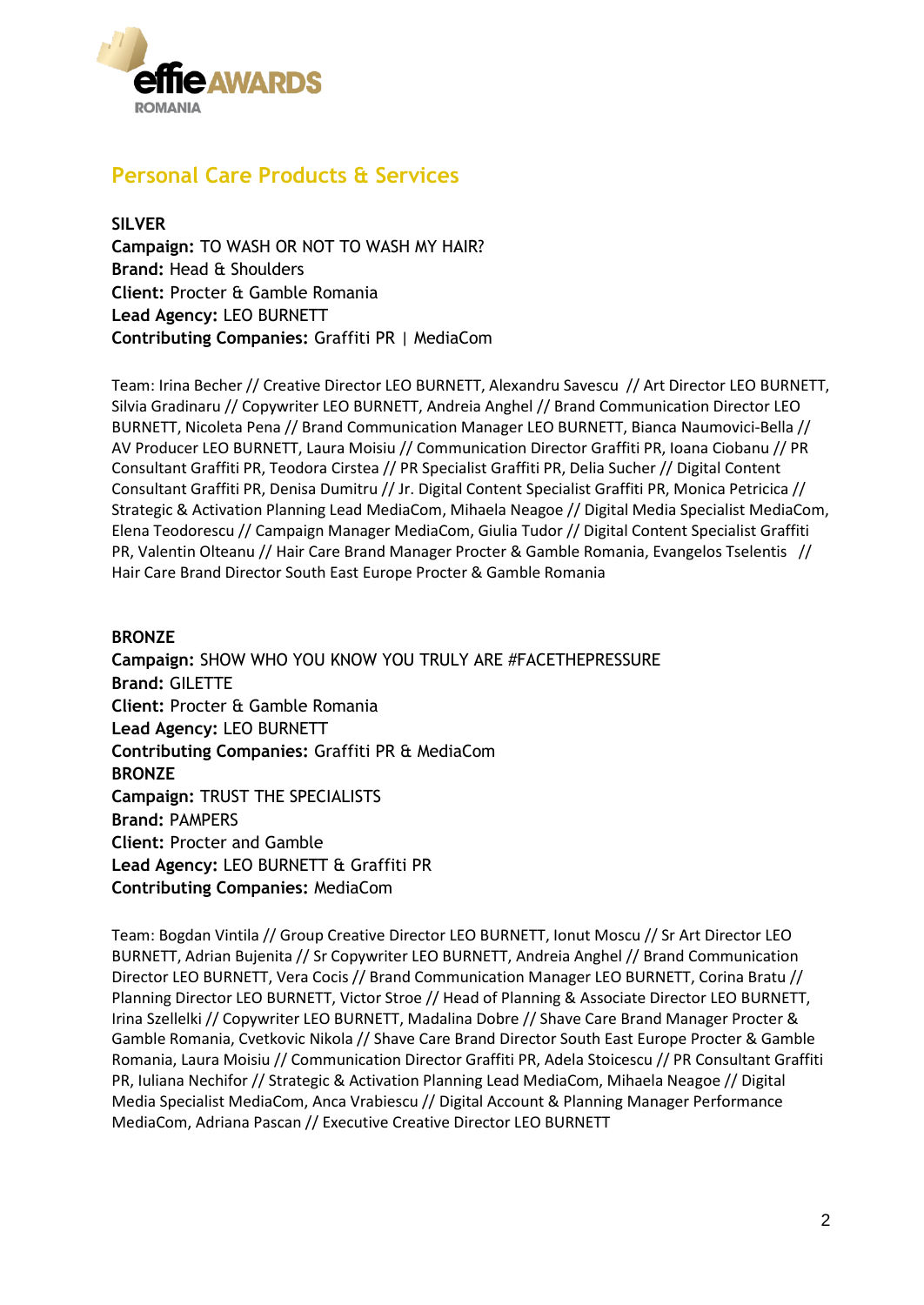

### **Household supplies & services**

#### **BRONZE Campaign:** Elfi Corn Cob. The Romanian Wipe. **Brand:** ELFI **Client:** HARTIA ELFI **Lead Agency:** Mainstage | The Agency **Contributing Companies:** Sector 7 HUB

**FINALIST Campaign:** WASHING THE BAD AWAY | #CeleRele să se spele **Brand:** ARIEL **Client:** Procter & Gamble Romania **Lead Agency:** LEO BURNETT **Contributing Companies:** Graffiti PR | MediaCom

Team: Irina Becher // Creative Director LEO BURNETT, Corina Bratu // Planning Director LEO BURNETT, Andreia Anghel // Brand Communication Director LEO BURNETT, Irina Constantin // Brand Communication Manager LEO BURNETT, Bianca Naumovici-Bella // AV Producer LEO BURNETT, Barna Nemethi // Producer LEO BURNETT, Ruxandra Staneci // Laundry Senior Brand Manager SEE Procter & Gamble Romania, Elia Cazanbulacu // Fabric Care Brand Director SEE Procter & Gamble Romania, Razvan Resmerita // Communication Director Procter & Gamble Romania, Mariuca Tiron // Planning Lead for P&G Laundry category MediaCom, Mihaela Neagoe // Digital Media Specialist MediaCom, Liviu Radu // Digital Biddable Specialist MediaCom, Madalina Savulescu // Head of Digital Graffiti PR, Roxana Diaconescu // Digital Content Consultant Graffiti PR, Iulia Stoicanea // Digital Content Assistant Graffiti PR, Laura Moisiu // Communication Director Graffiti PR, Geanina Iamandi // PR Consultant Graffiti PR, Madalina Ghebaru // PR Specialist Graffiti PR, Oana Samit // Jr PR Specialist Graffiti PR

### **FINALIST Campaign:** When there is a GOSPODINA, there also needs to be a GOSPODIN **Brand:** Fairy, Procter & Gamble **Client:** Procter & Gamble Romania **Lead Agency:** Graffiti PR **Contributing Companies:** MediaCom | Cult Market Research

Team: Elida Pantea // Senior Brand Manager Home Care, P&G SEE Procter & Gamble Romania, Razvan Resmerita // Communications Director Fabric, Home, Baby and Fem Care, P&G SEE Procter & Gamble Romania, Alhassan Alkuhlani // Brand Director Home Care, P&G SEE Procter & Gamble Romania, Laura Moisiu // Integrated Communications Director Graffiti PR, Geanina Iamandi // PR Consultant Graffiti PR, Madalina Ghebaru // PR Specialist Graffiti PR, Oana Samit // Jr PR Specialist Graffiti PR, Stefana Lepadatu // Jr PR Specialist Graffiti PR, Paul Kasprovschi // Researcher and Brand Strategist Graffiti PR, Mihai Gitu // Head of Video Graffiti PR, Madalina Savulescu // Head of Digital Graffiti PR, Roxana Diaconescu // Senior Digital Content Consultant Graffiti PR, Madalina Radu // Digital Content Specialist Graffiti PR, Iulia Stoicanea // Digital Content Assistant Graffiti PR, Bogdan Ionita // Graphic Designer Graffiti PR, Mihaela Neagoe // Digital Media Specialist MediaCom, Paul Acatrini // Research Manager Cult Market Research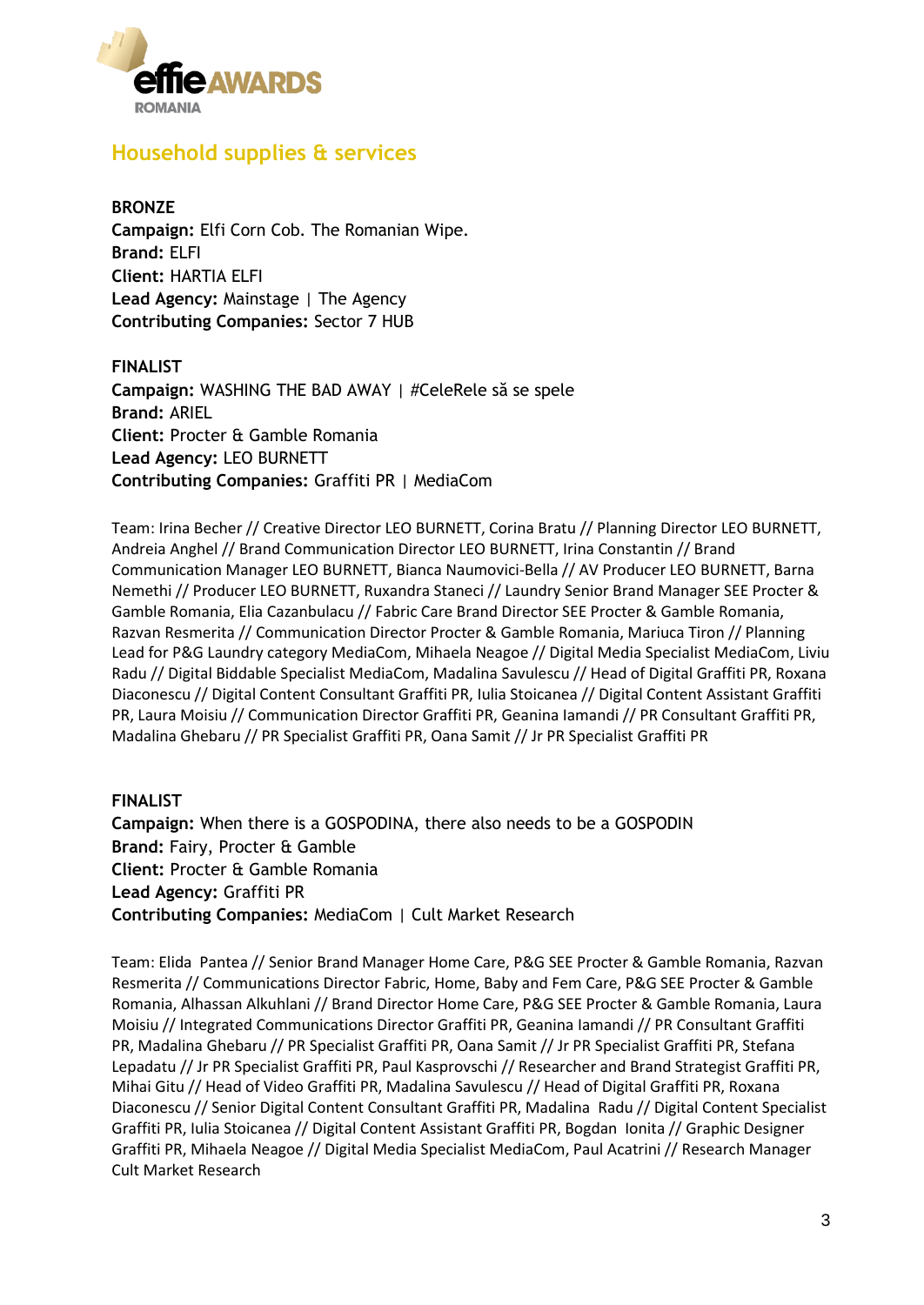

### **Beverages - Alcohol**

**BRONZE Campaign:** LISTEN TO YOUR INNER BEAR **Brand:** URSUS **Client:** Ursus Breweries **Lead Agency:** LEO BURNETT & Media Investment **Contributing Companies:** MSL Practice

Team: Ana Miculescu // Business Director LEO BURNETT, Victor Bratu // Head of Planning & Associate Director LEO BURNETT, Corina Bratu // Strategy Director LEO BURNETT, Vasilije Corluka // Chief Creative Officer LEO BURNETT, Adriana Pascan // Executive Creative Director LEO BURNETT, Cristina Calota // Group Creative Director LEO BURNETT, Laura Moisa // Sr Digital Account Manager LEO BURNETT, Ana Stefan // Account Manager LEO BURNETT, Oana Nastase // Sr Digital Planner LEO BURNETT, Anca Calugaritoiu // Senior Brand Manager Ursus Breweries, Victor Teiosanu // Head of Premium Brands Ursus Breweries, Andrei Uta // Brand Manager Ursus Breweries, Virginia Nutuloiu // Media Director Media Investment, Zoltan Barti // Digital Media Manager Media Investment, Vanda Clain-Stratulat // Brand Manager Ursus Breweries, Ana-Maria Popa // Consumer Insights Manager Ursus Breweries, Victor Popa // Head of Integrated Communications Ursus Breweries, Alina Jijau // Communication Director MSL Practice, Dora Parfene // Media Manager Media Investment, Corina Zamfir // Digital Media Specialist Media Investment

**FINALIST Campaign:** Beck's Beginnings **Brand:** Beck's **Client:** Bergenbier SA **Lead Agency:** VMLY&R **Contributing Companies:** Optimum Media Direction Plan & Buy SRL | GOOD VIBES

Team: Alex Petrescu // Creative Director VMLY&R, Mina Ionescu // Business Director VMLY&R, Mihai Titirig // Group Creative Director VMLY&R, Victor Trifan // Senior Art Director , Laura Gheorghiu // Group Account Director VMLY&R, Elena Grigore // Account Manager , Cristina Airinei // Digital Account Manager , Andreea Nistor // Brand Manager Bergenbier SA, Andrei Constantin // Group Brand Manager , Ramona Radu // Marketing Director , Octavian Aftanasa // Social Media Manager VMLY&R, Madalina Tanase // Account Director , Ioana Albu // Media & Digital Manager Bergenbier SA, Craita Curteanu // Senior Insight & Innovation Manager Bergenbier SA, Mihaela Craciunescu // Strategy Director VMLY&R, Georgiana Nica // Strategic Planner , Cristian Nichita // Senior Graphic Designer VMLY&R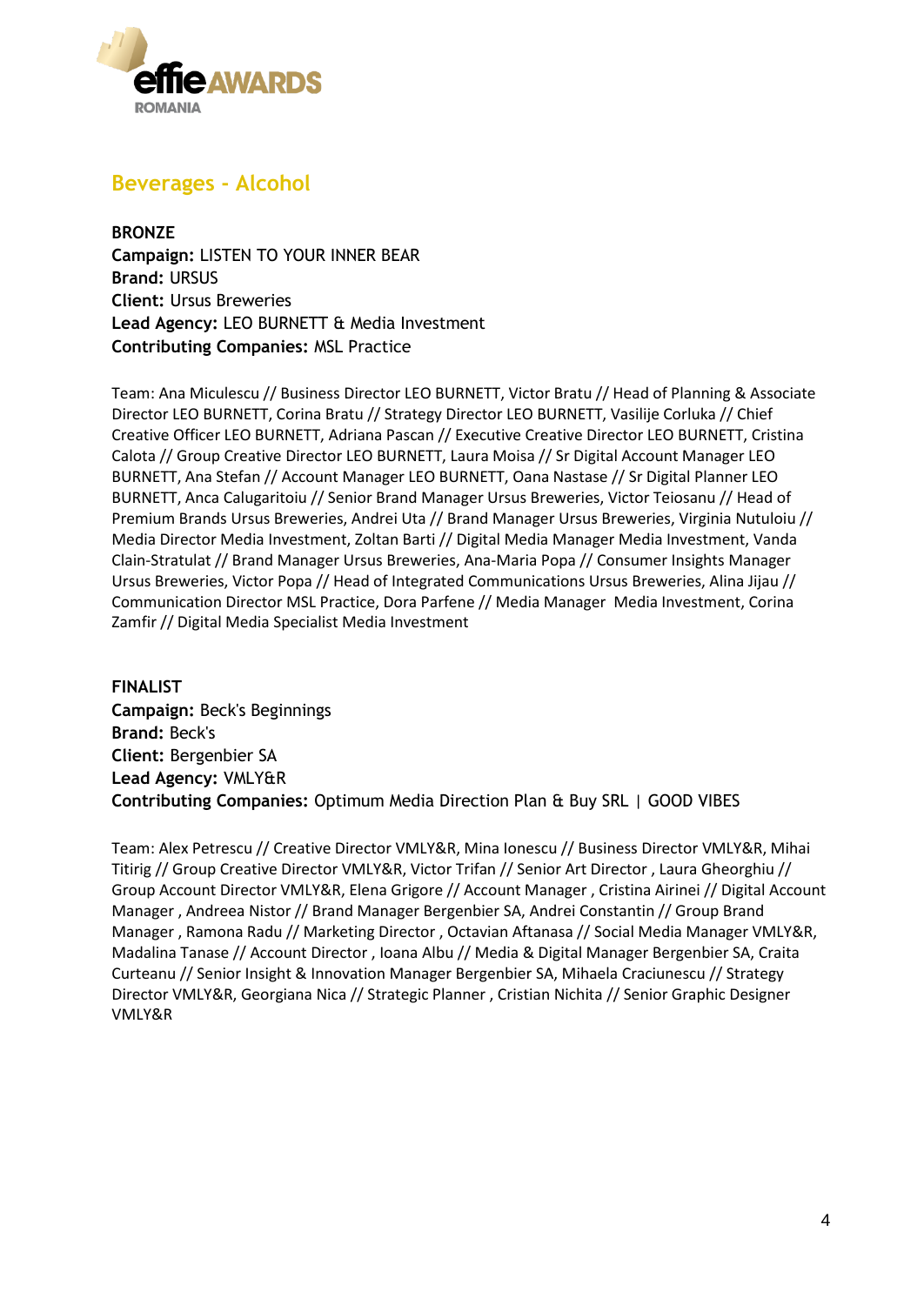

**FINALIST Campaign:** The Barbecue Beast **Brand:** Neumarkt **Client:** Heineken Romania **Lead Agency:** McCann Worldgroup Romania **Contributing Companies:** MRM // McCann Romania | Dentsu Romania

Team: Flavia Marin Ionescu // Business Lead McCann Worldgroup Romania, Mihai Fetcu // Executive Creative Director McCann Worldgroup Romania, Anne Schepp // Senior Strategic Planner McCann Worldgroup Romania, Mihai Paduraru // Grup Brand Manager Heineken Romania, Simona Sarbu // Brand Manager Heineken Romania, Maria Guseth // Senior Art Director McCann Worldgroup Romania, Diana Voinea // Copywriter McCann Worldgroup Romania, Stefan Chiritescu // Chief Strategy Officer McCann Worldgroup Romania, Sonia Duta // Brand Manager , Sharon Annette // Marketing Director Heineken Romania, Alexandra Slotea // Jr.Account Manager , Nicoleta Moise // Marketing & Sales Assistant , Sorin Liurea // Special projects&insights Manager Dentsu Romania, Ioana Teodorescu // Chief Growth Officer MRM Romania

### **Beverages – Non-Alcohol**

**FINALIST Campaign:** THE BEST OF BOTH WORLD? BEERSODA, OF COURSE. **Brand:** COOLER **Client:** Ursus Breweries **Lead Agency:** LEO BURNET **Contributing Companies:** Screen Native | Media Investment Romania

Team: Vasilije Corluka // Chief Commercial Officer LEO BURNETT, Andrei Nica // Group Creative Director LEO BURNETT, Silvana Frinculescu // Art Director LEO BURNETT, Miruna Potop // Copywriter LEO BURNETT, Corina Bratu // Planning Director LEO BURNETT, Ana Miculescu // Business Director LEO BURNETT, Andreea Sava // Brand Communication Manager LEO BURNETT, Victor Stroe // Head of Planning & Associate Director LEO BURNETT, Marian-Lucian Olteanu // Head of New Categories Ursus Breweries, Catalin Cirstea // Senior Brand Manager Ursus Breweries, Anca Voicu // Junior Brand Manager Ursus Breweries, Paul Cioc // Creative Director Screen Native, Ana Baraitareanu // Client Service Director Screen Native, Bogdan Petcu // Graphic Designer Screen Native, Alexandru Gheata // Art Director Screen Native, Mircea Musteata // Copywriter Screen Native, Maria Roncea // Social Media Officer Screen Native

### **Durables**

**BRONZE Campaign:** PLAYON WITH SAMSUNG **Brand:** Samsung **Client:** SAMSUNG ROMANIA **Lead Agency:** Cheil Centrade **Contributing Companies:** MSL The Practice | Starcom Romania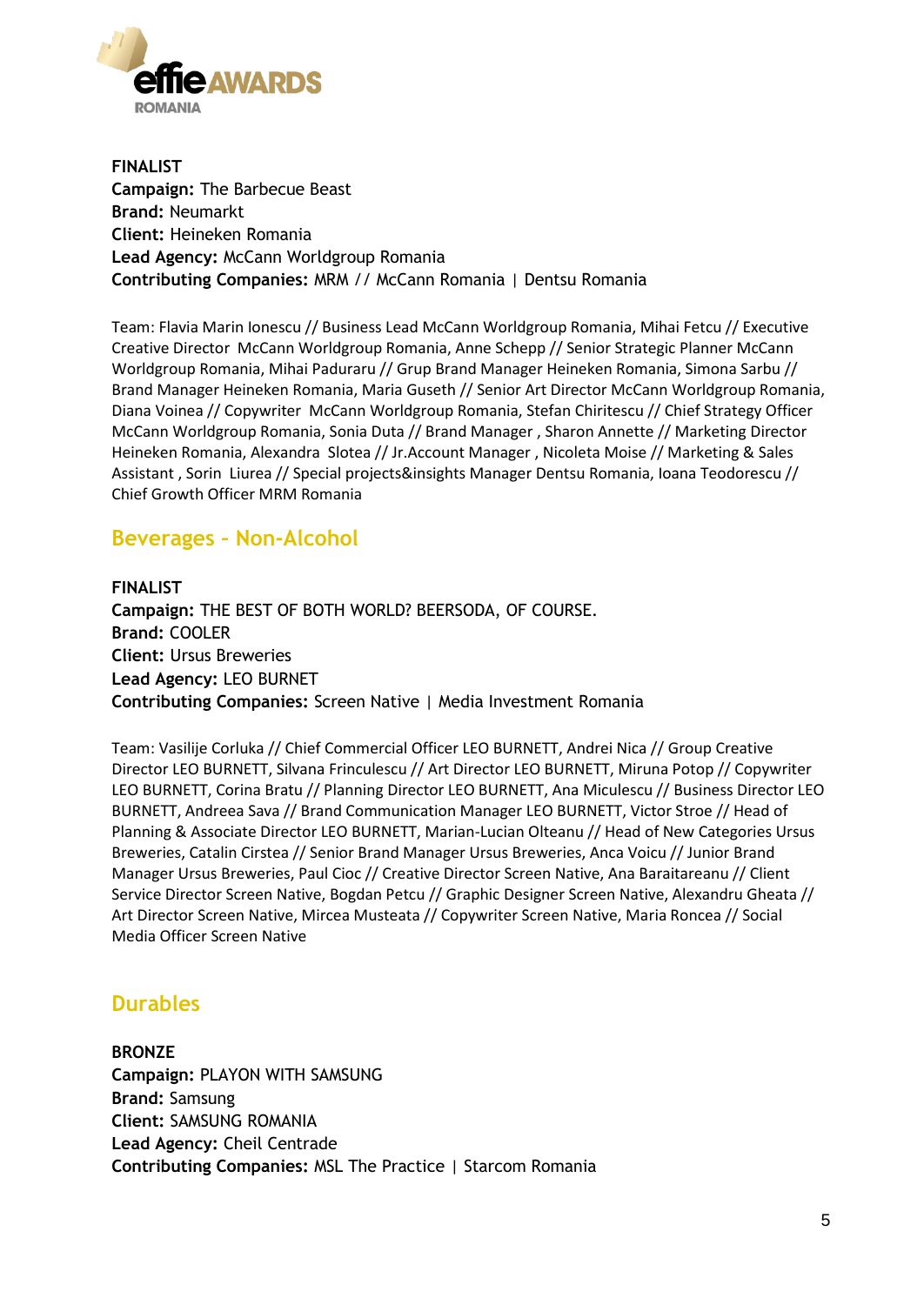

Team: Simona Panait // Marketing & Online Director SAMSUNG ROMANIA, Ioana Mârzac Sigarteu // Corporate Communications Manager SAMSUNG ROMANIA, Corina Enache // Social Media Specialist SAMSUNG ROMANIA, Oana Mita // MX Campaign & Category Supervisor SAMSUNG ROMANIA, Amelia Rusu // Events Coordinator SAMSUNG ROMANIA, Mihai Gongu // Executive Creative Director Cheil Centrade, Roxana Niță // Creative Director Cheil Centrade, Ionuț Iordache // Senior Copywriter Cheil Centrade, Dragos Botcau // Senior Art Director Cheil Centrade, Ana Constantin // Jr. Graphic Designer Cheil Centrade, Diana Isabell Paduraru // Content Writer Cheil Centrade, Alina Miu // Account Manager Cheil Centrade, Petruța Ciuică // Social Media Manager , Camelia Cucu // Digital Account Manager Cheil Centrade, Ștefan Manole // Art Director Cheil Centrade, Robert Ghiță // Copywriter Cheil Centrade, Cătălin Ancoreanu // Art Director Cheil Centrade

### **Retail**

**BRONZE Campaign:** Act For Good **Brand:** Carrefour **Client:** Carrefour Romania **Lead Agency:** Publicis Romania **Contributing Companies:** Havas Worldwide Bucharest | Graffiti PR | Funnel Agency |Jam Session Agency

Team: Alin Badiu // Group Creative Director Publicis Romania, Sebastian Romano // Group Creative Director Publicis Romania, Casiana Horobeanu // Digital Copywriter Publicis Romania, Sherin Arabo // Art Director Publicis Romania, Elena Manolache // Account Manager Publicis Romania, Miruna Baias // Senior Strategic Planner Publicis Romania, Titus Dumitrescu // Executive Creative Director Publicis Romania, Ilinca Sandor // Senior Account Manager Publicis Romania, Corina Tudor // Group Account Director Publicis Romania, Andrei Antal // Copywriter Publicis Romania, Andrei Detesan // Art Director Publicis Romania, Diana Falan // Head of Brand Communication Carrefour Romania, Elena Pelmus // Social Media Responsable Carrefour Romania, Mirela Lupu // Marketing Responsable Carrefour Romania, Mihaela Dinu // Copywriter Publicis Romania, Irina Stoleru // Senior Art Director Publicis Romania, Otilia Coman // Senior Copywriter Publicis Romania, Stefana Grigoras // Junior Copywriter Publicis Romania, Carmina Pohontu // Digital Account Manager Publicis Romania, Corina Panait // Junior Digital Account Manager Publicis Romania

#### **BRONZE**

**Campaign:** Reconquer your garden **Brand:** Brico Depot **Client:** BRICO DEPOT **Lead Agency:** Headvertising **Contributing Companies:** Wavemaker | Multi Media Est Romnaia | NPR Studio

Team: Vlad Lazar // Creative Director Headvertising, Laura Dragomir // Copywriter Headvertising, Ramona Damian // Art Director Headvertising, Cristina Lungu // Account Manager Headvertising, Cristina Micu // Digital, Marketing Communications & Customer Director BRICO DEPOT, Andreea Mitrea // Marketing Communication Strategy Director BRICO DEPOT, Raluca Mitroi // Category Marketing Manager BRICO DEPOT, Loredana Brumă // Social Media Specialist BRICO DEPOT, Laura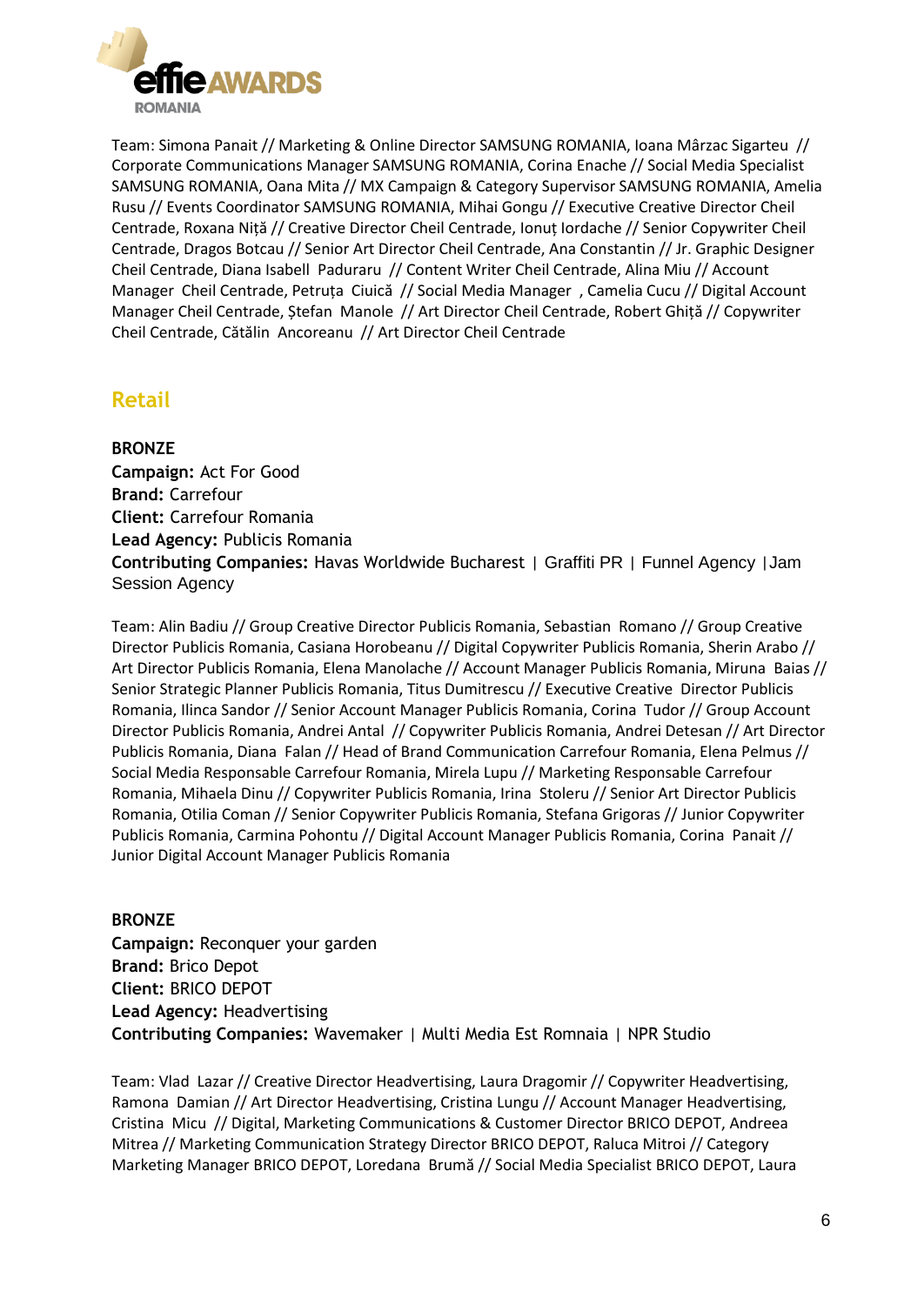

Tanase // Ecommerce Performance Manager BRICO DEPOT, Claudia Banica // Social Media Manager Headvertising, Camelia Dragne // Desktop Publisher Headvertising, Cristian Matache // Desktop Publisher Headvertising, Mihaela Antonescu // COO Wavemaker, Dragos Vilcu // Producer Multi Media Est Romania, Adrian Smeu // Unit Production Manager Multi Media Est Romania, Alexandra David // Post Production Coordinator Multi Media Est Romania, Bogdan Lazar // VFX-CGI/3D Lead artist Multi Media Est Romania, Oana Toma // Group Account Director Wavemaker, Ana Udriste // Digital Strategy and New Business Director Wavemaker, Oana Padure // CEO Wavemaker

**FINALIST Campaign:** Origins **Brand:** Carrefour **Client:** Carrefour Romania **Lead Agency:** Publicis Romania **Contributing Companies:** Havas Worldwide Bucharest |Funnel Agency

Team: Alin Badiu // Group Creative Director Publicis Romania, Sebastian Romano // Group Creative Director Publicis Romania, Casiana Horobeanu // Digital Copywriter Publicis Romania, Sherin Arabo // Art Director Publicis Romania, Elena Manolache // Account Manager Publicis Romania, Miruna Baias // Senior Strategic Planner Publicis Romania, Titus Dumitrescu // Executive Creative Director Publicis Romania, Ilinca Sandor // Senior Account Manager Publicis Romania, Corina Tudor // Group Account Director Publicis Romania, Andrei Antal // Copywriter Publicis Romania, Andrei Detesan // Art Director Publicis Romania, Diana Falan // Head of Brand Communication Carrefour Romania, Elena Pelmus // Social Media Responsable Carrefour Romania, Mirela Lupu // Marketing Responsable Carrefour Romania, Mihaela Dinu // Copywriter Publicis Romania, Irina Stoleru // Senior Art Director Publicis Romania, Otilia Coman // Senior Copywriter Publicis Romania, Stefana Grigoras // Junior Copywriter Publicis Romania, Carmina Pohontu // Digital Account Manager Publicis Romania, Corina Panait // Junior Digital Account Manager Publicis Romania

#### **FINALIST**

**Campaign:** Open the Romanian Wine **Brand:** Carrefour Romania **Client:** Carrefour Romania **Lead Agency:** Jam Session Agency **Contributing Companies:** Graffiti PR | Funnel Agency | Havas Worldwide Bucharest | Publicis Romania

Team: Diana Falan // Head of Brand Communication Carrefour Romania, Mircea Tomescu // Director Brand Communication Carrefour Romania, Elena Pelmus // Social Media Manager Carrefour Romania, Marius Tudor // Group Creative Director Jam Session Agency, Razvan Raicu // Group Creative Director Jam Session Agency, Andreea Calarasu // Senior Creative Planner Jam Session Agency, Delia Chirila // Account Director Jam Session Agency, Alexandra Vestineanu // Business Unit Leader Jam Session Agency, Luca Costea // Senior Copywriter Jam Session Agency, Valentin Suciu // Creative Partner Jam Session Agency, Oana Pascu // Project Manager Corporate Causes Carrefour Romania, Irina Pencea // Head of Strategy Jam Session Agency, Andreea Ghenoiu // Creative Director Jam Session Agency, Carla Andrade // Senior Account Executive Jam Session Agency, Bogdan Apalaghiei // Art Director Jam Session Agency, Marinela Ardelean // Wine Expert Carrefour Romania, Emi Chitu // Account Manager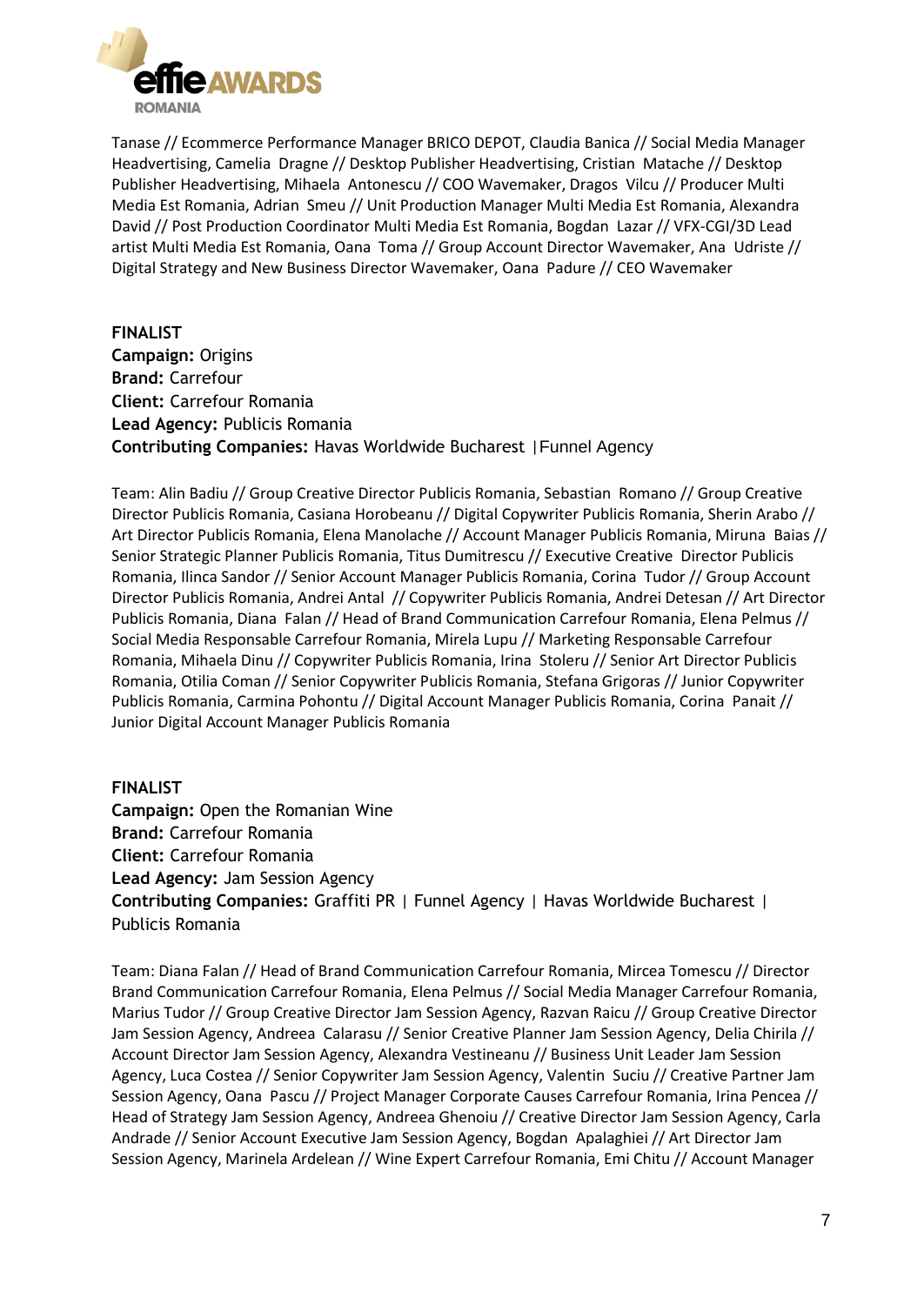

Jam Session Agency, Cornelia Ghita // Head of Causes Carrefour Romania, Iulia Botar // Communications Director Graffiti PR, Mira Sfura // PR Consultant Graffiti PR

### **Restaurants**

**FINALIST Campaign:** Non-Spicy Strips **Brand:** KFC **Client:** KFC **Lead Agency:** McCann Worldgroup Romania **Contributing Companies:** UM Romania | Golin Romania

Team: Costin Bogdan // Executive Creative Director McCann Worldgroup Romania, Lucian Cernat // Creative Director McCann Worldgroup Romania, Stefan Chiritescu // Chief Strategy Officer McCann Worldgroup Romania, Andrei Florian // Senior Planner McCann Worldgroup Romania, Paula Ionescu // Senior Copywritter McCann Worldgroup Romania, Mihai Constantinescu // Senior Art Director McCann Worldgroup Romania, Diana Patriche // Account Director McCann Worldgroup Romania, Cristina Olaru // Account Executive McCann Worldgroup Romania, Cristina David // Senior Account Manager McCann Worldgroup Romania, Dora Boldor // Account Director UM Romania, Oana Grigore // Media Planner UM Romania, Luana Paun // Media Planner UM Romania, Dany Dinu // Media Manager UM Romania, Ana Maria Stoica // Sr PR Manager Golin Romania, Bianca Ionescu // Sr Media Associate Golin Romania, Bianca Sava // Digital Associate Golin Romania, Adriana Georgescu // Digital Manager Golin Romania

**FINALIST Campaign:** Smart Menu **Brand:** KFC **Client:** KFC **Lead Agency:** McCann Worldgroup Romania **Contributing Companies:** UM Romania | Golin

Team: Costin Bogdan // Executive Creative Director McCann Worldgroup Romania, Lucian Cernat // Creative Director McCann Worldgroup Romania, Stefan Chiritescu // Chief Strategy Officer McCann Worldgroup Romania, Andrei Florian // Senior Planner McCann Worldgroup Romania, Paula Ionescu // Senior Copywritter McCann Worldgroup Romania, Mihai Constantinescu // Senior Art Director McCann Worldgroup Romania, Diana Patriche // Account Director McCann Worldgroup Romania, Cristina Olaru // Account Executive McCann Worldgroup Romania, Cristina David // Senior Account Manager McCann Worldgroup Romania, Dora Boldor // Account Director UM Romania, Oana Grigore // Media Planner UM Romania, Luana Paun // Media Planner UM Romania, Dany Dinu // Media Manager UM Romania, Ana Maria Stoica // Sr PR Manager Golin Romania, Bianca Ionescu // Sr Media Associate Golin Romania, Bianca Sava // Digital Associate Golin Romania, Adriana Georgescu // Digital Manager Golin Romania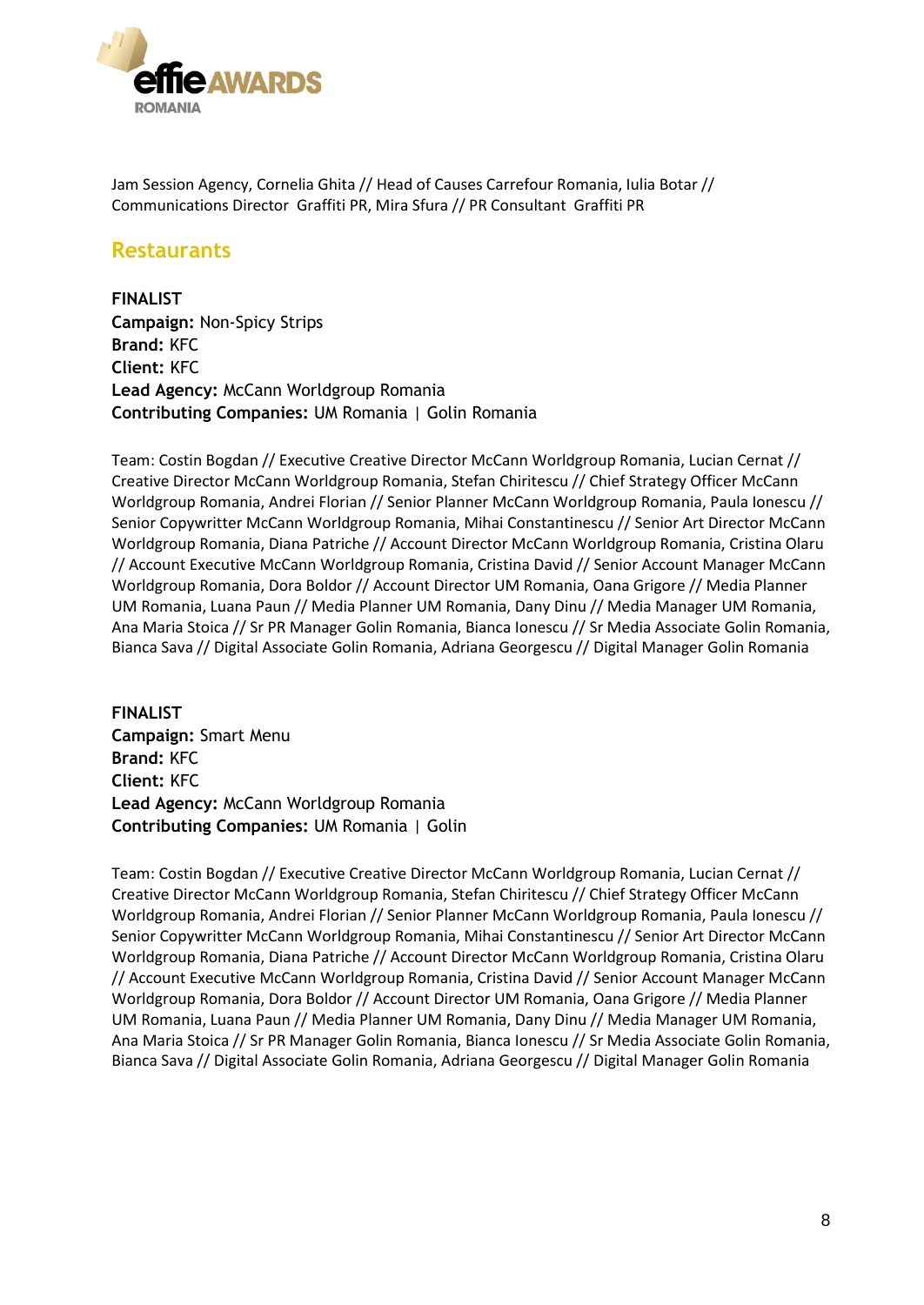

**FINALIST Campaign:** Summer Campaign - Together but still apart **Brand:** KFC **Client:** KFC **Lead Agency:** McCann Worldgroup Romania **Contributing Companies:** UM Romania | Golin

Team: Costin Bogdan // Executive Creative Director McCann Worldgroup Romania, Lucian Cernat // Creative Director McCann Worldgroup Romania, Stefan Chiritescu // Chief Strategy Officer McCann Worldgroup Romania, Andrei Florian // Senior Planner McCann Worldgroup Romania, Paula Ionescu // Senior Copywritter McCann Worldgroup Romania, Mihai Constantinescu // Senior Art Director McCann Worldgroup Romania, Diana Patriche // Account Director McCann Worldgroup Romania, Cristina David // Account Manager , Cristina Olaru // Account Executive McCann Worldgroup Romania, Dora Boldor // Account Director UM Romania, Oana Grigore // Media Manager UM Romania, Luana Paun // Media Planner UM Romania, Dany Dinu // Digital Manager UM Romania, Ana Maria Stoica // Sr PR Manager Golin, Bianca Ionescu // Sr Media Associate Golin, Bianca Sava // Digital Associate Golin, Adriana Georgescu // Digital Manager Golin

### **E-commerce**

**GOLD Campaign:** When cravings hit, Tazz delivers. **Brand:** Tazz **Client:** HCL Online Advertising **Lead Agency:** Jam Session Agency **Contributing Companies:** Conversion

Team: Valentin Suciu // Creative Partner & Founder Jam Session Agency, Andrei Ruxanda // Former team member Jam Session Agency, Serban Mocanu // Former team member Jam Session Agency, Alexandra Vestineanu // Co-Managing Partner Jam Session Agency, Oana Oprea // Head of Digital Planning Jam Session Agency, Emi Chitu // Account Manager Jam Session Agency, Razvan Acsente // Chief Marketing Officer HCL Online Advertising, Anca Nelersa // Senior Campaign Coordinator HCL Online Advertising, Alin Serban // CEO HCL Online Advertising, Mihai Brenda // Chief Business Development HCL Online Advertising, Mihnea Ursu // Media Manager HCL Online Advertising, Eva Cosa // Social Media Manager HCL Online Advertising, Andi Voicila // Art Director HCL Online Advertising, Irina Pencea // Co-Founder & CEO Jam Session Agency, Bogdan Apalaghiei // Art Director Jam Session Agency, Luca Costea // Copywriter Jam Session Agency, Maria Ilie // Social Media Manager Jam Session Agency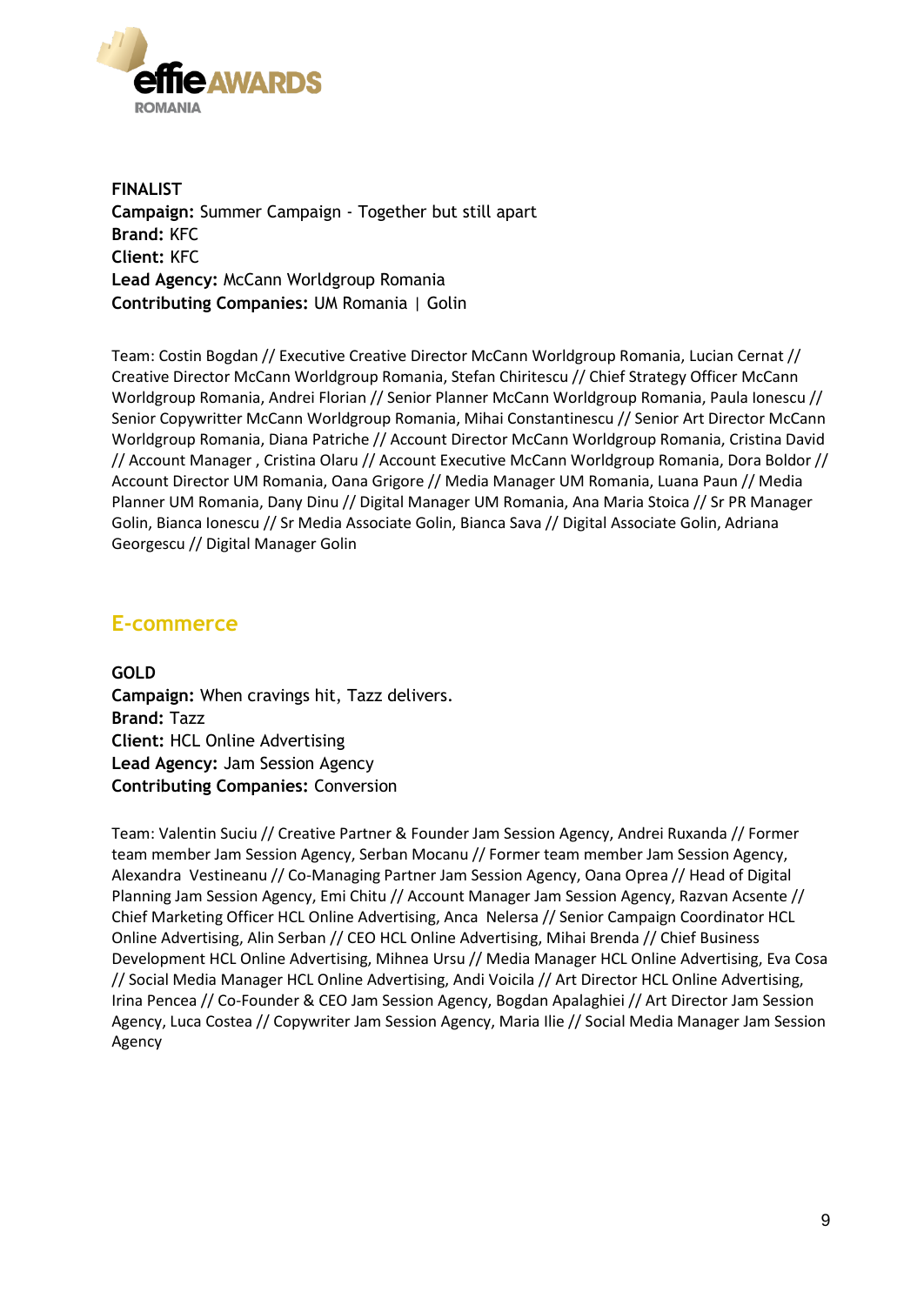

**SILVER Campaign:** LOVE YOURSELF // BLACK FRIDAY CAMPAIGN **Brand:** FASHION DAYS **Client:** Fashion Days **Lead Agency:** Leo Burnett Romania **Contributing Companies:** MSL The Practice Romania | Conversion

Team: Fulvia Olaru // Deputy Brand Communication Director LEO BURNETT, Raluca Monac // Head of Brand Marketing Fashion Days, Raluca Acuculitei // Brand Communication Manager LEO BURNETT, Denisa Cojocariu // Brand Manager Fashion Days, Andrei Nica // Group Creative Director LEO BURNETT BUCHAREST, Oana Nastase // Senior Planner LEO BURNETT, Oana Sandru // Copywriter LEO BURNETT, Eduar Cirstea // Art Director LEO BURNETT, Laura Moisa // AV Producer LEO BURNETT, Maria Toma // Social Media Manager Fashion Days, Andrei Petrea // Art Director LEO BURNETT, Ionut Radu // Media Manager Conversion Media Romania, Andrei Chirila // Marketing Director Fashion Days, Alexandra Badita // Social Media Specialist Fashion Days, Alexandra Gabriela Mateescu // Visual Content Manager Fashion Days, Andra Pecingina // Copywriter Fashion Days, Diana Alexa // Managing Director LEO BURNETT, Robert Berza // General Manager Fashion Days

**BRONZE Campaign:** Halfway done **Brand:** Storia.ro **Client:** Storia.ro **Lead Agency:** Publicis Romania **Contributing Companies:** MSL The Practice Romania | Media Investment Romania

Team: Miruna Baias // Strategic Planner Publicis Romania, Miruna Dumitrescu // Group Creative Director Publicis Romania, Madlina Buhos // Copywriter Publicis Romania, Gabriel Miu // Art Director Publicis Romania, Emanuela Ionescu // Senior Client Lead Publicis Romania, Andreea Popescu // Digital Client Manager Publicis Romania, Camelia Efrimov // AV Production Director Publicis Romania, Monica Dudau // Marketing Manager Storia.ro Storia.ro, Diana Florea // Content Specialist OLX.ro OLX Group, Roxana Stratulat // Communication Manager MSL The Practice Romania, Raluca Kovacs // Head of Strategy Publicis Romania, Liviu Efrimov // AV Producer Publicis Romania, Oana Bulexa // Managing Director MSL The Practice Romania, Loredana Hamza // Digital Media Manager Media Investment Romania, Sonia Ardelean // Marketing Specialist Storia.ro, Claudiu Masa // Performance Specialist Storia.ro

**BRONZE Campaign:** It's good to be distrusting **Brand:** Autovit.ro **Client:** Autovit.ro **Lead Agency:** Publicis Romania **Contributing Companies:** MSL The Practice

Team: Miruna Baias // Strategic Planner Publicis Romania, Miruna Dumitrescu // Group Creative Director Publicis Romania, Alin Marghidanu // Digital Creative Director Publicis Romania, Cosmin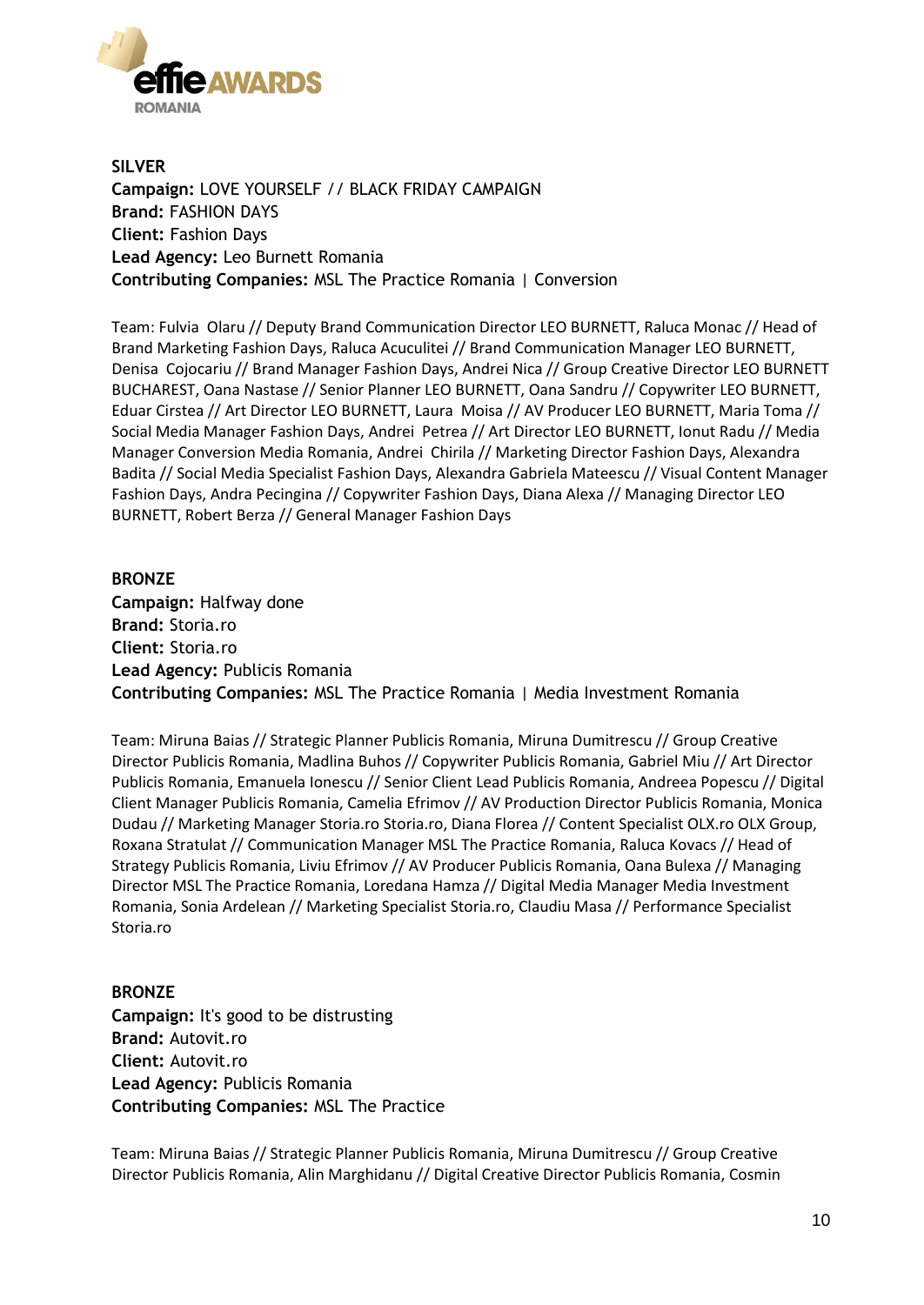

Anghel // Copywriter Publicis Romania, Alexandru Deaconu // Art Director Publicis Romania, Gheorghe Iosif // Art Director Publicis Romania, Adrian Iota // Art Director Publicis Romania, Emanuela Ionescu // Senior Client Lead Publicis Romania, Roxana Niculae // Client Manager Publicis Romania, Andreea Puscoci // Brand Manager Autovit.ro & OLX cars Autovit.ro, Diana Florea // Digital marketing specialist OLX Autovit.ro, Andrei Dumuta // General Manager OLX Auto & Autovit.ro Autovit.ro, Raluca Kovacs // Head of strategy Publicis Romania, Titus Dumitrescu // Executive Creative Director Publicis Romania, Camelia Efrimov // AV Production Director Publicis Romania, Liviu Efrimov // AV Producer Publicis Romania, Daniel Calin // Senior Project Manager MSL The Practice Romania, Oana Bulexa // Managing Director MSL The Practice Romania

#### **BRONZE**

**Campaign:** eMAG - We also have clothes **Brand:** eMAG Romania **Client:** eMAG Romania **Lead Agency:** McCann Worldgroup Romania **Contributing Companies:** MRM Romania

Team: Mircea Tara // Copywriter McCann Romania, Iulia Bold // Art Director McCann Romania, Ruxandra Papuc // Executive Creative Director McCann Romania, Adrian Rusu // Group Creative Director McCann Romania, Ioana Zamfir // Executive Creative Director MRM // McCann Romania, Adina Ciocan // Art Director MRM // McCann Romania, Robert Eftenie // Copywriter MRM // McCann Romania, Ioana Teodorescu // Business Lead MRM // McCann Romania, Tiberiu Munteanu // Head of AV McCann Romania, Daniela Petrescu // Brand Communications Manager eMAG Romania, Ruxandra Ducu // Content Manager eMAG Romania, Radu Ilinof // Marketing Director eMAG Romania

#### **BRONZE**

**Campaign:** Design Therapy **Brand:** The Home **Client:** The Home (SC PAS CONCEPT SRL) **Lead Agency:** Jam Session Agency

Team: Adina Basag // Senior Copywriter Jam Session Agency, Iulia Strejan // Senior Art Director Jam Session Agency, Andreea Calarasu // Senior Creative Planner Jam Session Agency, Paula Matei // Senior Account Manager Jam Session Agency, Valentin Suciu // Creative Partner Jam Session Agency, Cristina Constantinescu // Marketing Manager The Home , Ioana Cadir // Co-Managing Partner Jam Session Agency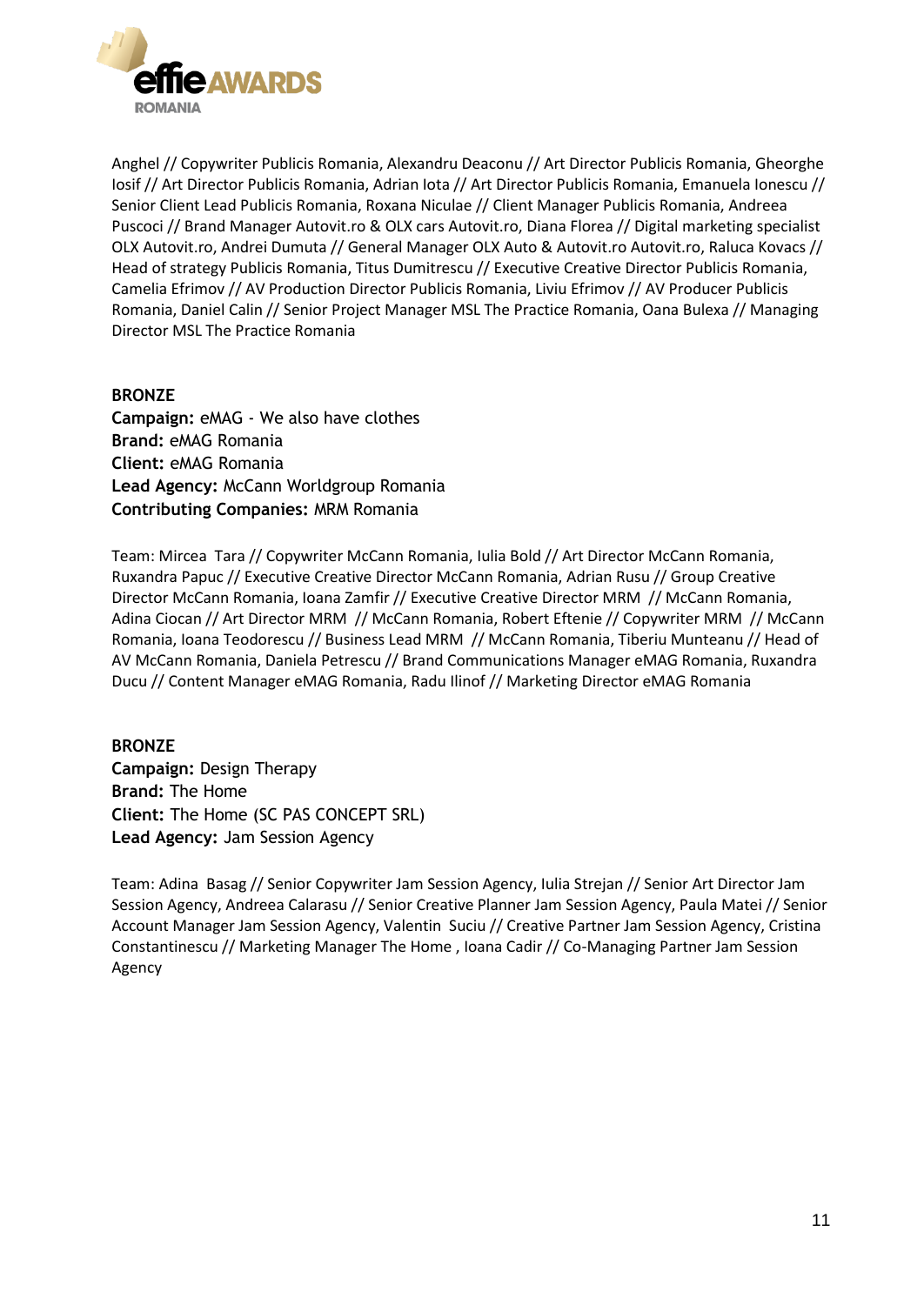

**FINALIST Campaign:** Alistotel **Brand:** Bringo **Client:** Carrefour Romania **Lead Agency:** Publicis Romania **Contributing Companies:** Havas Worldwide Bucharest

Team: Cosmin Anghel // Senior Copywriter Publicis Romania, Vlad Socianu // Senior Art Director Publicis Romania, Miruna Dumitrescu // Group Creative Director Publicis Romania, Alin Marghidanu // Digital Creative Director Publicis Romania, Titus Dumitrescu // Chief Creative Officer Publicis Romania, Sherin Arabo // Digital Art Director Publicis Romania, Ciprian Frunzeanu // Senior Art Director Publicis Romania, carmina Pohontu // Digital Client Manager Publicis Romania, Ilinca Sandor // Client Lead Publicis Romania, Miruna Baias // Strategic Planner Publicis Romania, Corina Tudor // Senior Client Lead Publicis Romania, Alina Silvestru // Inovation Manager Publicis Romania, Corina Seler // Brand Manager Carrefour Romania, Nicoleta Baicu // Modern Shopping Brand Manager Carrefour Romania, Evelina Albici // Marketing Responsible Carrefour Romania, Diana Falan // Brand Manager Carrefour Romania, Ana Trif // Head of PR Carrefour Romania, Theodor Sandu // Senior Art Director Publicis Romania, Amalia Nanu // Junior Copywriter Publicis Romania, Martha Ionescu // Digital Executive Publicis Romania

#### **FINALIST**

**Campaign:** Move the world without moving at all **Brand:** OLX **Client:** OLX Group **Lead Agency:** Publicis Romania **Contributing Companies:** The Practice | Media Investment Romania | Asociatia de Tineret Impreuna pentru Barcani

Team: Miruna Baias // Strategic Planner Publicis Romania, Alin Marghidanu // Digital Creative Director Publicis Romania, Mihnea Gheorghita // Copywriter Publicis Romania, Alexandru Deaconu // Art Director Publicis Romania, Emanuela Ionescu // Senior Client Lead Publicis Romania, Andreea Popescu // Digital Client Manager Publicis Romania, Evan Waters // Head of Marketing for OLX Group OLX Group, Andreia Pacheco // Senior Brand Manager OLX Group for RPB OLX Group, Nora Kalionska // PR Manager for OLX RPB OLX Group, Alina Nechifor // Senior Communication Manager The Practice, Titus Dumitrescu // Executive Creative Director Publicis Romania, Raluca Kovacs // Head of Strategy Publicis Romania, Roxana Bularca // Digital Client Manager Publicis Romania, Camelia Efrimov // AV Production Director Publicis Romania, Liviu Efrimov // AV Producer Publicis Romania, Oana Bulexa // Managing Director MSL The Practice, Maria Cojocariu // Media Director Media Investment, Alexandra Santos // Marketing Manager OLX Portugal OLX Group, Vanesa Panait // Social Media Manager Publicis Romania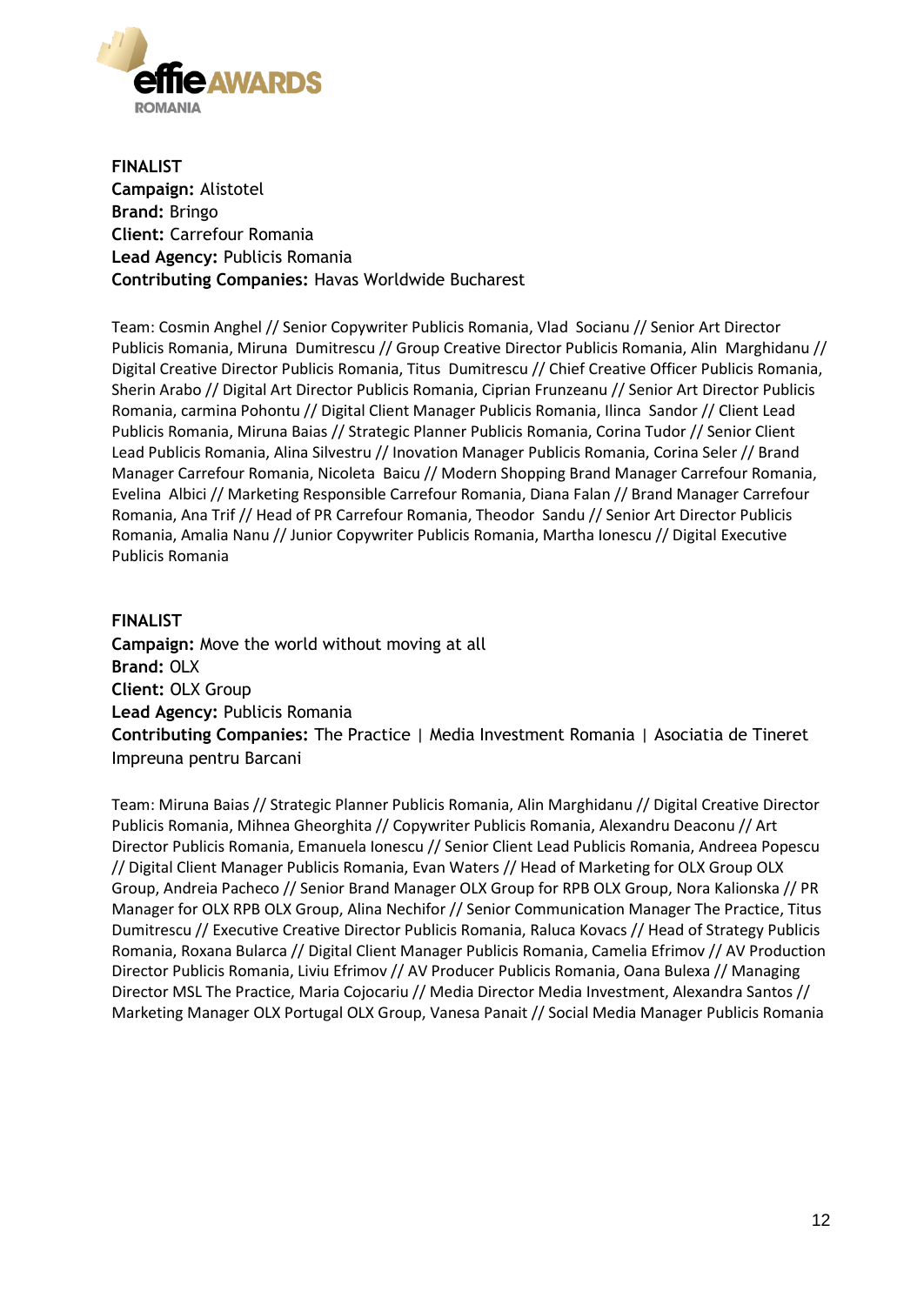

**FINALIST Campaign:** Local ingredients for legendary cravings. **Brand:** Tazz **Client:** HCL Online Advertising **Lead Agency:** Jam Session Agency **Contributing Companies:** Conversion | Graffiti PR

Team: Valentin Suciu // Creative Partner & Founder Jam Session Agency, Maria Matei // Copywriter Jam Session Agency, Vio Pintilie // Art Director Jam Session Agency, Alexandra Vestineanu // Co-Managing Partner Jam Session Agency, Oana Oprea // Head of Digital Planning Jam Session Agency, Emi Chitu // Account Manager Jam Session Agency, Razvan Acsente // Chief Marketing Officer HCL Online Advertising, Cristina Sauciuc // Head of Brand & Communication HCL Online Advertising, Anca Nelersa // Senior Campaign Coordinator HCL Online Advertising, Eva Cosa // Social Media Manager HCL Online Advertising, Alin Serban // CEO HCL Online Advertising, Mihai Brenda // Chief Business Development HCL Online Advertising, Mihnea Ursu // Media Manager HCL Online Advertising, Andi Voicila // Art Director HCL Online Advertising, Catalina Manaila // Events Manager HCL Online Advertising, Irina Pencea // Co-Founder & CEO Jam Session Agency, Bogdan Apalaghiei // Art Director Jam Session Agency, Maria Ilie // Social Media Manager Jam Session Agency, Iulia Mirica // Copywriter HCL Online Advertising, Andrada Farcas // Copywriter HCL Online Advertising

### **Financial Services**

**GOLD Campaign:** Financial intelligence **Brand:** BCR **Client:** BCR **Lead Agency:** COHN AND JANSEN CREATIVE NETWORK **Contributing Companies:** Wavemaker | W Talent Management Hub | Grapefruit | Graffiti PR

Team: Ionuț Stanimir // Executive Director of Marketing and Communication BCR, Laura Ștefania Mihăilă Andrei // Head of Marketing BCR, Bogdan Alexandru Lefter // Senior Brand Manager BCR, Gabriela Nicolae // Brand Manager BCR, Andrei Cohn // Creative Partner Cohn & Jansen Creative Network, Andrei Beșliu // Group Creative Director Cohn & Jansen Creative Network, Cătălina Ceparu // Senior Copywriter Cohn & Jansen Creative Network, Cristina Abdel // Strategic Planner Cohn & Jansen Creative Network, Arina Stoenică // Group Account Director Cohn & Jansen Creative Network, Oana Stirbu // Account Director Cohn & Jansen Creative Network, Ana Maria Ghiurcă // Head of Online Marketing BCR, Andreea Nicoleta Deliu-Pașol // Head of PR and Communication BCR, Cătălin Ioniță // Coordonator Comunicare Corporativă BCR, Andreea Cristina Blejan // Online Communication Expert BCR, Ovidiu Popa // Online Expert BCR, Alex Negoescu // Creative Director Cohn & Jansen Creative Network, Francisc Zinz // Art Director Cohn & Jansen Creative Network, Delia Bîrsan // Account Manager Cohn & Jansen Creative Network, Diana Crâșmariu // Head of Strategy Cohn & Jansen Creative Network, Simina Leotescu // Head of Strategy Cohn & Jansen Creative Network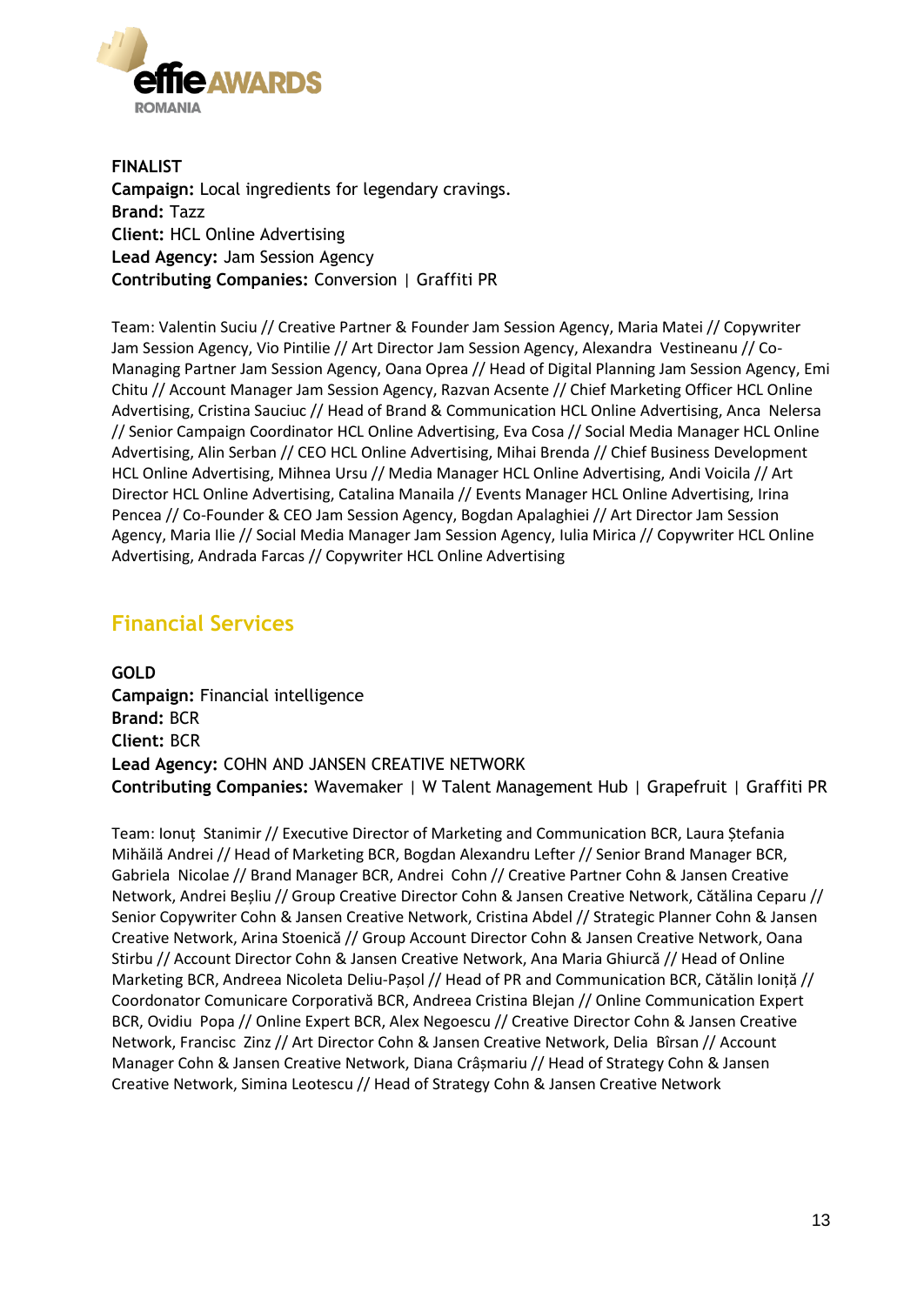

**SILVER Campaign:** The Very Personal Loan **Brand:** ING **Client:** ING BANK N.V. AMSTERDAM, Sucursala Bucuresti **Lead Agency:** Jam Session Agency **Contributing Companies:** MMS COMMUNICATIONS ROMANIA S.R.L. | Studioset

Team: Alexandra Buligescu // Group Creative Jam Session Agency, Diana Dalimon // Art Director Jam Session Agency, Corneliu Dobrea // Art Director Jam Session Agency, Roxana Ionita // Account Management Jam Session Agency, Dana Maria Ștefan // Sr. Marketing Manager ING BANK , Wenka Booij // Head of Marketing and Brand ING BANK , Mona Tufeanu // Senior Content Marketing Specialist ING BANK , Corneliu Aruxandei // Media Lead ING BANK , Oana Oprea // Creative Planner Jam Session Agency, Ioana Cadir // Account Management Jam Session Agency, Maria Ilie // Social Media Manager Jam Session Agency, Andreea Ghenoiu // Creative Director Jam Session Agency

#### **BRONZE**

**Campaign:** First Bank Studios **Brand:** First Bank **Client:** First Bank **Lead Agency:** CHEIL Worldwide **Contributing Companies:** Chainsaw Europe Studio | Static VFX | OMD Romania | Cyclops Films

Team: Viorel Ruse // Marketing & Communication Director First Bank, Mihail Tanase // Senior Marketing Specialist First Bank, Alina Petcu // Marketing Specialist First Bank, Mihai Gongu // Executive Creative Director SEE Cheil Centrade, Roxana Nita // Creative Director Cheil Centrade, Ana-Maria Tanasă // Art Director Cheil Centrade, Alexandru Iliescu // Copywriter Cheil Centrade, Monica Garbur // AV Producer Cheil Centrade, Carmen Miruță // Client Service Director Cheil Centrade, Bianca Cauc // Account Director Cheil Centrade, Mihai Terecoasă // BTL & Production First Bank, Cristina Drașovean-Oniceanu // Senior PR & CSR Specialist First Bank, Iulia Dăncilă // Producer Bread Content, George Gugulici // Director Cyclops Films, Goran Mihailov // Director Bread Content, Mircea Lăcătuș // Senior Video Editor Chainsaw Europe Studio, Hassan Nasser // Sound Engineer Chainsaw Europe Studio, Madalina Borcea // Media Director OMD Romania, Maria Tanasoff // Digital Manager OMD Romania

#### **FINALIST**

**Campaign:** Keep your close ones close **Brand:** Provident **Client:** Provident Financial **Lead Agency:** Saatchi & Saatchi + The Geeks **Contributing Companies:** Canopy | Initiative Media Romania

Team: Teodora Ionica // Group Creative Director Saatchi & Saatchi + The Geeks, Bogdan Costin // Creative Director Saatchi & Saatchi + The Geeks, Andreea Moise // Senior Art Director Saatchi & Saatchi + The Geeks, Madalina Stoica // Account Director Saatchi & Saatchi + The Geeks, Emanuela Tudorache // Account Manager Saatchi & Saatchi + The Geeks, Eduard Gongonie // Marketing Director Provident Financial, Violeta Iliescu // Marketing Manager Provident Financial, Andreea Ene // Brand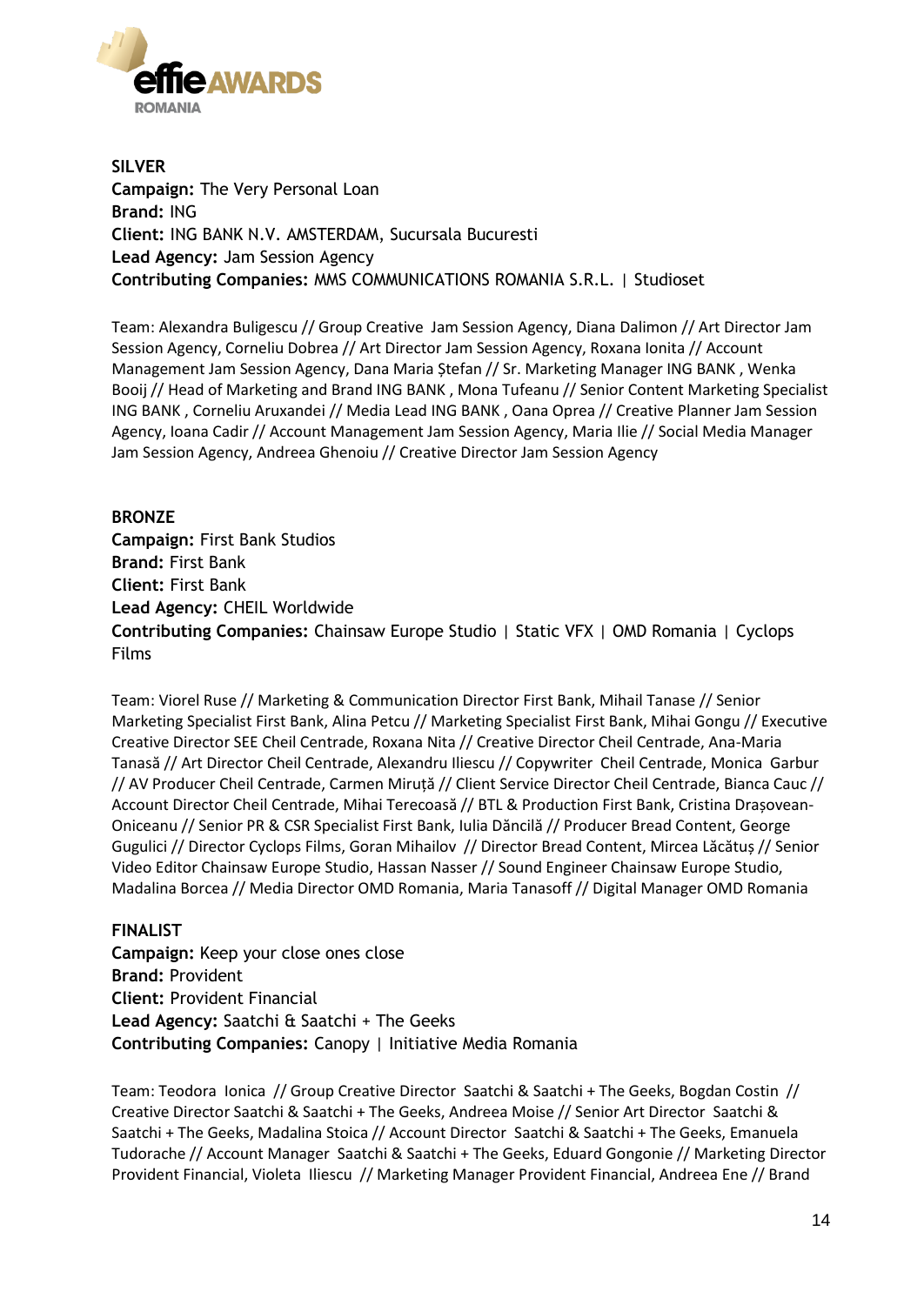

Communication Specialist Provident Financial, Anca Ionescu // Account Director Head of Unit Initiative Media Romania, Nicoleta Radu // Team Leader Canopy, Catalin Garbulet // Art Director Saatchi & Saatchi + The Geeks, Simona Sava // Copywriter Saatchi & Saatchi + The Geeks, Vlad Petre // Managing Director Saatchi & Saatchi + The Geeks, Alex Frimescu // PPC Specialist Canopy, Alina Sanda // Account Manager Initiative Media Romania, Ruxandra Stefan // Communication Design Director Initiative Media Romania, Emanuela Radu // Senior Account manager Saatchi & Saatchi + The Geeks, Catalin Florea // Head of Product Initiative Media Romania, Corina Burlan // Senior Researcher Initiative Media Romania

**FINALIST Campaign:** STOP PAYING LIKE IN THE MIDDLE AGES **Brand:** PAGO **Client:** Pago **Lead Agency:** Sector 7 HUB

Team: Alex Cotet // Creative Partner Sector 7 HUB, Raul Gheba // Creative Director Sector 7 HUB, Ileana Ghita // Account Director Sector 7 HUB, Adrian Cighi // Co-Founder Pago App Pago, Adriana Spulber // Marketing Manager Pago, Roxana Andrei // Head of Production Sector 7 HUB

#### **FINALIST**

**Campaign:** Liberated Shopping **Brand:** ING **Client:** ING BANK N.V. AMSTERDAM, Sucursala Bucuresti **Lead Agency:** Jam Session Agency **Contributing Companies:** MMS COMMUNICATIONS ROMANIA S.R.L. | 2029 production

Team: Wenka Booij // Head of Marketing and Brand ING BANK , Bogdan Puștea // Sr. Marketing Officer ING BANK , Dana Maria Ștefan // Sr. Marketing Officer ING BANK , Corneliu Aruxandei // Media Lead ING BANK , Alexandra Buligescu // Group Creative Jam Session Agency, Corneliu Dobrea // Art Director Jam Session Agency, Andreea Ghenoiu // Creative Director Jam Session Agency, Nicoleta Dumitru // Account Management Jam Session Agency, Maria Ilie // Social Media Manager Jam Session Agency, Ioana Cadir // Account Management Jam Session Agency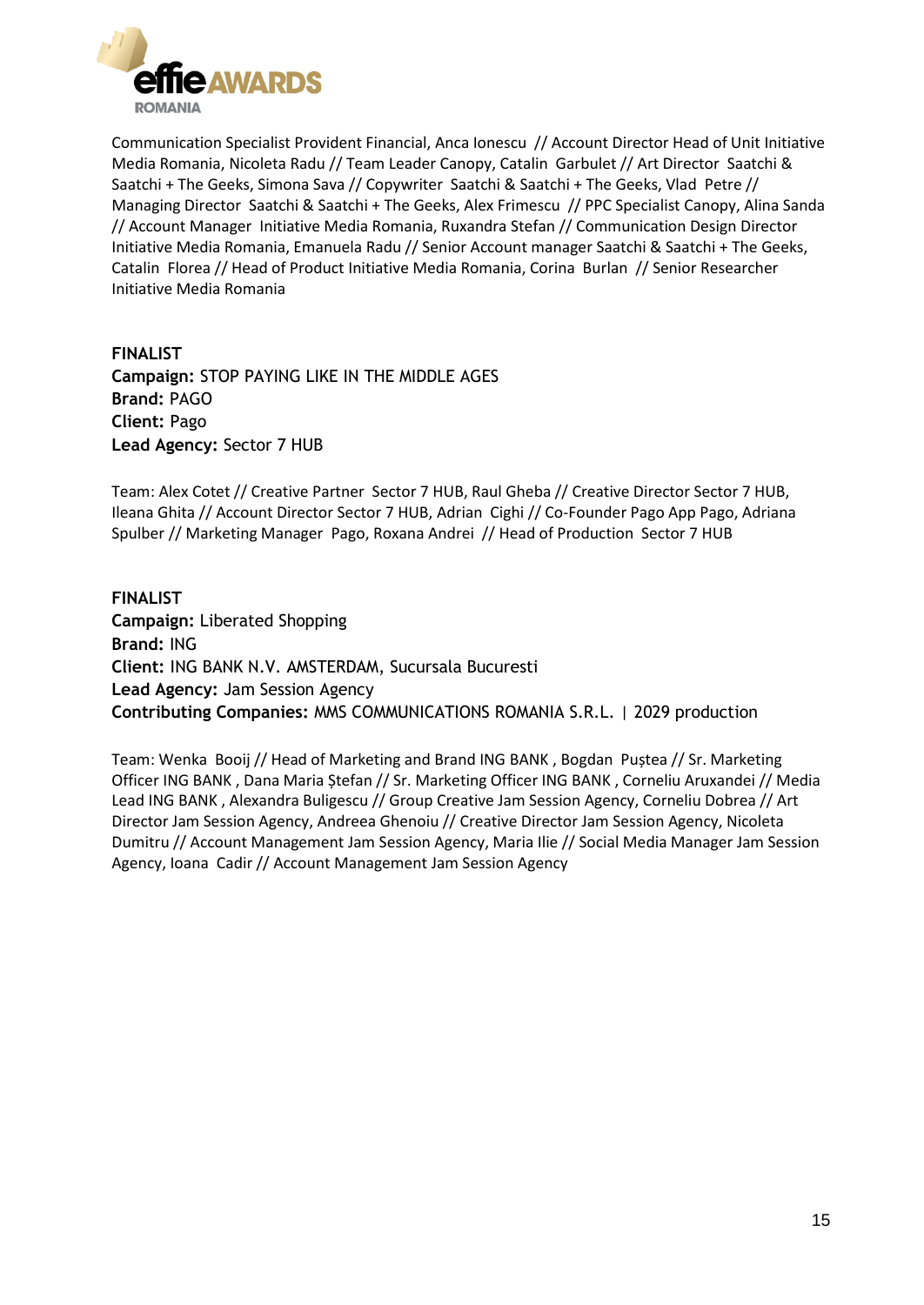

### **Media & Entertainment**

**FINALIST Campaign:** 100 for 100 **Brand:** Opera Română **Client:** Opera Națională București **Lead Agency:** Publicis **Contributing Companies:** MSL The Practice Romania

Team: Ioana Mihai // Senior Strategy Planner Publicis Romania, Miruna Dumitrescu // Groupe Creative Director Publicis Romania, Mihnea Gheorghita // Senior Copywriter Publicis Romania, Ciprian Frunzeanu // Senior Art Director Publicis Romania, Lorena Enache // Junior Copywriter Publicis Romania, Andreea Grigorean // PR Manager Publicis Romania, Anamaria Ionita // Client Lead Publicis Romania, Eugen Alexe // Print Production Lead Publicis Romania, Raluca Kovacs // Chief Strategy Officer Publicis Romania, Daniel Jinga // Director ONB Opera Nationala Bucuresti, Oana Voiculet // Director Organizare Spectacole Opera Nationala Bucuresti, Raluca Badoiu // șef Birou PR Opera Nationala Bucuresti, Andreea Logigan // Head Of Corporate MSL The Practice, Ana Poiana // Communication Director MSL The Practice, Daniela Marin // Communication Director MSL The Practice

### **Telecommunications**

**SILVER Campaign:** Orange solves the end of the wolrd **Brand:** Orange **Client:** Orange Romania **Lead Agency:** Publicis **Contributing Companies:** Initiative Media Romania

Team: Silviu Nedelschi // Executive Creative Officer Publicis Romania, Alexandru Negoescu // Group Creative Director Publicis Romania, Cristian Anton // Senior Art Director Publicis Romania, Mihaela Neatu // Senior Copywriter Publicis Romania, Camelia Efrimov // AV Production Lead Publicis Romania, Daniel Raicea // Deputy Director & Head of Orange Division Publicis Romania, Alina Vija // Senior Client Manager Publicis Romania, Sebastian Mogos // Digital Client Manager Publicis Romania, Elis Iaia // Associate Planning Director Publicis Romania, Raluca Kovacs // Chief Strategy Officer Publicis Romania, Crina Chiru // Consumer communication manager Orange Romania, Mirela Bosoi // Head of brand and communication Orange Romania, Camelia Ianculescu // Retail communication manager Orange Romania, Anca Stancov // Media communication manager Orange Romania, Andreea Corbos // Head of Orange Unit Initiative Media Romania, Valentina Chirica // Senior Media Planner Initiative Media Romania, Liliana Pirvu // Senior Strategic Planner Initiative Media Romania, Marius Farcasanu // Digital Art Director Publicis Romania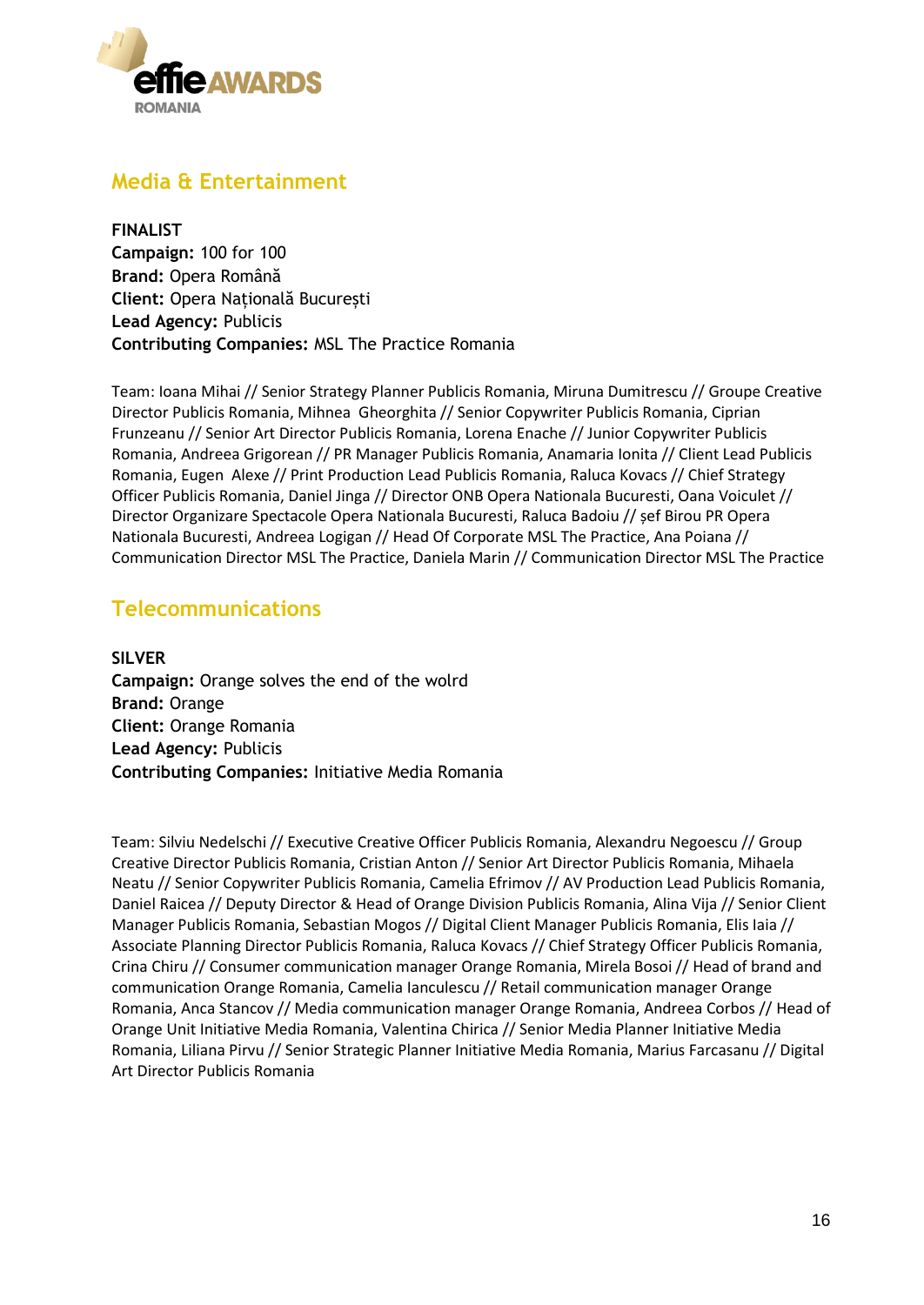

**FINALIST Campaign:** Villages **Brand:** Vodafone **Client:** VODAFONE ROMANIA **Lead Agency:** McCann Worldgroup Romania **Contributing Companies:** MRM Romania

Team: Ruxandra Papuc // Executive Creative Director McCann Worldgroup Romania, Tiberiu Munteanu // Head of A/V Production McCann Worldgroup Romania, Stefan Chiritescu // Chief Strategy Officer McCann Worldgroup Romania, Valentin Rusu // Head of DTP McCann Worldgroup Romania, Mircea Tara // Senior Copywriter McCann Worldgroup Romania, Doina Ionescu // Group Account Director McCann Worldgroup Romania, Anca Mihalache // Art Director McCann Worldgroup Romania

# **Other Products & Services**

**FINALIST Campaign:** Book a Vax **Brand:** Curtea Veche Publishing **Client:** Curtea Veche Publishing **Lead Agency:** House of Arrows

Team: Dora Marian // Creative Director Curtea Veche Publishing, Sonia Ciocan // Creative Director House of Arrows, Radu Osaciuc // Creative Director House of Arrows, Cristina Bărăităruș // Group Account Director Curtea Veche Publishing, Iren Arsene Mate // General Director Curtea Veche Publishing, Maria Sarivan // Strategic Partner House of Arrows, Cătălin Tabacu // Copywriter former member, Miruna Meiroșu // PR Manager Curtea Veche Publishing, Marius Motoca // PR Specialist Curtea Veche Publishing, Theodora Petrescu // Account Manager Curtea Veche Publishing, Barna Nemethi // Executive Director House of Arrows

**FINALIST Campaign:** Some will hate it. Others will love it. **Brand:** IAB MIXX Awards **Client:** IAB **Lead Agency:** VMLY&R **Contributing Companies:** Diud

Team: Alex Petrescu // Creative Director VMLY&R, Mihai Titirig // Group Creative Director VMLY&R, Victor Trifan // Senior Art Director , Alexandru Aiv // Senior Art Director VMLY&R, Mina Ionescu // Business Director VMLY&R, Elena Grigore // Account Manager , Mihaela Craciunescu // Strategy Director VMLY&R, Andrei Dragu // Vice President & Event Director IAB, Ioana Anescu // Managing Director IAB, Anca Gheorghe // Production Executive Diud, Andrei Gheorghe // Director Diud, Andreea Calina // Producer Diud, Deiu Stanciu // Script Consultant Diud, Rares Zimbran // Production Assistant Diud, Octavian Aftanasa // Social Media Manager VMLY&R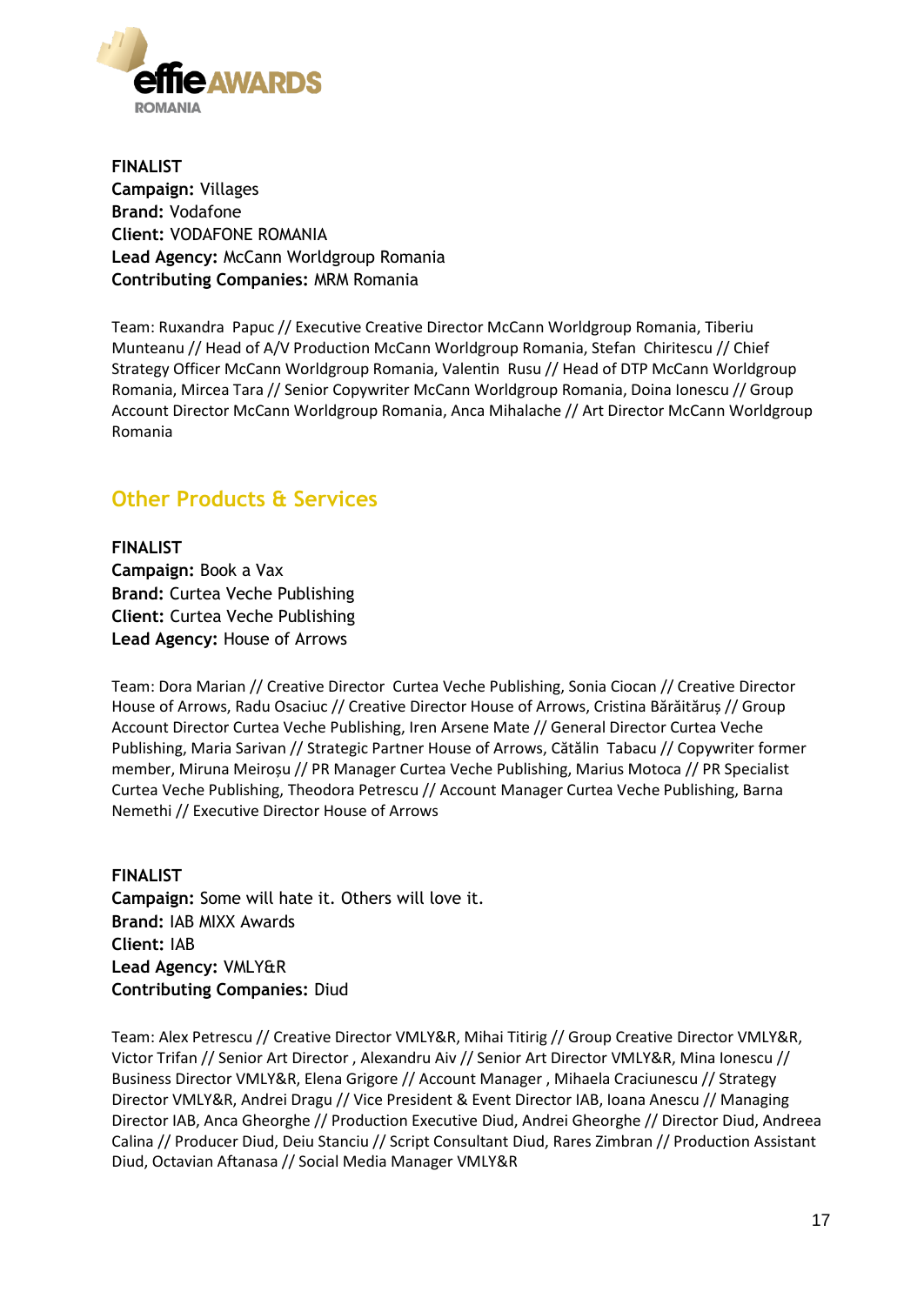

### **New Brand Introduction**

**FINALIST Campaign:** Unfished Launch in UE **Brand:** Unfished **Client:** Prefera Foods SA **Lead Agency:** Minio Studio **Contributing Companies:** Think Digital | Fulg Media

Team: Ioana Mucenic // CEO Minio Studio, Celina Condorovici // Marketing Director Prefera Foods SA, Alexandra Cercel // Brand Manager Prefera Foods SA, Cristiana Pana // Head of Strategy Minio Studio, Mihai Balan // Art Director Minio Studio, Alexandra Lucia Ilie // Head of Performance Think Digital, Dan Hutanu // Agency Partner Think Digital, Tudor Petremarin // Film Director Fulg Media, George Bonea // Copywriter Minio Studio, Andreea Balta // Senior account manager Minio Studio, Ionut Dumitrache // DTP & Video Minio Studio, Marius Ionescu-Amza // DTP & 3D Minio Studio, Sabin Belușica // Digital Account Manager , Cosmina Chelariu // Copywriter

**FINALIST Campaign:** Wet is better **Brand:** WET **Client:** Valvis Holding **Lead Agency:** Cohn & Jansen Creative Nework **Contributing Companies:** Media Investment

Team: Andrei Cohn // Creative Partner Cohn & Jansen Creative Network, Roxana Cristea // Group Creative Director Cohn & Jansen Creative Network, Felicia Stoica // Senior Copywriter Cohn & Jansen Creative Network, Octavian Budai // Senior Art Director Cohn & Jansen Creative Network, Diana Crasmariu // Head of Strategy Cohn & Jansen Creative Network, Cristina Abdel // Strategic Planner Cohn & Jansen Creative Network, Miriam Ivanescu // Group Account Director Cohn & Jansen Creative Network, Andreea Mateescu // Account Director Cohn & Jansen Creative Network, Valentina Vesler // Marketing Director Valvis Holding, Christos Valvis // Product Manager Valvis Holding, Andreea Velicoiu // Social Media Manager Valvis Holding, Raluca Popescu // Social Media Manager Valvis Holding, Iulia Danescu // Media Manager Media Investment, Crina Bibicu // Media Director Media Investment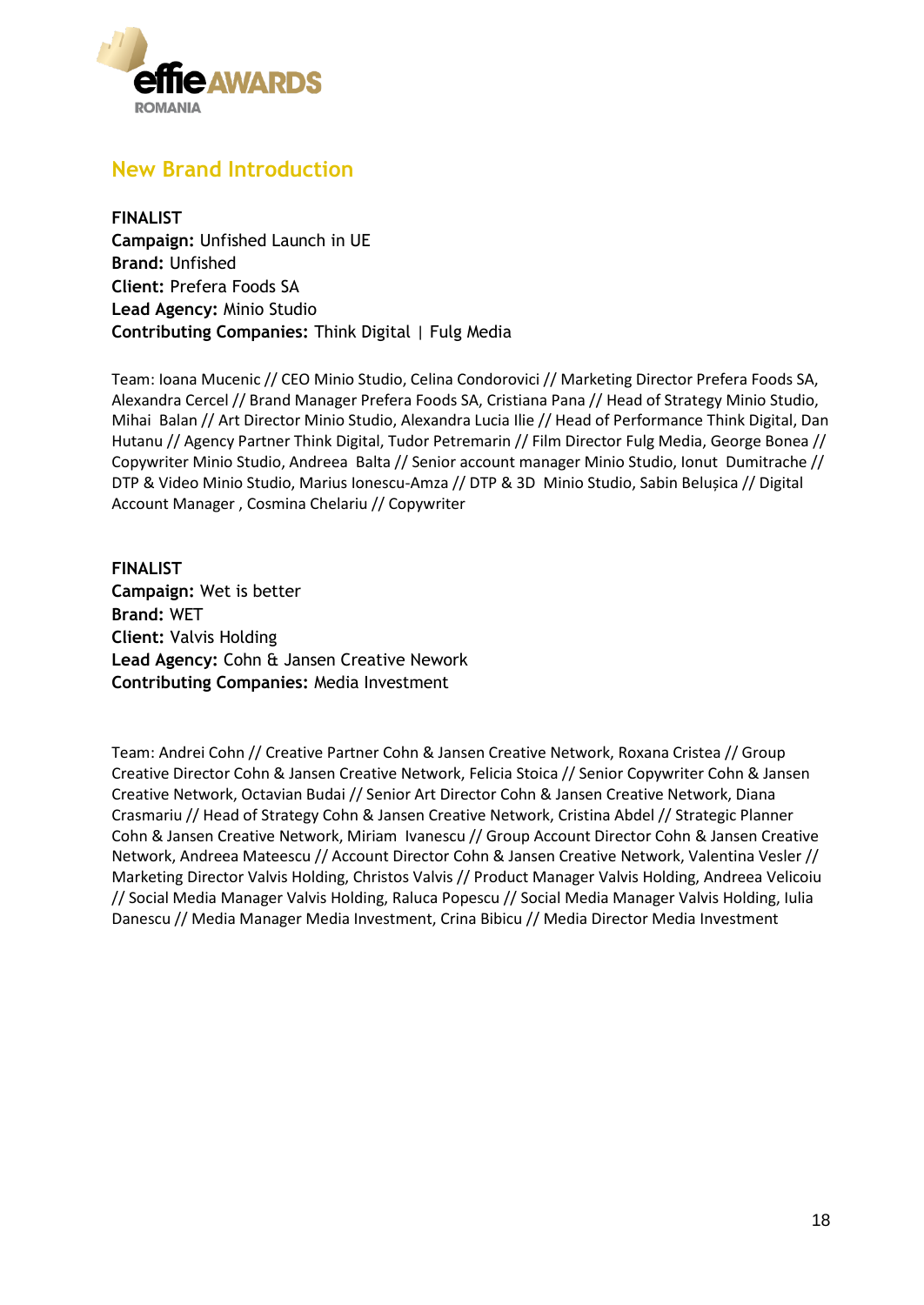

# **Shopper Marketing**

**FINALIST Campaign:** Public Transport - a New Visa Card Payment Destination **Brand:** Visa **Client:** VISA Romania **Lead Agency:** Publicis Romania **Contributing Companies:** STARCOM

Team: Loredana Barla // Senior Planner Publicis Romania, Raluca Kovacs // Chief Strategy Officer Publicis Romania, Otilia Coman // Senior Copywriter Publicis Romania, Irina Stoleru // Senior Art Director Publicis Romania, Sebastian Romano // Group Creative Director Publicis Romania, Sherin Arabo // Digital Art Director Publicis Romania, Casiana Horobeanu // Digital Copywriter Publicis Romania, Razvan Stoian // Digital Graphic Designer Publicis Romania, Daniel Stroe // 3D Graphic Designer Publicis Romania, Camelia Efrimov // A/V Production Lead Publicis Romania, Liviu Efrimov // AV producer Publicis Romania, Anamaria Ionita // Client Lead Publicis Romania, Ana Maria Banica // Digital Client Lead Publicis Romania, Marian Dragomir // Account Executive Publicis Romania, Cristian Buha // Client Manager Publicis Romania, Ioana Vieru // Sr. Manager Brand & Product Marketing VISA Romania, Gabriel Macovei // Sr. Client Marketing Manager VISA Romania, Anca Saltan // Client Lead STARCOM, George Mihart // Digital Media Planner STARCOM

# **Seasonal Marketing**

**GOLD Campaign:** Kinder Halloween **Brand:** Ferrero **Client:** Ferrero Romania **Lead Agency:** Publicis **Contributing Companies:** MSL The Practice | STARCOM

Team: Adina Albu // Senior Client Lead Publicis Romania, Tudor Toma // Client Manager Publicis Romania, Ioana Dumitrascuta // Client Lead Publicis Romania, Ana-Maria Taralunga // Group Creative Director Publicis Romania, Silviu Nedelschi // Executive Creative Officer Publicis Romania, Catalin Grigore // Senior Art Director Publicis Romania, Veronica Ciacoveanu // Digital Client Lead Publicis Romania, Sabina Huzum // Brand Manager , Diana Pasoi // Senior Brand Manager Ferrero Romania, Rebeca Rapeanu // Digital Client Manager Publicis Romania, Horia Girbea // Junior Copywriter Publicis Romania, Diana Maftei // Junior Art Director Publicis Romania, Mirela Iordache // Client Manager Publicis Romania, Andrei Purecel // Client Executive Publicis Romania, Andreea Ivanciu // Senior Performance Media Specialist STARCOM, Emil Mititelu // Digital Client Manager STARCOM, Roxana Stratulat // Communication Manager , Iulia Ioncescu // Project Manager MSL The Practice, Elis Iaia // Associate Planning Director Publicis Romania, Camelia Efrimov // A/V Production Lead Publicis Romania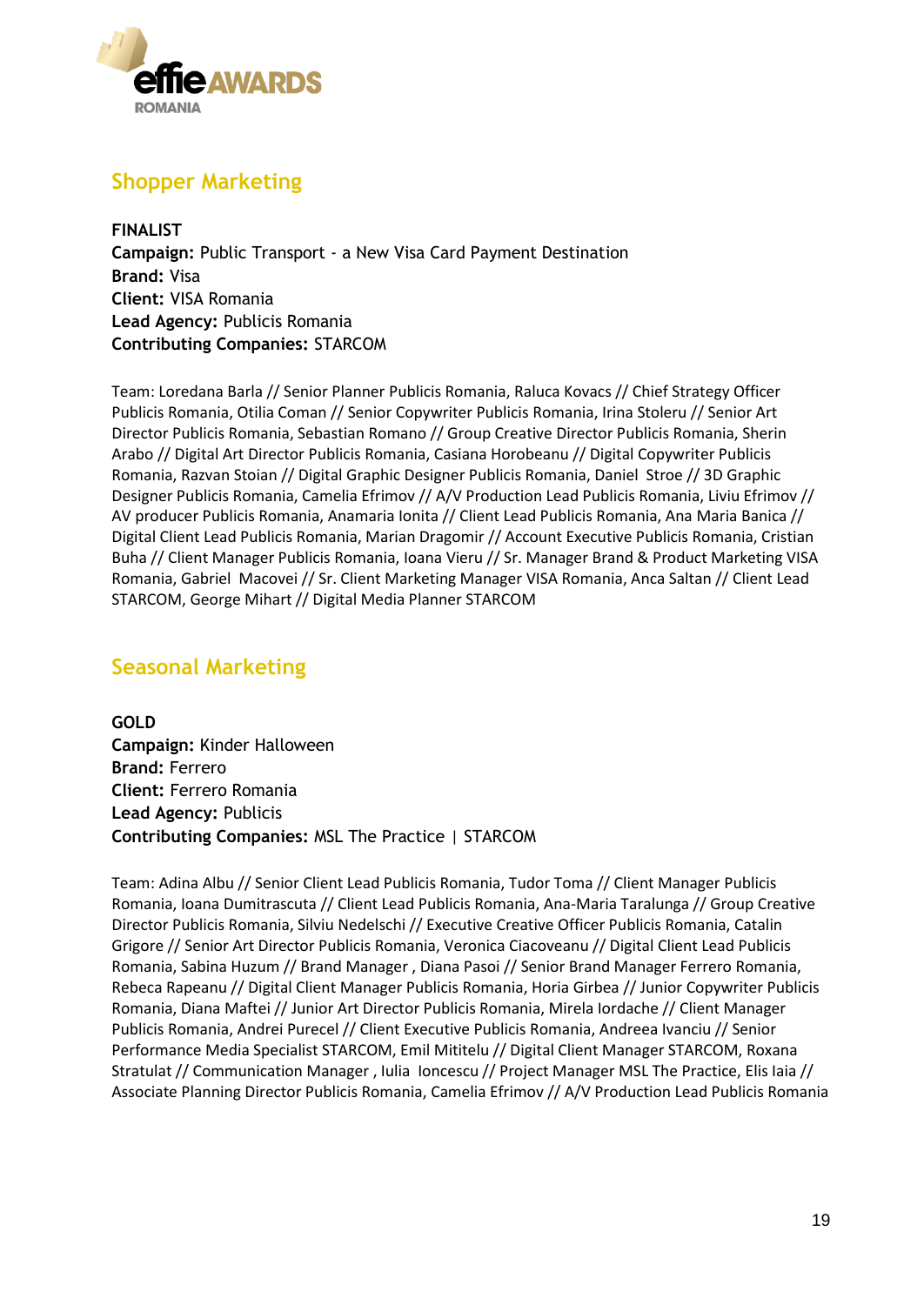

**SILVER Campaign:** Christmas Bucket **Brand:** KFC **Client:** KFC **Lead Agency:** McCann Worldgroup Romania **Contributing Companies:** UM Romania | Golin

Team: Diana Patriche // Account Director McCann Worldgroup Romania, Cristina David // Senior Account Manager , Cristina Olaru // Account Executive McCann Worldgroup Romania, Andrei Florian // Senior Planner McCann Worldgroup Romania, Stefan Chiritescu // Chief Strategy Officer McCann Worldgroup Romania, Costin Bogdan // Executive Creative Director McCann Worldgroup Romania, Lucian Cernat // Creative Director McCann Worldgroup Romania, Paula Ionescu // Senior Copywritter McCann Worldgroup Romania, Mihai Constantinescu // Senior Art Director McCann Worldgroup Romania, Dora Boldor // Account Director UM Romania, Oana Grigore // Media Manager UM Romania, Luana Paun // Media Planner UM Romania, Dany Dinu // Media Planner UM Romania, Ana Maria Stoica // Sr PR Manager Golin Romania, Bianca Ionescu // Sr Media Associate Golin Romania, Bianca Sava // Digital Associate Golin Romania, Adriana Georgescu // Digital Manager Golin Romania

**SILVER Campaign:** Elfi Corn Cob. The Romanian Wipe. **Brand:** ELFI **Client:** HARTIA ELFI **Lead Agency:** Mainstage | The Agency **Contributing Companies:** Sector 7 HUB

#### **BRONZE**

**Campaign:** Open the Romanian Wine to the World **Brand:** Carrefour **Client:** Carrefour Romania **Lead Agency:** Publicis Romania **Contributing Companies:** Graffiti PR |Havas Worldwide Bucharest

Team: Sebastian Romano // Group Creative Director Publicis Romania, Ana Maria Taralunga // Group Creative Director Publicis Romania, Catalin Grigore // Senior Art Director Publicis Romania, Alexandra Jitarel // Copywriter Publicis Romania, Sherin Arabo // Art Director Publicis Romania, Titus Dumitrescu // Executive Creative Director Publicis Romania, Miruna Baias // Senior Strategic Planner Publicis Romania, Raluca Kovacs // Chief Strategy Officer Publicis Romania, Corina Tudor // Senior Client Lead Publicis Romania, Corina Panait // Junior Digital Client Manager Publicis Romania, Camelia Efrimov // AV Producer Publicis Romania, Cornelia Ghita // Corporate Programs Manager Carrefour Romania, Oana Pascu // Project Manager Corporate Causes Carrefour Romania, Ana Trif // Head of PR Carrefour Romania, Mircea Tomescu // Direct Brand Communications Carrefour Romania, Alina Silvestru // Inovation Manager Publicis Romania, Alexandra Caciur // Head Of Data & Business Intelligence Publicis Romania, Ilinca Sandor // Senior Account Manager Publicis Romania, Mira Sura // PR Consultant Graffiti PR, Iulia Botar // Communications Director Graffiti PR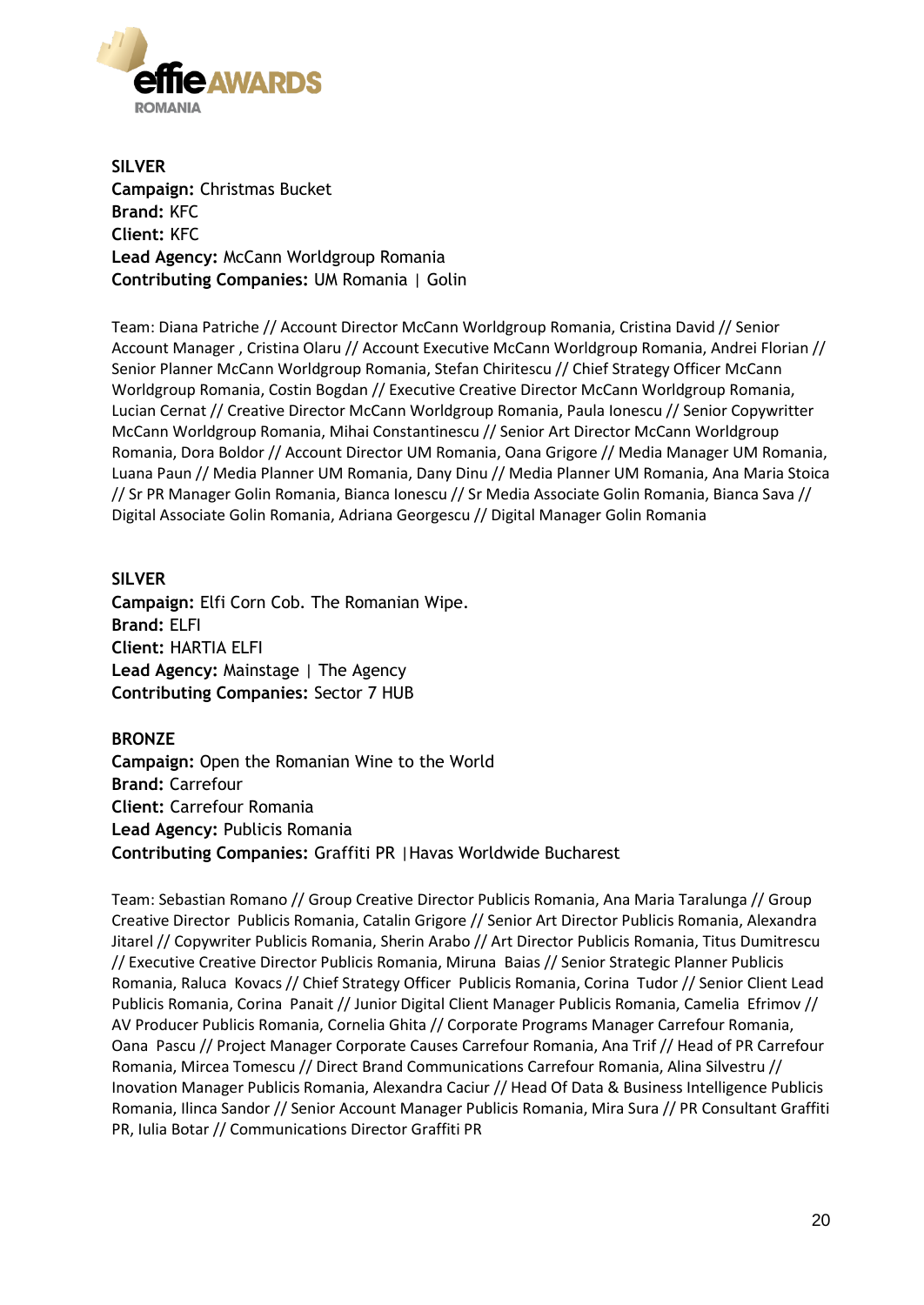

**BRONZE Campaign:** Move the world without moving at all **Brand:** OLX **Client:** OLX Group **Lead Agency:** Publicis Romania **Contributing Companies:** The Practice | Media Investment Romania | Asociatia de Tineret Impreuna pentru Barcani

Team: Miruna Baias // Strategic Planner Publicis Romania, Alin Marghidanu // Digital Creative Director Publicis Romania, Mihnea Gheorghita // Copywriter Publicis Romania, Alexandru Deaconu // Art Director Publicis Romania, Emanuela Ionescu // Senior Client Lead Publicis Romania, Andreea Popescu // Digital Client Manager Publicis Romania, Evan Waters // Head of Marketing for OLX Group OLX Group, Andreia Pacheco // Senior Brand Manager OLX Group for RPB OLX Group, Nora Kalionska // PR Manager for OLX RPB OLX Group, Alina Nechifor // Senior Communication Manager The Practice, Titus Dumitrescu // Executive Creative Director Publicis Romania, Raluca Kovacs // Head of Strategy Publicis Romania, Roxana Bularca // Digital Client Manager Publicis Romania, Camelia Efrimov // AV Production Director Publicis Romania, Liviu Efrimov // AV Producer Publicis Romania, Oana Bulexa // Managing Director MSL The Practice, Maria Cojocariu // Media Director Media Investment, Alexandra Santos // Marketing Manager OLX Portugal OLX Group, Vanesa Panait // Social Media Manager Publicis Romania

#### **BRONZE**

**Campaign:** FIZZ UP SUMMER **Brand:** PEPSI **Client:** PepsiCo Romania **Lead Agency:** LEO BURNETT BUCHAREST **Contributing Companies:** OMD\_Romania | DDB Romania | Established Now | Viral Nation

Team: Victor Stroe // Head of Strategy LEO BURNETT, Adriana Pascan // Creative director LEO BURNETT, Andrei Nica // Group Creative Driector LEO BURNETT, Oana Nastase // Senior Digital Planner LEO BURNETT, Delia Corniciuc // MARKETING MANAGER BEVERAGES PepsiCo Romania, Iuliana Dragomir // SENIOR BRAND MANAGER PEPSI & FLAVORED PepsiCo Romania, Laurentiu Ion // TCP MANAGER PO1 PepsiCo Romania, Ioana Petrovici // BRAND MANAGER PepsiCo Romania, Bianca Muscalu // Copywriter LEO BURNETT, Mara Sabau // Art Director LEO BURNETT, Ana Miculescu // Business Director LEO BURNETT, Florina Simon // Senior Digital Account LEO BURNETT, Roxana Pascal // Digital Account Executive LEO BURNETT, Silvana Frinculescu // Art Director LEO BURNETT, Oana Andone // JR DIGITAL & MEDIA MANAGER PepsiCo Romania, IRENE DERASADURIAN // MEDIA MANAGER OMD Romania, Maria Nita // SENIOR MEDIA MANAGER OMD Romania, Dana Constantin // SENIOR DIGITAL MANAGER OMD Romania, Alex Tocilescu // Art Director DDB Romania, Mihai Calota // Copywriter DDB Romania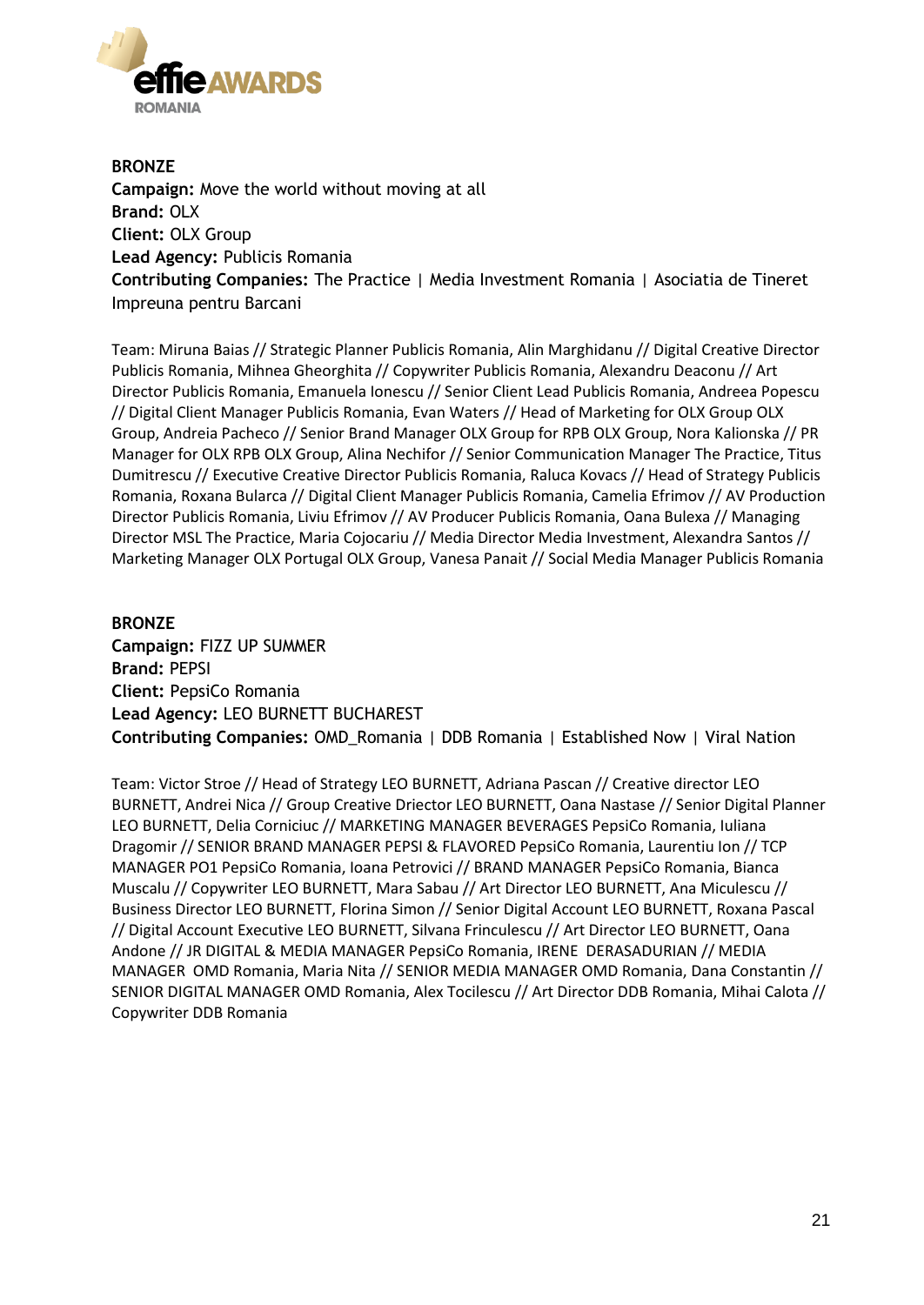

# **Corporate Reputation**

**SILVER Campaign:** Financial Intelligence **Brand:** BCR **Client:** BCR **Lead Agency:** COHN AND JANSEN CREATIVE NETWORK **Contributing Companies:** Wavemaker | W Talent Management Hub | Grapefruit | Graffiti PR

Team: Ionuț Stanimir // Executive Director of Marketing and Communication BCR, Laura Ștefania Mihăilă Andrei // Head of Marketing BCR, Bogdan Alexandru Lefter // Senior Brand Manager BCR, Gabriela Nicolae // Brand Manager BCR, Andrei Cohn // Creative Partner Cohn & Jansen Creative Network, Andrei Beșliu // Group Creative Director Cohn & Jansen Creative Network, Cătălina Ceparu // Senior Copywriter Cohn & Jansen Creative Network, Cristina Abdel // Strategic Planner Cohn & Jansen Creative Network, Arina Stoenică // Group Account Director Cohn & Jansen Creative Network, Oana Stirbu // Account Director Cohn & Jansen Creative Network, Ana Maria Ghiurcă // Head of Online Marketing BCR, Andreea Nicoleta Deliu-Pașol // Head of PR and Communication BCR, Cătălin Ioniță // Coordonator Comunicare Corporativă BCR, Andreea Cristina Blejan // Online Communication Expert BCR, Ovidiu Popa // Online Expert BCR, Alex Negoescu // Creative Director Cohn & Jansen Creative Network, Francisc Zinz // Art Director Cohn & Jansen Creative Network, Delia Bîrsan // Account Manager Cohn & Jansen Creative Network, Diana Crâșmariu // Head of Strategy Cohn & Jansen Creative Network, Simina Leotescu // Head of Strategy Cohn & Jansen Creative Network

**FINALIST Campaign:** Act For Good **Brand:** Carrefour **Client:** Carrefour Romania **Lead Agency:** Publicis Romania **Contributing Companies:** Havas Worldwide Bucharest | Graffiti PR | Funnel Agency |Jam Session Agency

Team: Alin Badiu // Group Creative Director Publicis Romania, Sebastian Romano // Group Creative Director Publicis Romania, Carmina Pohontu // Digital Client Manager Publicis Romania, Ilinca Sandor // Client Lead Publicis Romania, Corina Tudor // Senior Client Lead Publicis Romania, Titus Dumitrescu // Executive Creative Director Publicis Romania, Casiana Horobeanu // DIgital Copywriter Publicis Romania, Corina Panait // Junior Digital Client Manager Publicis Romania, Sherin Arabo // Art Director Publicis Romania, Miruna Baias // Brand Strategist Publicis Romania, Alina Silvestru // Inovation Manager Publicis Romania, Diana Falan // Brand Manager Carrefour Romania, Mihaela Abagief // Senior Campaign Manager Carrefour Romania, Teodor Gurgui // Mobile, Loyalty & UX Development Manager Carrefour Romania, Elena Carcu // Copywriter Publicis Romania, Andrei Antal // Copywriter Publicis Romania, Andrei Detesan // Art Director Publicis Romania, Nicoleta Baicu // Modern Shopping Brand Manager Carrefour Romania, Bogdan Lupu // Loyalty and Modern Director Carrefour Romania, Mihaela Dinu // Copywriter Publicis Romania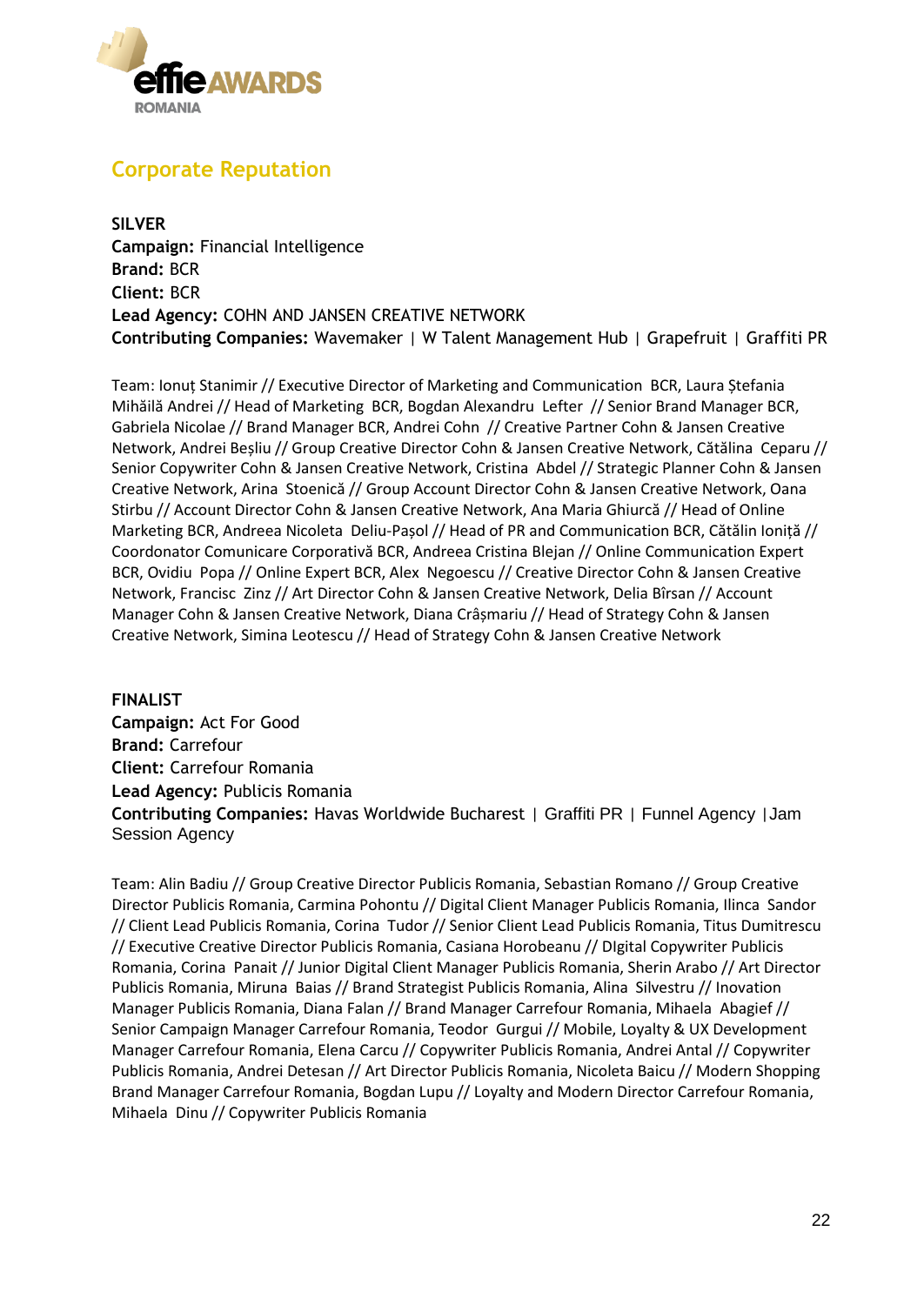

### **Business to Business**

**BRONZE Campaign:** Visa's SMALL big Businesses **Brand:** Visa **Client:** Visa Romania **Lead Agency:** Publicis Romania **Contributing Companies:** STARCOM | MSL Practice

Team: Loredana Barla // Senior Planner Publicis Romania, Raluca Kovacs // Chief Strategy Officer Publicis Romania, Otilia Coman // Senior Copywriter Publicis Romania, Irina Stoleru // Senior Art Director Publicis Romania, Sebastian Romano // Group Creative Director Publicis Romania, Camelia Efrimov // A/V production Lead Publicis Romania, Liviu Efrimov // AV Producer Publicis Romania, Sherin Arabo // Digital Art Director Publicis Romania, Casiana Horobeanu // Digital Copywriter Publicis Romania, Daniel Stroe // 3D Graphic Designer Publicis Romania, Anamaria Ionita // Client Lead Publicis Romania, Ana Maria Banica // Digital Client Lead Publicis Romania, Marian Dragomir // Account Executive Publicis Romania, Cristian Buha // Client Manager Publicis Romania, Ioana Vieru // Sr. Manager Brand & Product Marketing Central Eastern Europe, Visa VISA Romania, Gabriel Macovei // Sr. Client Marketing Manager Romania, Visa CEE VISA Romania, Anca Saltan // Client Lead Starcom Romania, George Mihart // Digital Media Planner Starcom Romania, Alina Jijau // Head Of Consumer Production MSL Practice

### **Brand Experience**

**BRONZE Campaign:** FIZZ UP STUDIOS **Brand:** PEPSI **Client:** PepsiCo Romania **Lead Agency:** LEO BURNETT BUCHAREST **Contributing Companies:** OMD Romania | DDB Romania | Established Now | Viral Nation

Team: Victor Stroe // Head of Strategy LEO BURNETT, Adriana Pascan // Creative director LEO BURNETT, Andrei Nica // Group Creative Driector LEO BURNETT, Oana Nastase // Senior Digital Planner LEO BURNETT, Delia Corniciuc // MARKETING MANAGER BEVERAGES PepsiCo Romania, Iuliana Dragomir // SENIOR BRAND MANAGER PEPSI & FLAVORED PepsiCo Romania, Laurentiu Ion // TCP MANAGER PO1 PepsiCo Romania, Ioana Petrovici // BRAND MANAGER PepsiCo Romania, Bianca Muscalu // Copywriter LEO BURNETT, Mara Sabau // Art Director LEO BURNETT, Ana Miculescu // Business Director LEO BURNETT, Florina Simon // Senior Digital Account LEO BURNETT, Roxana Pascal // Digital Account Executive LEO BURNETT, Silvana Frinculescu // Art Director LEO BURNETT, Oana Andone // JR DIGITAL & MEDIA MANAGER PepsiCo Romania, IRENE DERASADURIAN // MEDIA MANAGER OMD Romania, Maria Nita // SENIOR MEDIA MANAGER OMD Romania, Dana Constantin // SENIOR DIGITAL MANAGER OMD Romania, Alex Tocilescu // Art Director DDB Romania, Mihai Calota // Copywriter DDB Romania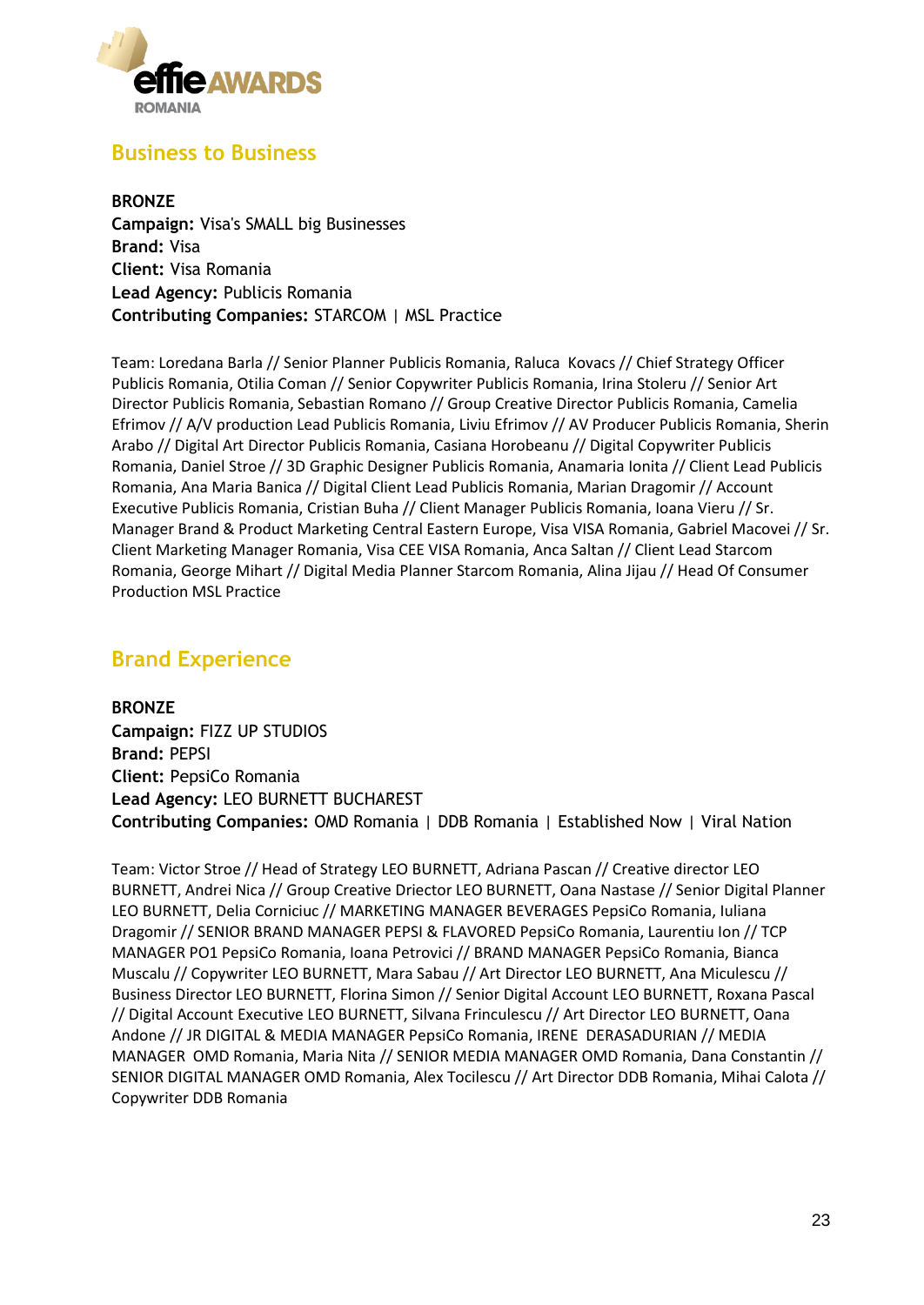

**BRONZE Campaign:** 100 for 100 **Brand:** Opera Română **Client:** Opera Națională București **Lead Agency:** Publicis **Contributing Companies:** MSL The Practice Romania

Team: Ioana Mihai // Senior Strategy Planner Publicis Romania, Miruna Dumitrescu // Groupe Creative Director Publicis Romania, Mihnea Gheorghita // Senior Copywriter Publicis Romania, Ciprian Frunzeanu // Senior Art Director Publicis Romania, Lorena Enache // Junior Copywriter Publicis Romania, Andreea Grigorean // PR Manager Publicis Romania, Anamaria Ionita // Client Lead Publicis Romania, Eugen Alexe // Print Production Lead Publicis Romania, Raluca Kovacs // Chief Strategy Officer Publicis Romania, Daniel Jinga // Director ONB Opera Nationala Bucuresti, Oana Voiculet // Director Organizare Spectacole Opera Nationala Bucuresti, Raluca Badoiu // șef Birou PR Opera Nationala Bucuresti, Andreea Logigan // Head Of Corporate MSL The Practice, Ana Poiana // Communication Director MSL The Practice, Daniela Marin // Communication Director MSL The Practice

#### **BRONZE Campaign:** When the Chef judges, Tazz delivers. **Brand:** Tazz **Client:** HCL Online Advertising **Lead Agency:** Jam Session Agency

Team: Razvan Acsente // Chief Marketing Officer HCL Online Advertising, Cristina Sauciuc // Head of Brand & Communication HCL Online Advertising, Anca Nelersa // Senior Campaign Coordinator HCL Online Advertising, Catalina Manaila // Events Manager HCL Online Advertising, Eva Cosa // Social Media Manager HCL Online Advertising, Alin Serban // CEO HCL Online Advertising, Mihai Brenda // Chief Business Development HCL Online Advertising, Catalin Georgescu // Senior Creative Lead HCL Online Advertising, Madalina Patachia // Former team member Jam Session Agency, Amalia Jakab // Business Unit Leader Jam Session Agency, Luca Costea // Copywriter Jam Session Agency, Andreea Cotet // Former team member Jam Session Agency, Bogdan Apalaghiei // Art Director Jam Session Agency, Andi Voicila // Art Director HCL Online Advertising, Mihnea Ursu // Media Manager HCL Online Advertising, Valentin Suciu // Creative Partner & Founder Jam Session Agency, Stefan Talos // Dark Kitchen & Virtual Brands Director HCL Online Advertising

**FINALIST Campaign:** HIT PLAY Show **Brand:** Vodafone **Client:** VODAFONE ROMANIA **Lead Agency:** McCann Worldgroup Romania **Contributing Companies:** MRM Romania

Team: Andreea Spilca // Senior Account Director McCann Worldgroup Romania, Daniel Chelu // Senior Account Executive McCann Worldgroup Romania, Ruxandra Oprea // Senior Digital Project Manager MRM Romania, Ruxandra Papuc // Executive Creative Director McCann Worldgroup Romania, Adrian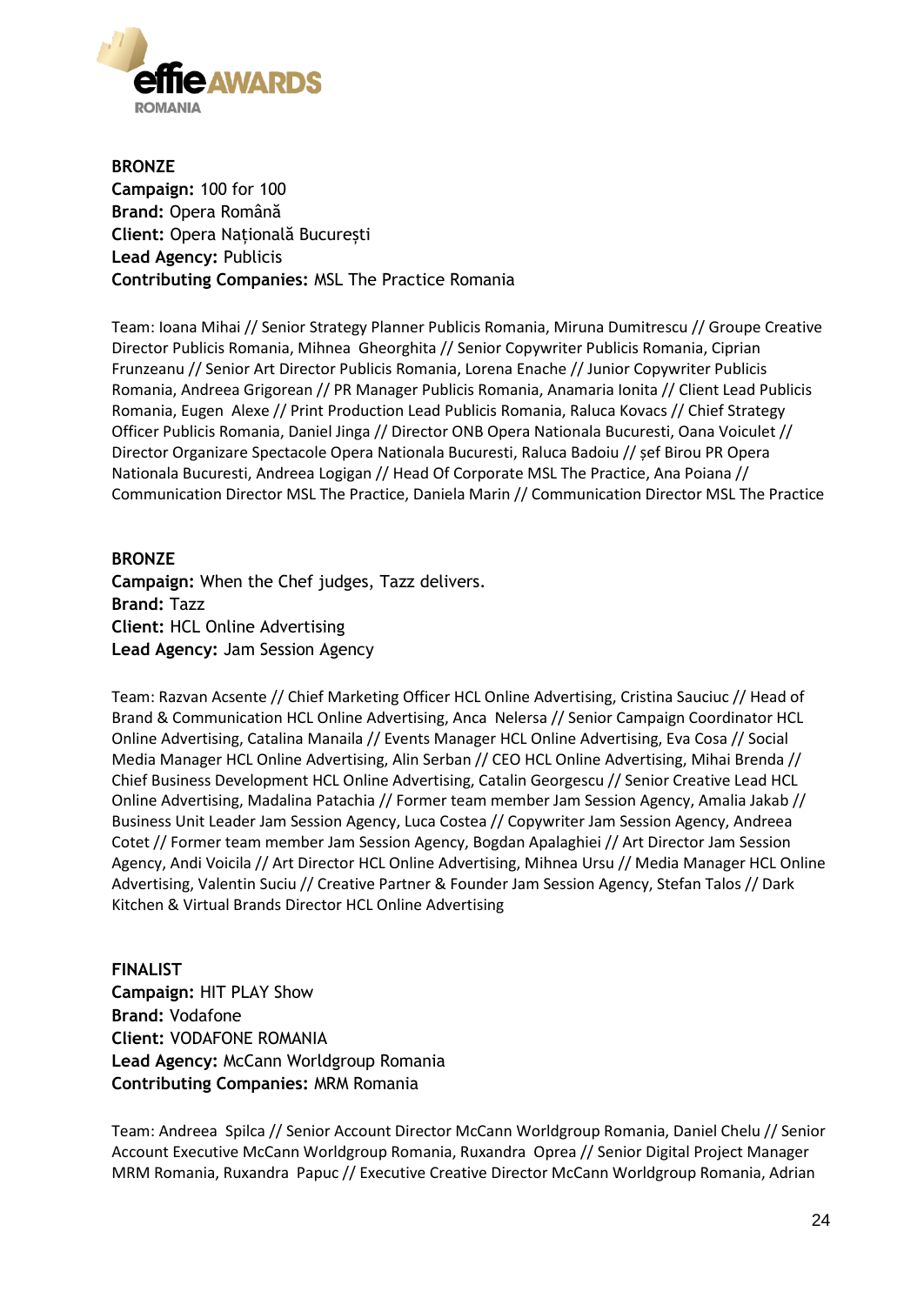

Rusu // Group Creative Director McCann Worldgroup Romania, Iulia Bold // Senior Art Director McCann Worldgroup Romania, Alexandru Badarau // Senior Copywriter , Stefan Chiritescu // Chief Strategy Officer McCann Worldgroup Romania, Alex Budin // Head of Technology MRM Romania, Tiberiu Munteanu // Head of A/V Production McCann Worldgroup Romania, Mircea Tara // Senior Copywriter McCann Worldgroup Romania, Raluca Circo // Senior Art Director , Delia Raicu // Art Director , Madalina Ioan // Social Strategist MRM Romania, Bianca Troncea // Strategy Director , Diana Neagu // Junior Art Director MRM Romania, Valentin Rusu // Head of DTP McCann Worldgroup Romania, Cosmin Hritcu // AV Producer McCann Worldgroup Romania, Andreea Deliu // UX/UI Designer MRM Romania, Alexandru Blanarescu // Digital Copywriter MRM Romania

# **Branded Content & Entertainment**

**GOLD Campaign:** FIZZ UP STUDIOS **Brand:** PEPSI **Client:** PepsiCo Romania **Lead Agency:** LEO BURNETT BUCHAREST **Contributing Companies:** OMD\_Romania | DDB Romania | Established Now | Viral Nation

Team: Victor Stroe // Head of Strategy LEO BURNETT, Adriana Pascan // Creative director LEO BURNETT, Andrei Nica // Group Creative Driector LEO BURNETT, Oana Nastase // Senior Digital Planner LEO BURNETT, Delia Corniciuc // MARKETING MANAGER BEVERAGES PepsiCo Romania, Iuliana Dragomir // SENIOR BRAND MANAGER PEPSI & FLAVORED PepsiCo Romania, Laurentiu Ion // TCP MANAGER PO1 PepsiCo Romania, Ioana Petrovici // BRAND MANAGER PepsiCo Romania, Bianca Muscalu // Copywriter LEO BURNETT, Mara Sabau // Art Director LEO BURNETT, Ana Miculescu // Business Director LEO BURNETT, Florina Simon // Senior Digital Account LEO BURNETT, Roxana Pascal // Digital Account Executive LEO BURNETT, Silvana Frinculescu // Art Director LEO BURNETT, Oana Andone // JR DIGITAL & MEDIA MANAGER PepsiCo Romania, IRENE DERASADURIAN // MEDIA MANAGER OMD Romania, Maria Nita // SENIOR MEDIA MANAGER OMD Romania, Dana Constantin // SENIOR DIGITAL MANAGER OMD Romania, Alex Tocilescu // Art Director DDB Romania, Mihai Calota // Copywriter DDB Romania

**SILVER Campaign:** TO WASH OR NOT TO WASH MY HAIR? **Brand:** Head & Shoulders **Client:** Procter & Gamble Romania **Lead Agency:** LEO BURNETT **Contributing Companies:** Graffiti PR | MediaCom

Team: Irina Becher // Creative Director LEO BURNETT, Alexandru Savescu // Art Director LEO BURNETT, Silvia Gradinaru // Copywriter LEO BURNETT, Andreia Anghel // Brand Communication Director LEO BURNETT, Nicoleta Pena // Brand Communication Manager LEO BURNETT, Bianca Naumovici-Bella // AV Producer LEO BURNETT, Laura Moisiu // Communication Director Graffiti PR, Ioana Ciobanu // PR Consultant Graffiti PR, Teodora Cirstea // PR Specialist Graffiti PR, Delia Sucher // Digital Content Consultant Graffiti PR, Denisa Dumitru // Jr. Digital Content Specialist Graffiti PR, Monica Petricica // Strategic & Activation Planning Lead MediaCom, Mihaela Neagoe // Digital Media Specialist MediaCom,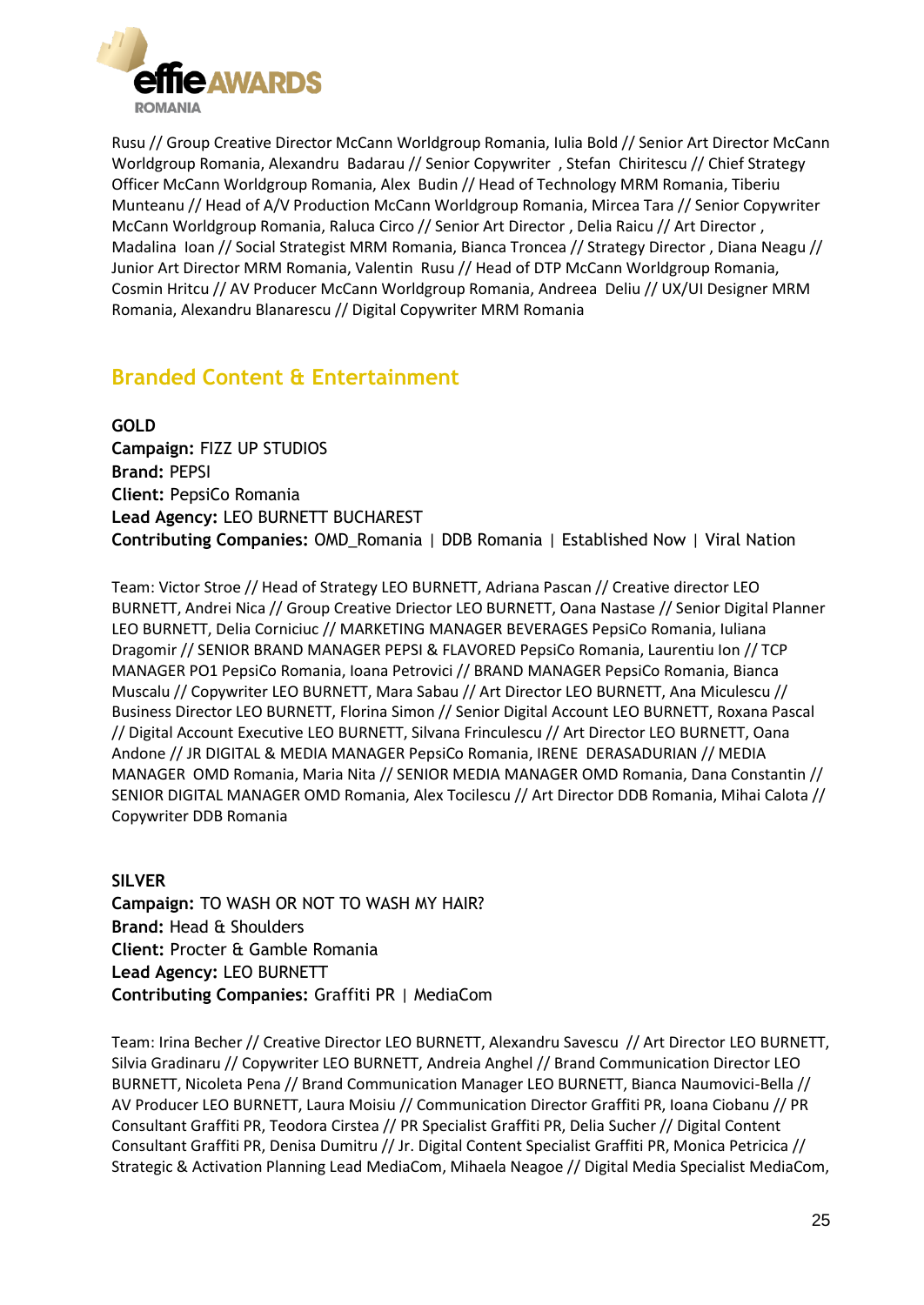

Elena Teodorescu // Campaign Manager MediaCom, Giulia Tudor // Digital Content Specialist Graffiti PR, Valentin Olteanu // Hair Care Brand Manager Procter & Gamble Romania, Evangelos Tselentis // Hair Care Brand Director South East Europe Procter & Gamble Romania

**SILVER Campaign:** PLAYON WITH SAMSUNG **Brand:** Samsung **Client:** SAMSUNG ROMANIA **Lead Agency:** Cheil Centrade **Contributing Companies:** MSL The Practice | Starcom Romania

Team: Simona Panait // Marketing & Online Director SAMSUNG ROMANIA, Ioana Mârzac Sigarteu // Corporate Communications Manager SAMSUNG ROMANIA, Corina Enache // Social Media Specialist SAMSUNG ROMANIA, Oana Mita // MX Campaign & Category Supervisor SAMSUNG ROMANIA, Amelia Rusu // Events Coordinator SAMSUNG ROMANIA, Mihai Gongu // Executive Creative Director Cheil Centrade, Roxana Niță // Creative Director Cheil Centrade, Ionuț Iordache // Senior Copywriter Cheil Centrade, Dragos Botcau // Senior Art Director Cheil Centrade, Ana Constantin // Jr. Graphic Designer Cheil Centrade, Diana Isabell Paduraru // Content Writer Cheil Centrade, Alina Miu // Account Manager Cheil Centrade, Petruța Ciuică // Social Media Manager , Camelia Cucu // Digital Account Manager Cheil Centrade, Ștefan Manole // Art Director Cheil Centrade, Robert Ghiță // Copywriter Cheil Centrade, Cătălin Ancoreanu // Art Director Cheil Centrade

**FINALIST Campaign:** When cravings hit, Tazz delivers. **Brand:** Tazz **Client:** HFCL Online Advertising **Lead Agency:** Jam Session Agency **Contributing Companies:** Conversion

Team: Valentin Suciu // Creative Partner & Founder Jam Session Agency, Alexandra Vestineanu // Co-Managing Partner Jam Session Agency, Oana Oprea // Head of Digital Planning Jam Session Agency, Emi Chitu // Account Manager Jam Session Agency, Razvan Acsente // Chief Marketing Officer HCL Online Advertising, Anca Nelersa // Senior Campaign Coordinator HCL Online Advertising, Eva Cosa // Social Media Manager HCL Online Advertising, Mihnea Ursu // Media Manager HCL Online Advertising, Andi Voicila // Art Director HCL Online Advertising, Bogdan Apalaghiei // Art Director Jam Session Agency, Luca Costea // Copywriter Jam Session Agency, Maria Ilie // Social Media Manager Jam Session Agency, Andrei Ruxanda // Former team member Jam Session Agency, Serban Mocanu // Former team member Jam Session Agency, Alin Serban // CEO HCL Online Advertising, Mihai Brenda // Chief Business Development HCL Online Advertising, Irina Pencea // Co-Founder & CEO Jam Session Agency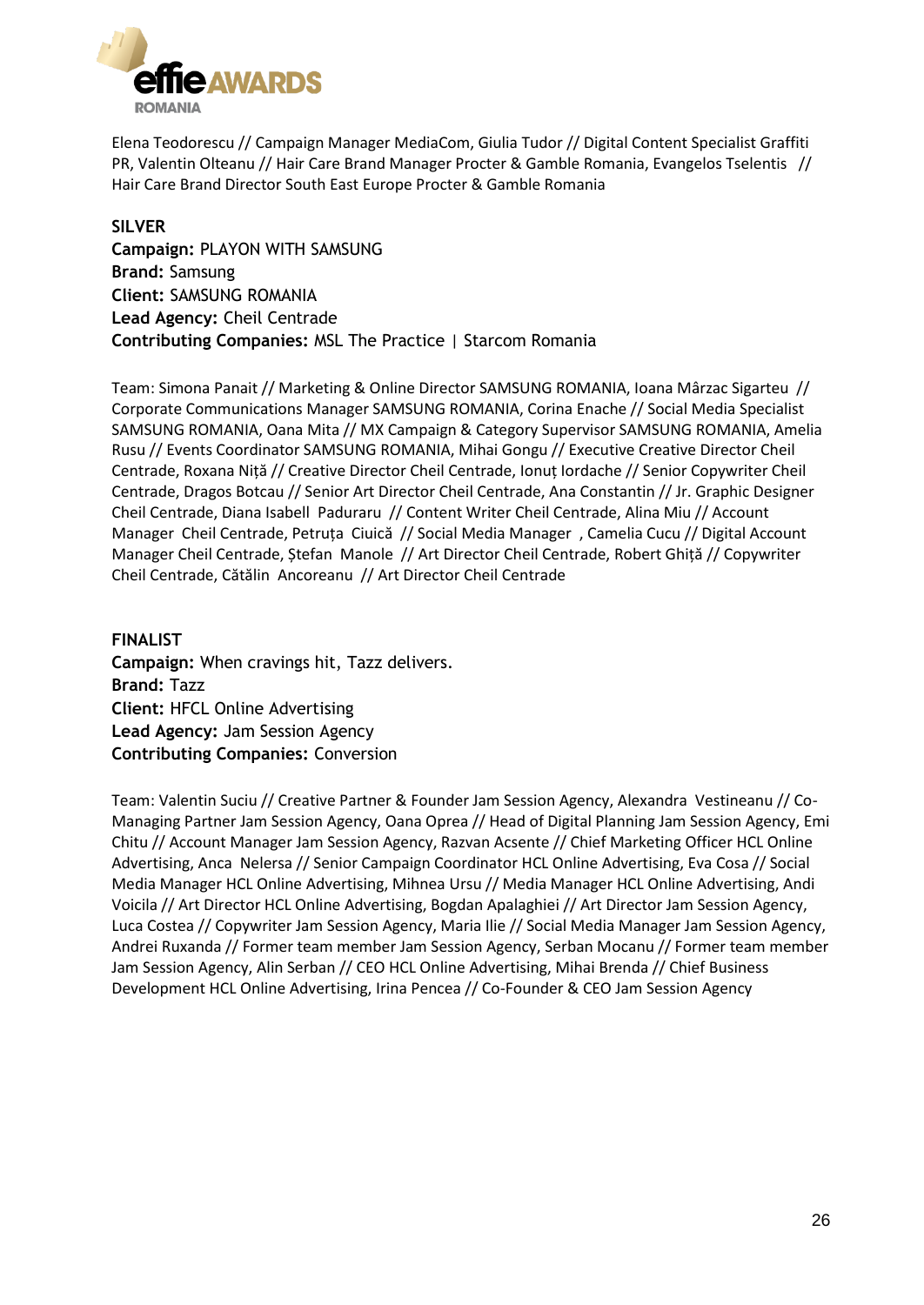

**FINALIST Campaign:** Kinder Halloween **Brand:** Ferrero **Client:** Ferrero Romania **Lead Agency:** Publicis **Contributing Companies:** MSL The Practice | STARCOM

Team: Adina Albu // Senior Client Lead Publicis Romania, Tudor Toma // Client Manager Publicis Romania, Ioana Dumitrascuta // Client Lead Publicis Romania, Ana-Maria Taralunga // Group Creative Director Publicis Romania, Silviu Nedelschi // Executive Creative Officer Publicis Romania, Catalin Grigore // Senior Art Director Publicis Romania, Veronica Ciacoveanu // Digital Client Lead Publicis Romania, Sabina Huzum // Brand Manager , Diana Pasoi // Senior Brand Manager Ferrero Romania, Rebeca Rapeanu // Digital Client Manager Publicis Romania, Horia Girbea // Junior Copywriter Publicis Romania, Diana Maftei // Junior Art Director Publicis Romania, Mirela Iordache // Client Manager Publicis Romania, Andrei Purecel // Client Executive Publicis Romania, Andreea Ivanciu // Senior Performance Media Specialist STARCOM, Emil Mititelu // Digital Client Manager STARCOM, Roxana Stratulat // Communication Manager , Iulia Ioncescu // Project Manager MSL The Practice, Elis Iaia // Associate Planning Director Publicis Romania, Camelia Efrimov // A/V Production Lead Publicis Romania

#### **FINALIST Campaign:** Wine Strangers **Brand:** Carrefour Romania **Client:** Carrefour Romania **Lead Agency:** Jam Session Agency **Contributing Companies:** Graffiti PR | Havas | Funnel Agency

Team: Diana Falan // Head of Brand Communication Carrefour Romania, Mircea Tomescu // Director Brand Communication Carrefour Romania, Marius Tudor // Group Creative Director Jam Session Agency, Razvan Raicu // Group Creative Director Jam Session Agency, Elena Pelmus // Social Media Manager Carrefour Romania, Andreea Calarasu // Senior Creative Planner Jam Session Agency, Delia Chirila // Account Director Jam Session Agency, Alexandra Vestineanu // Business Unit Leader Jam Session Agency, Luca Costea // Senior Copywriter Jam Session Agency, Valentin Suciu // Creative Partner Jam Session Agency, Oana Pascu // Project Manager Corporate Causes Carrefour Romania, Irina Pencea // Head of Strategy Jam Session Agency, Andreea Ghenoiu // Creative Director Jam Session Agency, Carla Andrade // Senior Account Executive Jam Session Agency, Bogdan Apalaghiei // Art Director Jam Session Agency, Marinela Ardelean // Wine Expert Carrefour Romania, Emi Chitu // Account Manager Jam Session Agency, Iulia Botar // Communications Director Graffiti PR, Mira Sfura // PR Consultant Graffiti PR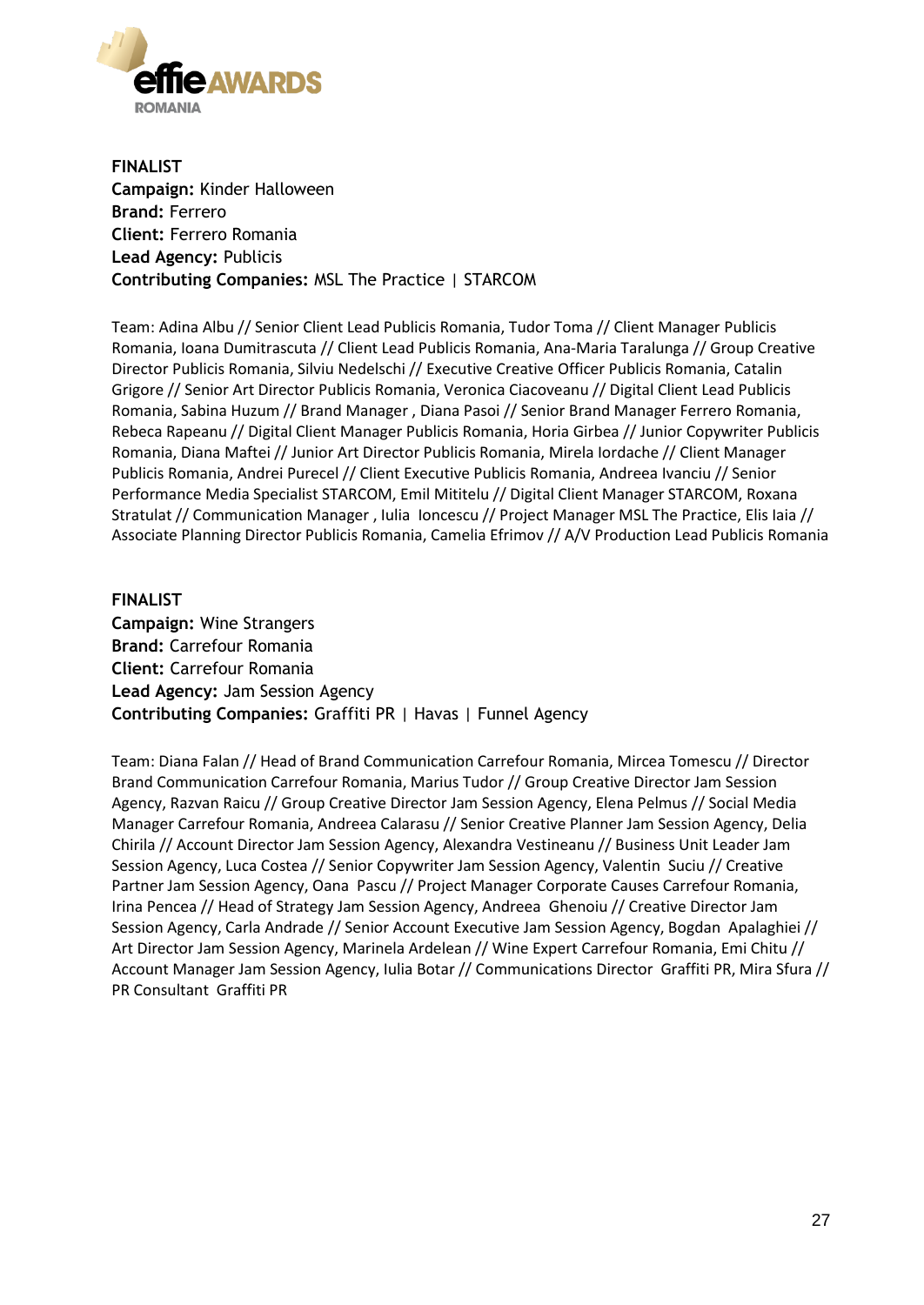

**FINALIST Campaign:** Craving Science Show **Brand:** Carrefour Romania **Client:** Carrefour Romania **Lead Agency:** Jam Session Agency **Contributing Companies:** Graffiti PR | Funnel Agency | Havas Romania | Saga Film

Team: Diana Falan // Head of Brand Communication Carrefour, Mircea Tomescu // Director Brand Communication Carrefour, Elena Pelmus // Social Media Manager Carrefour, Marius Tudor // Group Creative Director Jam Session Agency, Razvan Raicu // Group Creative Director Jam Session Agency, Andreea Calarasu // Senior Creative Planner Jam Session Agency, Delia Chirila // Account Director Jam Session Agency, Alexandra Vestineanu // Business Unit Leader Jam Session Agency, Andreea Ghenoiu // Creative Director Jam Session Agency, Deiu Stanciu // Partner in crime Jam Session Agency, Vio Pintilie // Senior Art Director Jam Session Agency, Alexandra Ion // Senior Copywriter Jam Session Agency, Codrin Vasile // CopyWriter Jam Session Agency, Eduard Manolache // Art Director Jam Session Agency, Carla Andrade // Senior Account Executive Jam Session Agency, Emi Chitu // Account Manager Jam Session Agency, Corina Coman // Communications Director Graffiti PR, Silvia Stoica // Jr. PR Specialist Graffiti PR, Mira Sfura // PR Consultant Graffiti PR, Catalin Matei // Producator Saga Film

### **Engaged Communities**

**FINALIST Campaign:** 100 for 100 **Brand:** Opera Română **Client:** Opera Națională București **Lead Agency:** Publicis **Contributing Companies:** MSL The Practice Romania

Team: Ioana Mihai // Senior Strategy Planner Publicis Romania, Miruna Dumitrescu // Groupe Creative Director Publicis Romania, Mihnea Gheorghita // Senior Copywriter Publicis Romania, Ciprian Frunzeanu // Senior Art Director Publicis Romania, Lorena Enache // Junior Copywriter Publicis Romania, Andreea Grigorean // PR Manager Publicis Romania, Anamaria Ionita // Client Lead Publicis Romania, Eugen Alexe // Print Production Lead Publicis Romania, Raluca Kovacs // Chief Strategy Officer Publicis Romania, Daniel Jinga // Director ONB Opera Nationala Bucuresti, Oana Voiculet // Director Organizare Spectacole Opera Nationala Bucuresti, Raluca Badoiu // șef Birou PR Opera Nationala Bucuresti, Andreea Logigan // Head Of Corporate MSL The Practice, Ana Poiana // Communication Director MSL The Practice, Daniela Marin // Communication Director MSL The Practice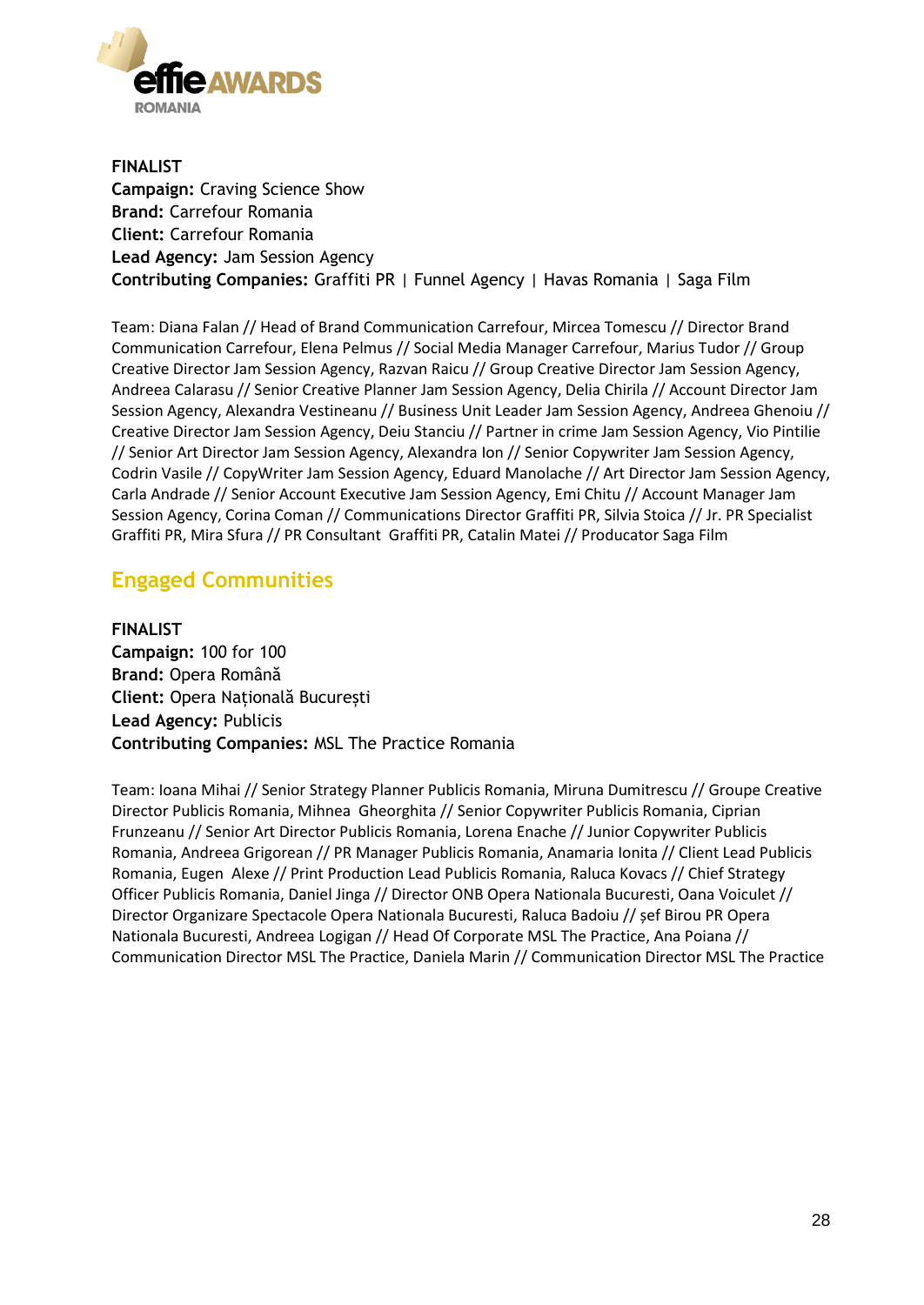

**FINALIST Campaign:** Come out with me **Brand:** Accept **Client:** ACCEPT **Lead Agency:** Publicis Romania **Contributing Companies:** Global Records | TikTok

Team: Matei Florea // Content & Community Specialist TikTok, Miruna Dumitrescu // Group Creative Director Publicis Romania, Ioana Mihai // Strategy Director Publicis Romania, Tudor Toma // Client Manager Publicis Romania, Ioana Dumitrascuta // Client Lead Publicis Romania, Catalina Preda // Art Director Publicis Romania, Bianca Barsan // Copywriter Publicis Romania, Cosmin Anghel // Copywriter Publicis Romania, Ciprian Frunzeanu // Digital Art Director Publicis Romania, Vanesa Panait // Junior Copywriter Publicis Romania, Andreea Roscan // Art director , Patrik Barila // Co-Director & trans activist Asociatia Accept, Ana Ciutu // Campaign Coordinator Asociatia Accept, Diana Dragomir // Communication Coordinator Asociatia Accept, Gabriel Gherman // Trans Activist Asociatia Accept, Luca Istodor // Bucharest Pride co-organizer Asociatia Accept, Alex Zorila // Bucharest Pride co-organizer Asociatia Accept, Andreea Pietrosel // Content Creator & PR Asociatia Accept, Teodora Roseti Ion Rotaru // Executive Director Asociatia Accept, Laura Savu // Global Community Manager TikTok

**FINALIST Campaign:** Gaming Bootcamp **Brand:** Vodafone **Client:** VODAFONE ROMANIA **Lead Agency:** McCann Romania

Team: Stefan Chiritescu // Chief Strategy Officer McCann Romania, Delia Raicu // Art Director McCann Romania, Popa Alecsandra // Copywriter McCann Romania, Spilca Andreea // Senior Account Director McCann Romania, Stefania Tita // Account Executive McCann Romania, Papuc Ruxandra // Executive Creative Director McCann Romania

#### **FINALIST**

**Campaign:** When there is a GOSPODINA, there also needs to be a GOSPODIN **Brand:** Fairy, Procter & Gamble **Client:** Procter & Gamble Romania **Lead Agency:** Graffiti PR **Contributing Companies:** MediaCom | Cult Market Research

Team: Elida Pantea // Senior Brand Manager Home Care, P&G SEE Procter & Gamble Romania, Razvan Resmerita // Communications Director Fabric, Home, Baby and Fem Care, P&G SEE Procter & Gamble Romania, Alhassan Alkuhlani // Brand Director Home Care, P&G SEE Procter & Gamble Romania, Laura Moisiu // Integrated Communications Director Graffiti PR, Geanina Iamandi // PR Consultant Graffiti PR, Madalina Ghebaru // PR Specialist Graffiti PR, Oana Samit // Jr PR Specialist Graffiti PR, Stefana Lepadatu // Jr PR Specialist Graffiti PR, Paul Kasprovschi // Researcher and Brand Strategist Graffiti PR, Mihai Gitu // Head of Video Graffiti PR, Madalina Savulescu // Head of Digital Graffiti PR, Roxana Diaconescu // Senior Digital Content Consultant Graffiti PR, Madalina Radu // Digital Content Specialist Graffiti PR, Iulia Stoicanea // Digital Content Assistant Graffiti PR, Bogdan Ionita // Graphic Designer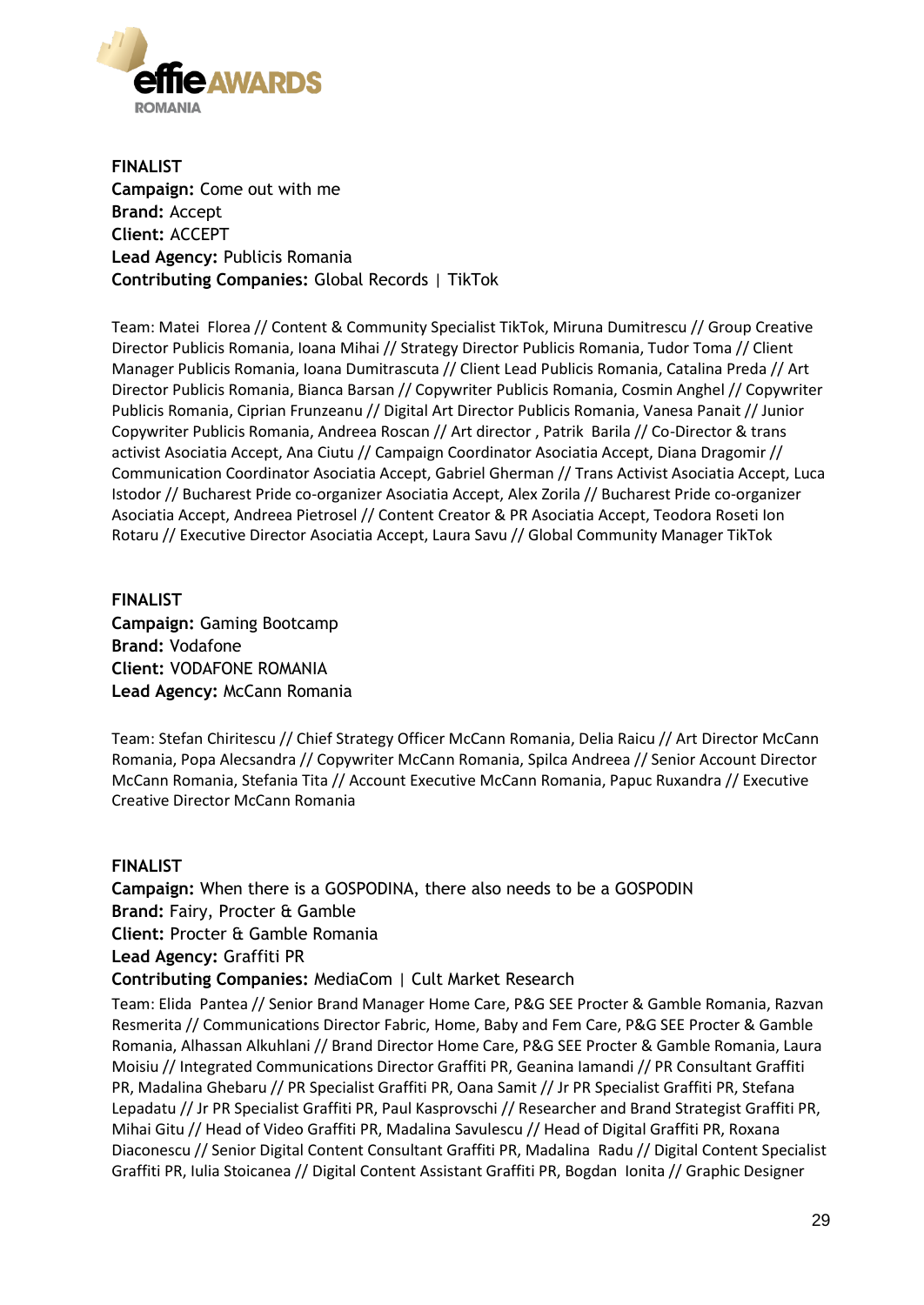

Graffiti PR, Mihaela Neagoe // Digital Media Specialist MediaCom, Paul Acatrini // Research Manager Cult Market Research

**FINALIST Campaign:** Some will hate it. Others will love it. **Brand:** IAB MIXX Awards **Client:** IAB **Lead Agency:** VMLY&R **Contributing Companies:** Diud

Team: Alex Petrescu // Creative Director VMLY&R, Mihai Titirig // Group Creative Director VMLY&R, Victor Trifan // Senior Art Director , Alexandru Aiv // Senior Art Director VMLY&R, Mina Ionescu // Business Director VMLY&R, Elena Grigore // Account Manager , Mihaela Craciunescu // Strategy Director VMLY&R, Andrei Dragu // Vice President & Event Director IAB, Ioana Anescu // Managing Director IAB, Anca Gheorghe // Production Executive Diud, Andrei Gheorghe // Director Diud, Andreea Calina // Producer Diud, Deiu Stanciu // Script Consultant Diud, Rares Zimbran // Production Assistant Diud, Octavian Aftanasa // Social Media Manager VMLY&R

**FINALIST Campaign:** PLAYON WITH SAMSUNG **Brand:** Samsung **Client:** SAMSUNG ROMANIA **Lead Agency:** Cheil Centrade **Contributing Companies:** MSL The Practice | Starcom Romania

Team: Simona Panait // Marketing & Online Director SAMSUNG ROMANIA, Ioana Mârzac Sigarteu // Corporate Communications Manager SAMSUNG ROMANIA, Corina Enache // Social Media Specialist SAMSUNG ROMANIA, Oana Mita // MX Campaign & Category Supervisor SAMSUNG ROMANIA, Amelia Rusu // Events Coordinator SAMSUNG ROMANIA, Mihai Gongu // Executive Creative Director Cheil Centrade, Roxana Niță // Creative Director Cheil Centrade, Ionuț Iordache // Senior Copywriter Cheil Centrade, Dragos Botcau // Senior Art Director Cheil Centrade, Ana Constantin // Jr. Graphic Designer Cheil Centrade, Diana Isabell Paduraru // Content Writer Cheil Centrade, Alina Miu // Account Manager Cheil Centrade, Petruța Ciuică // Social Media Manager , Camelia Cucu // Digital Account Manager Cheil Centrade, Ștefan Manole // Art Director Cheil Centrade, Robert Ghiță // Copywriter Cheil Centrade, Cătălin Ancoreanu // Art Director Cheil Centrade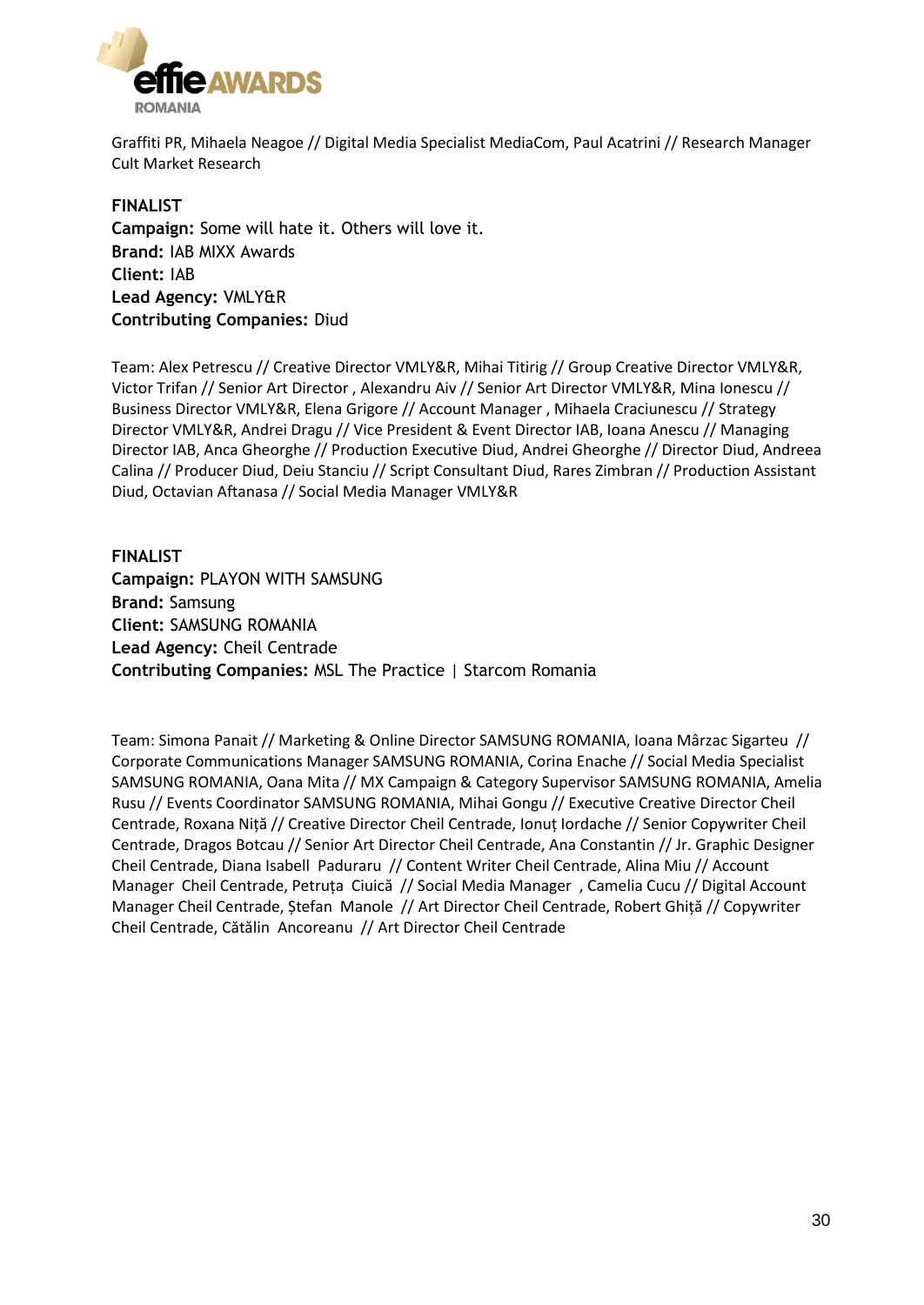

# **Branded Utility**

**SILVER Campaign:** Smart Forest **Brand:** Vodafone **Client:** VODAFONE ROMANIA **Lead Agency:** McCann Worldgroup Romania **Contributing Companies:** MRM Romania

Team: Stefan Chiritescu // Chief Strategy Officer McCann Romania, Bianca Troncea // Strategy Director McCann Romania, Papuc Ruxandra // Executive Creative Director McCann Romania, Rusu Adrian // Group Creative Director McCann Romania, Ovidiu Juravle // Senior Art Director McCann Romania, Bold Iulia // Art Director McCann Romania, Mircea Tara // Senior Copywriter McCann Romania, Andreea Spilca // Senior Account Director McCann Romania, Stefania Tita // Account Executive McCann Romania, Doina Ionescu // Group Account Director McCann Romania, Tiberiu Munteanu // Head of A/V Production McCann Romania, Valentin Rusu // Senior DTP McCann Romania

**BRONZE Campaign:** TRUST THE SPECIALISTS **Brand:** PAMPERS **Client:** Procter and Gamble **Lead Agency:** LEO BURNETT & Graffiti PR **Contributing Companies:** MediaCom

Team: Corina Bratu // Planning Director LEO BURNETT, Irina Becher // Creative Director LEO BURNETT, Alexandru Savescu // Art Director LEO BURNETT, Silvia Gradinaru // Copywriter LEO BURNETT, Andreia Anghel // Brand Communication Director LEO BURNETT, Julide Omer // Brand Communication Manager LEO BURNETT, Corina Costea // Brand Communication Manager LEO BURNETT, Sorin Deleanu // Senior AV Producer LEO BURNETT, Alexandru Zlavog // AV Producer LEO BURNETT, Ramona Bilic // Pampers Brand Manager Procter & Gamble Romania, Razvan Resmerita // Communication Director Procter & Gamble Romania, Corina Coman // Communication Director Graffiti PR, Mariana Oprea // PR Consultant Graffiti PR, Bianca Talașman // PR Specialist Graffiti PR, Roxana Diaconescu // Digital Content Consultant Graffiti PR, Adriana Pintilescu // Digital Content Specialist Graffiti PR, Bianca Ranete // Digital Content Assistant Graffiti PR

#### **FINALIST**

**Campaign:** Book a Vax **Brand:** Curtea Veche Publishing **Client:** Curtea Veche Publishing **Lead Agency:** House of Arrows

Team: Dora Marian // Creative Director Curtea Veche Publishing, Sonia Ciocan // Creative Director House of Arrows, Radu Osaciuc // Creative Director House of Arrows, Cristina Bărăităruș // Group Account Director Curtea Veche Publishing, Iren Arsene Mate // General Director Curtea Veche Publishing, Maria Sarivan // Strategic Partner House of Arrows, Cătălin Tabacu // Copywriter , Miruna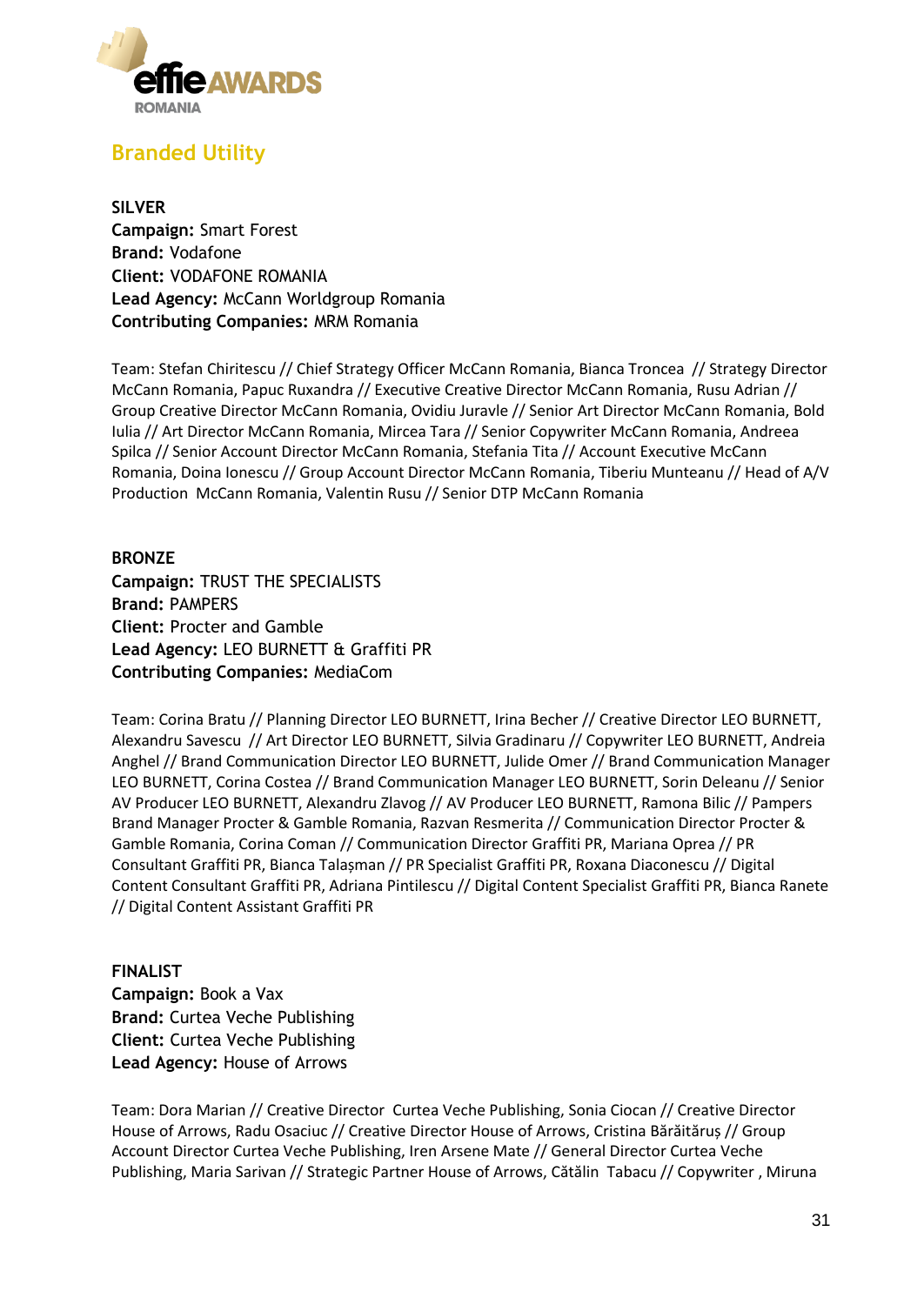

Meiroșu // PR Manager Curtea Veche Publishing, Marius Motoca // PR Specialist Curtea Veche Publishing, Theodora Petrescu // Account Manager Curtea Veche Publishing, Barna Nemethi // Executive Director House of Arrows, Stefan Chiritescu // Chief Strategy Officer McCann Romania

### **Marketing Innovation**

**SILVER Campaign:** Local ingredients for legendary cravings. **Brand:** Tazz **Client:** HCL Online Advertising **Lead Agency:** Jam Session Agency **Contributing Companies:** Conversion | Graffiti PR

Team: Valentin Suciu // Creative Partner & Founder Jam Session Agency, Maria Matei // Copywriter Jam Session Agency, Vio Pintilie // Art Director Jam Session Agency, Alexandra Vestineanu // Co-Managing Partner Jam Session Agency, Oana Oprea // Head of Digital Planning Jam Session Agency, Emi Chitu // Account Manager Jam Session Agency, Razvan Acsente // Chief Marketing Officer HCL Online Advertising, Cristina Sauciuc // Head of Brand & Communication HCL Online Advertising, Anca Nelersa // Senior Campaign Coordinator HCL Online Advertising, Eva Cosa // Social Media Manager HCL Online Advertising, Alin Serban // CEO HCL Online Advertising, Mihai Brenda // Chief Business Development HCL Online Advertising, Mihnea Ursu // Media Manager HCL Online Advertising, Andi Voicila // Art Director HCL Online Advertising, Catalina Manaila // Events Manager HCL Online Advertising, Iulia Mirica // Copywriter HCL Online Advertising, Irina Pencea // Co-Founder & CEO Jam Session Agency, Bogdan Apalaghiei // Art Director Jam Session Agency, Maria Ilie // Social Media Manager Jam Session Agency, Andrada Farcas // Copywriter HCL Online Advertising

#### **SILVER**

**Campaign:** Elfi Corn Cob. The Romanian Wipe. **Brand:** ELFI **Client:** HARTIA ELFI **Lead Agency:** Mainstage | The Agency **Contributing Companies:** Sector 7 HUB

**FINALIST Campaign:** Smart Forest **Brand:** Vodafone **Client:** VODAFONE ROMANIA **Lead Agency:** McCann Worldgroup Romania **Contributing Companies:** MRM Romania

Team: Stefan Chiritescu // Chief Strategy Officer McCann Romania, Bianca Troncea // Strategy Director McCann Romania, Papuc Ruxandra // Executive Creative Director McCann Romania, Rusu Adrian // Group Creative Director McCann Romania, Ovidiu Juravle // Senior Art Director McCann Romania, Bold Iulia // Art Director McCann Romania, Mircea Tara // Senior Copywriter McCann Romania, Andreea Spilca // Senior Account Director McCann Romania, Stefania Tita // Account Executive McCann Romania, Doina Ionescu // Group Account Director McCann Romania, Tiberiu Munteanu // Head of A/V Production McCann Romania, Valentin Rusu // Senior DTP McCann Romania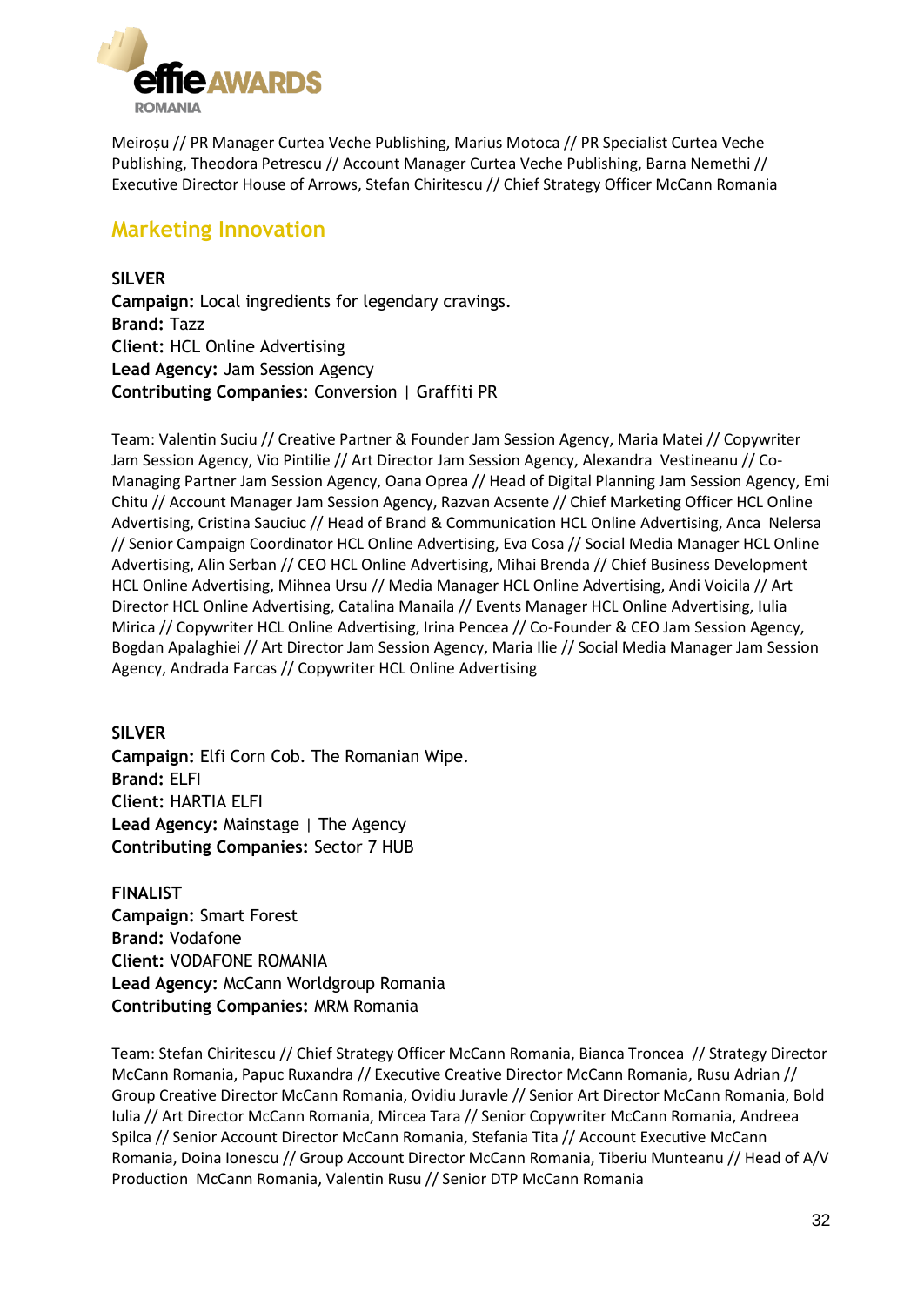

### **Marketing Disruptors**

**SILVER Campaign:** Act For Good **Brand:** Carrefour **Client:** Carrefour Romania **Lead Agency:** Publicis Romania **Contributing Companies:** Havas Worldwide Bucharest | Graffiti PR | Funnel Agency |Jam Session Agency

Team: Alin Badiu // Group Creative Director Publicis Romania, Sebastian Romano // Group Creative Director Publicis Romania, Carmina Pohontu // Digital Client Manager Publicis Romania, Ilinca Sandor // Client Lead Publicis Romania, Corina Tudor // Senior Client Lead Publicis Romania, Titus Dumitrescu // Executive Creative Director Publicis Romania, Casiana Horobeanu // DIgital Copywriter Publicis Romania, Corina Panait // Junior Digital Client Manager Publicis Romania, Sherin Arabo // Art Director Publicis Romania, Miruna Baias // Brand Strategist Publicis Romania, Alina Silvestru // Inovation Manager Publicis Romania, Diana Falan // Brand Manager Carrefour Romania, Mihaela Abagief // Senior Campaign Manager Carrefour Romania, Teodor Gurgui // Mobile, Loyalty & UX Development Manager Carrefour Romania, Elena Carcu // Copywriter Publicis Romania, Andrei Antal // Copywriter Publicis Romania, Andrei Detesan // Art Director Publicis Romania, Nicoleta Baicu // Modern Shopping Brand Manager Carrefour Romania, Bogdan Lupu // Loyalty and Modern Director Carrefour Romania, Mihaela Dinu // Copywriter Publicis Romania

**SILVER Campaign:** STOP PAYING LIKE IN THE MIDDLE AGES **Brand:** PAGO **Client:** Pago **Lead Agency:** Sector 7 HUB

Team: Alex Cotet // Creative Partner Sector 7 HUB, Raul Gheba // Creative Director Sector 7 HUB, Ileana Ghita // Account Director Sector 7 HUB, Adrian Cighi // Co-Founder Pago App Pago, Adriana Spulber // Marketing Manager Pago, Roxana Andrei // Head of Production Sector 7 HUB

#### **BRONZE**

**Campaign:** TO WASH OR NOT TO WASH MY HAIR? **Brand:** Head & Shoulders **Client:** Procter & Gamble Romania **Lead Agency:** LEO BURNETT **Contributing Companies:** Graffiti PR | MediaCom

Team: Irina Becher // Creative Director LEO BURNETT, Alexandru Savescu // Art Director LEO BURNETT, Silvia Gradinaru // Copywriter LEO BURNETT, Andreia Anghel // Brand Communication Director LEO BURNETT, Nicoleta Pena // Brand Communication Manager LEO BURNETT, Bianca Naumovici-Bella // AV Producer LEO BURNETT, Laura Moisiu // Communication Director Graffiti PR, Ioana Ciobanu // PR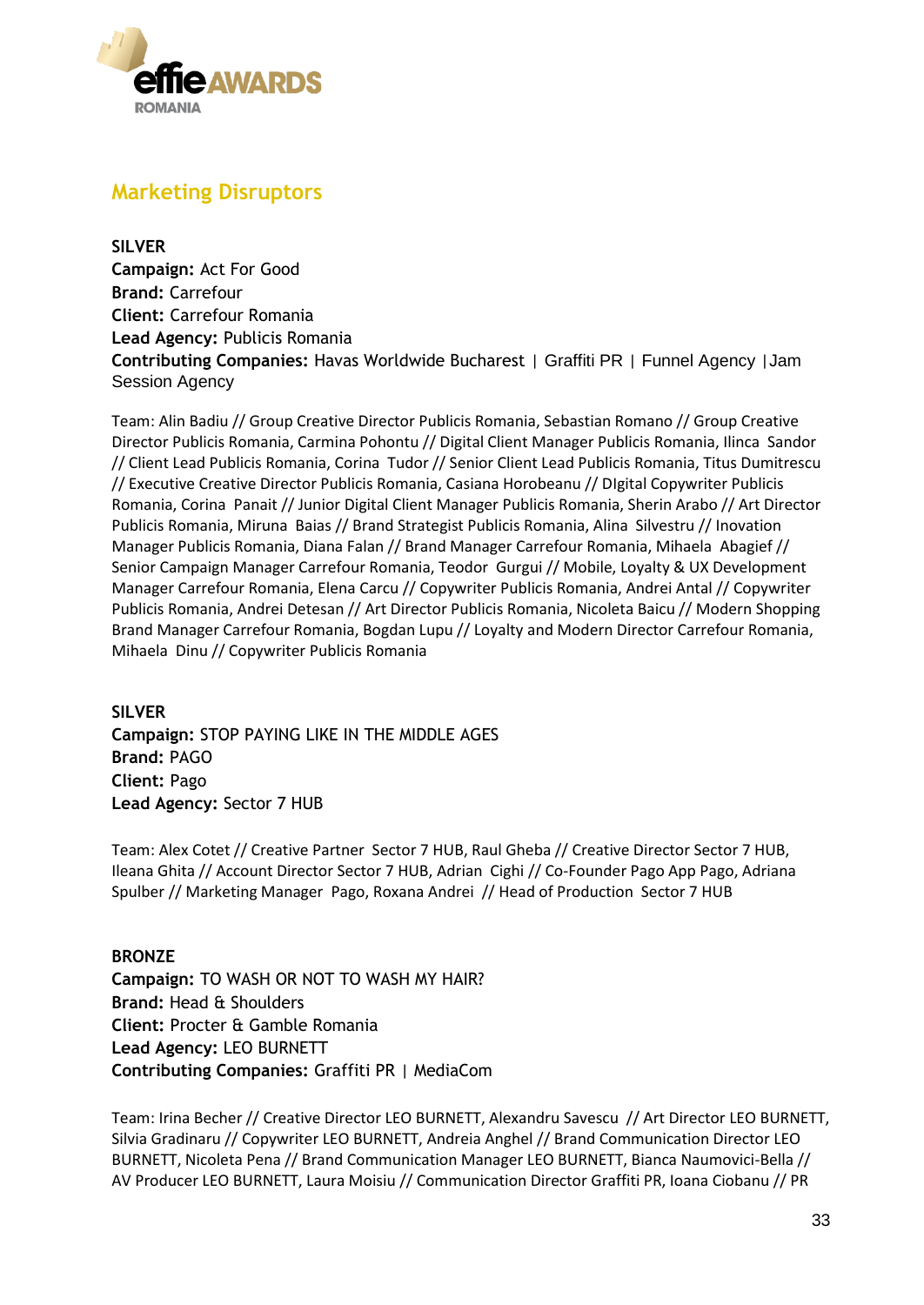

Consultant Graffiti PR, Teodora Cirstea // PR Specialist Graffiti PR, Delia Sucher // Digital Content Consultant Graffiti PR, Denisa Dumitru // Jr. Digital Content Specialist Graffiti PR, Monica Petricica // Strategic & Activation Planning Lead MediaCom, Mihaela Neagoe // Digital Media Specialist MediaCom, Elena Teodorescu // Campaign Manager MediaCom, Giulia Tudor // Digital Content Specialist Graffiti PR, Valentin Olteanu // Hair Care Brand Manager Procter & Gamble Romania, Evangelos Tselentis // Hair Care Brand Director South East Europe Procter & Gamble Romania

#### **BRONZE**

**Campaign:** LOVE YOURSELF // BLACK FRIDAY CAMPAIGN **Brand:** FASHION DAYS **Client:** Fashion Days **Lead Agency:** Leo Burnett Romania **Contributing Companies:** MSL The Practice Romania | Conversion

Team: Fulvia Olaru // Deputy Brand Communication Director LEO BURNETT, Raluca Monac // Head of Brand Marketing Fashion Days, Raluca Acuculitei // Brand Communication Manager LEO BURNETT, Denisa Cojocariu // Brand Manager Fashion Days, Andrei Nica // Group Creative Director LEO BURNETT BUCHAREST, Oana Nastase // Senior Planner LEO BURNETT, Oana Sandru // Copywriter LEO BURNETT, Eduar Cirstea // Art Director LEO BURNETT, Laura Moisa // AV Producer LEO BURNETT, Maria Toma // Social Media Manager Fashion Days, Andrei Petrea // Art Director LEO BURNETT, Ionut Radu // Media Manager Conversion Media Romania, Andrei Chirila // Marketing Director Fashion Days, Alexandra Badita // Social Media Specialist Fashion Days, Alexandra Gabriela Mateescu // Visual Content Manager Fashion Days, Andra Pecingina // Copywriter Fashion Days, Diana Alexa // Managing Director LEO BURNETT, Robert Berza // General Manager Fashion Days

**FINALIST Campaign:** Alistotel **Brand:** Bringo **Client:** Carrefour Romania **Lead Agency:** Publicis Romania **Contributing Companies:** Havas Worldwide Bucharest

Team: Cosmin Anghel // Senior Copywriter Publicis Romania, Vlad Socianu // Senior Art Director Publicis Romania, Miruna Dumitrescu // Group Creative Director Publicis Romania, Alin Marghidanu // Digital Creative Director Publicis Romania, Titus Dumitrescu // Chief Creative Officer Publicis Romania, Sherin Arabo // Digital Art Director Publicis Romania, Ciprian Frunzeanu // Senior Art Director Publicis Romania, carmina Pohontu // Digital Client Manager Publicis Romania, Ilinca Sandor // Client Lead Publicis Romania, Miruna Baias // Strategic Planner Publicis Romania, Corina Tudor // Senior Client Lead Publicis Romania, Alina Silvestru // Inovation Manager Publicis Romania, Corina Seler // Brand Manager Carrefour Romania, Nicoleta Baicu // Modern Shopping Brand Manager Carrefour Romania, Evelina Albici // Marketing Responsible Carrefour Romania, Diana Falan // Brand Manager Carrefour Romania, Ana Trif // Head of PR Carrefour Romania, Theodor Sandu // Senior Art Director Publicis Romania, Amalia Nanu // Junior Copywriter Publicis Romania, Martha Ionescu // Digital Executive Publicis Romania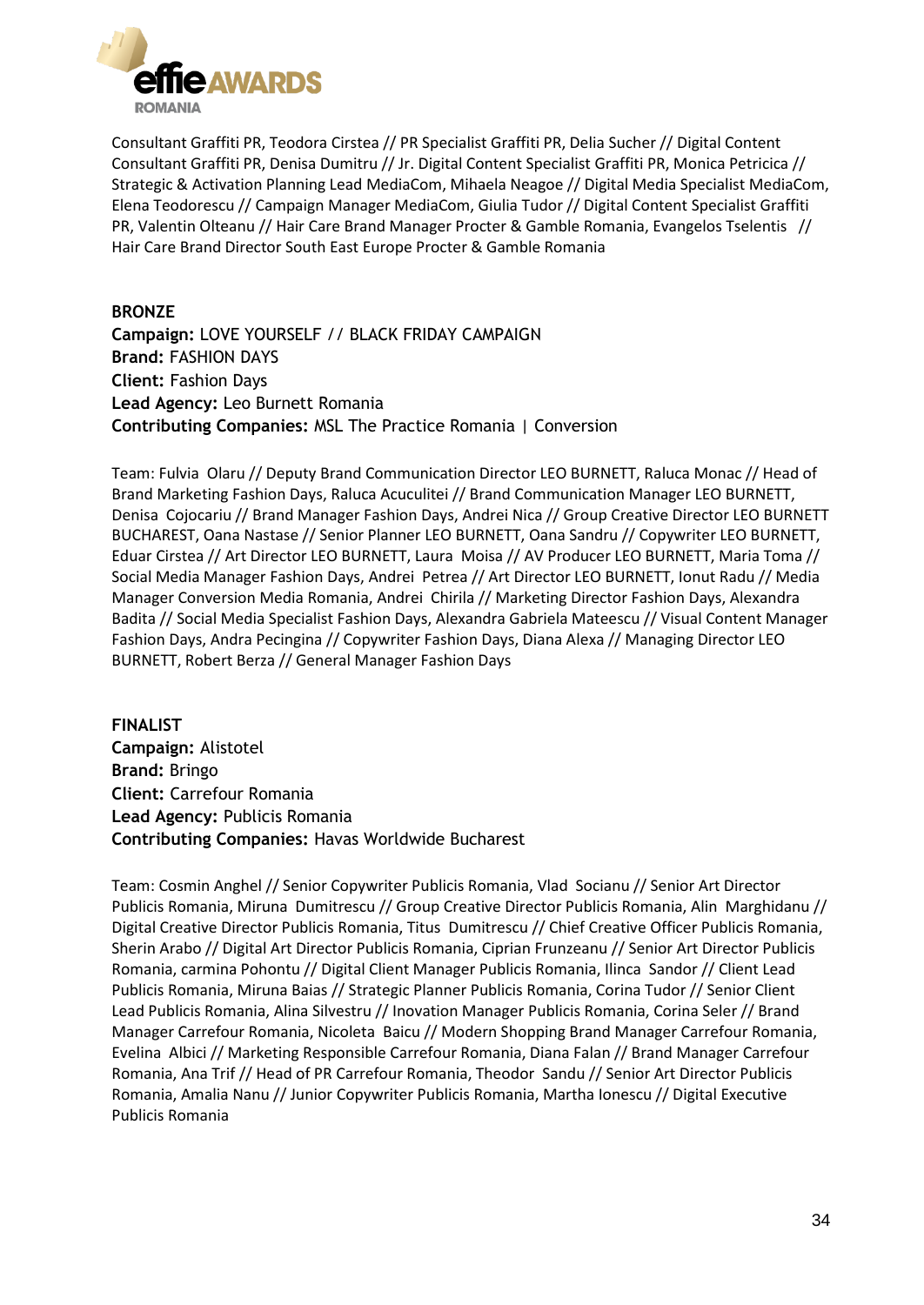

**FINALIST Campaign:** LISTEN TO YOUR INNER BEAR **Brand:** URSUS **Client:** Ursus Breweries **Lead Agency:** LEO BURNETT & Media Investment **Contributing Companies:** MSL Practice

Team: Ana Miculescu // Business Director LEO BURNETT, Victor Bratu // Head of Planning & Associate Director LEO BURNETT, Corina Bratu // Strategy Director LEO BURNETT, Vasilije Corluka // Chief Creative Officer LEO BURNETT, Adriana Pascan // Executive Creative Director LEO BURNETT, Cristina Calota // Group Creative Director LEO BURNETT, Laura Moisa // Sr Digital Account Manager LEO BURNETT, Ana Stefan // Account Manager LEO BURNETT, Oana Nastase // Sr Digital Planner LEO BURNETT, Anca Calugaritoiu // Senior Brand Manager Ursus Breweries, Victor Teiosanu // Head of Premium Brands Ursus Breweries, Andrei Uta // Brand Manager Ursus Breweries, Virginia Nutuloiu // Media Director Media Investment, Zoltan Barti // Digital Media Manager Media Investment, Vanda Clain-Stratulat // Brand Manager Ursus Breweries, Ana-Maria Popa // Consumer Insights Manager Ursus Breweries, Victor Popa // Head of Integrated Communications Ursus Breweries, Alina Jijau // Communication Director MSL Practice, Dora Parfene // Media Manager Media Investment, Corina Zamfir // Digital Media Specialist Media Investment

**FINALIST Campaign:** When cravings hit, Tazz delivers. **Brand:** Tazz **Client:** HFCL Online Advertising **Lead Agency:** Jam Session Agency **Contributing Companies:** Conversion

Team: Valentin Suciu // Creative Partner & Founder Jam Session Agency, Andrei Ruxanda // Former team member Jam Session Agency, Serban Mocanu // Former team member Jam Session Agency, Alexandra Vestineanu // Co-Managing Partner Jam Session Agency, Oana Oprea // Head of Digital Planning Jam Session Agency, Emi Chitu // Account Manager Jam Session Agency, Razvan Acsente // Chief Marketing Officer HCL Online Advertising, Anca Nelersa // Senior Campaign Coordinator HCL Online Advertising, Alin Serban // CEO HCL Online Advertising, Mihai Brenda // Chief Business Development HCL Online Advertising, Mihnea Ursu // Media Manager HCL Online Advertising, Eva Cosa // Social Media Manager HCL Online Advertising, Andi Voicila // Art Director HCL Online Advertising, Irina Pencea // Co-Founder & CEO Jam Session Agency, Bogdan Apalaghiei // Art Director Jam Session Agency, Luca Costea // Copywriter Jam Session Agency, Maria Ilie // Social Media Manager Jam Session Agency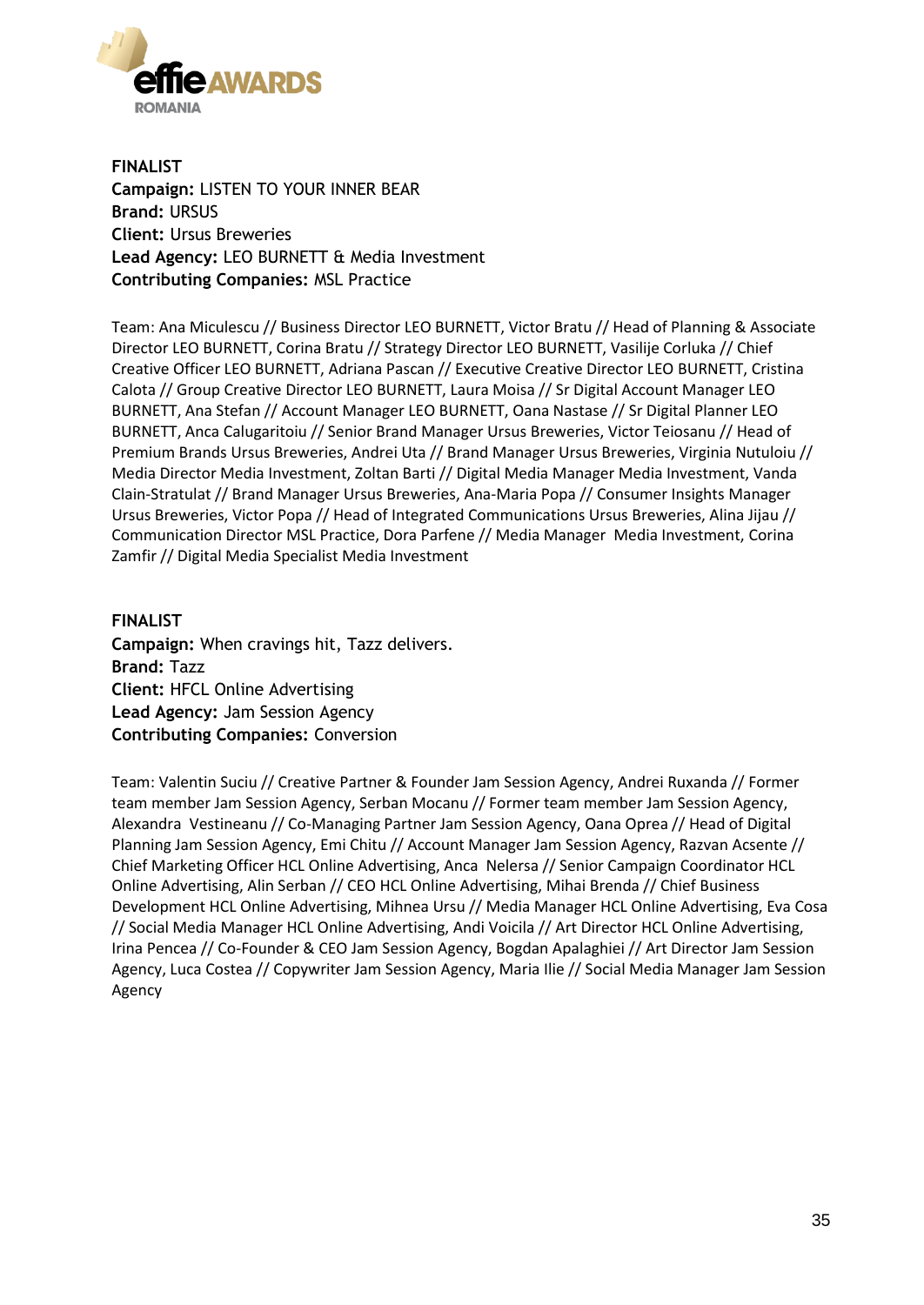

# **Timely Opportunity**

**GOLD Campaign:** WASHING THE BAD AWAY | #CeleRele să se spele **Brand:** ARIEL **Client:** Procter & Gamble Romania **Lead Agency:** LEO BURNETT **Contributing Companies:** Graffiti PR | MediaCom

Team: Irina Becher // Creative Director LEO BURNETT, Corina Bratu // Planning Director LEO BURNETT, Andreia Anghel // Brand Communication Director LEO BURNETT, Irina Constantin // Brand Communication Manager LEO BURNETT, Bianca Naumovici-Bella // AV Producer LEO BURNETT, Barna Nemethi // Producer LEO BURNETT, Ruxandra Staneci // Laundry Senior Brand Manager SEE Procter & Gamble Romania, Elia Cazanbulacu // Fabric Care Brand Director SEE Procter & Gamble Romania, Razvan Resmerita // Communication Director Procter & Gamble Romania, Mariuca Tiron // Planning Lead for P&G Laundry category MediaCom, Mihaela Neagoe // Digital Media Specialist MediaCom, Liviu Radu // Digital Biddable Specialist MediaCom, Madalina Savulescu // Head of Digital Graffiti PR, Roxana Diaconescu // Digital Content Consultant Graffiti PR, Iulia Stoicanea // Digital Content Assistant Graffiti PR, Laura Moisiu // Communication Director Graffiti PR, Geanina Iamandi // PR Consultant Graffiti PR, Madalina Ghebaru // PR Specialist Graffiti PR, Oana Samit // Jr PR Specialist Graffiti PR

**GOLD Campaign:** When the Chef judges, Tazz delivers. **Brand:** Tazz **Client:** HCL Online Advertising **Lead Agency:** Jam Session Agency

Team: Razvan Acsente // Chief Marketing Officer HCL Online Advertising, Cristina Sauciuc // Head of Brand & Communication HCL Online Advertising, Anca Nelersa // Senior Campaign Coordinator HCL Online Advertising, Catalina Manaila // Events Manager HCL Online Advertising, Eva Cosa // Social Media Manager HCL Online Advertising, Madalina Patachia // Former team member Jam Session Agency, Amalia Jakab // Business Unit Leader Jam Session Agency, Luca Costea // Copywriter Jam Session Agency, Andreea Cotet // Former team member Jam Session Agency, Bogdan Apalaghiei // Art Director Jam Session Agency, Alin Serban // CEO HCL Online Advertising, Mihai Brenda // Chief Business Development HCL Online Advertising, Catalin Georgescu // Senior Creative Lead HCL Online Advertising, Andi Voicila // Art Director HCL Online Advertising, Mihnea Ursu // Media Manager HCL Online Advertising, Valentin Suciu // Creative Partner & Founder Jam Session Agency, Stefan Talos // Dark Kitchen & Virtual Brands Director HCL Online Advertising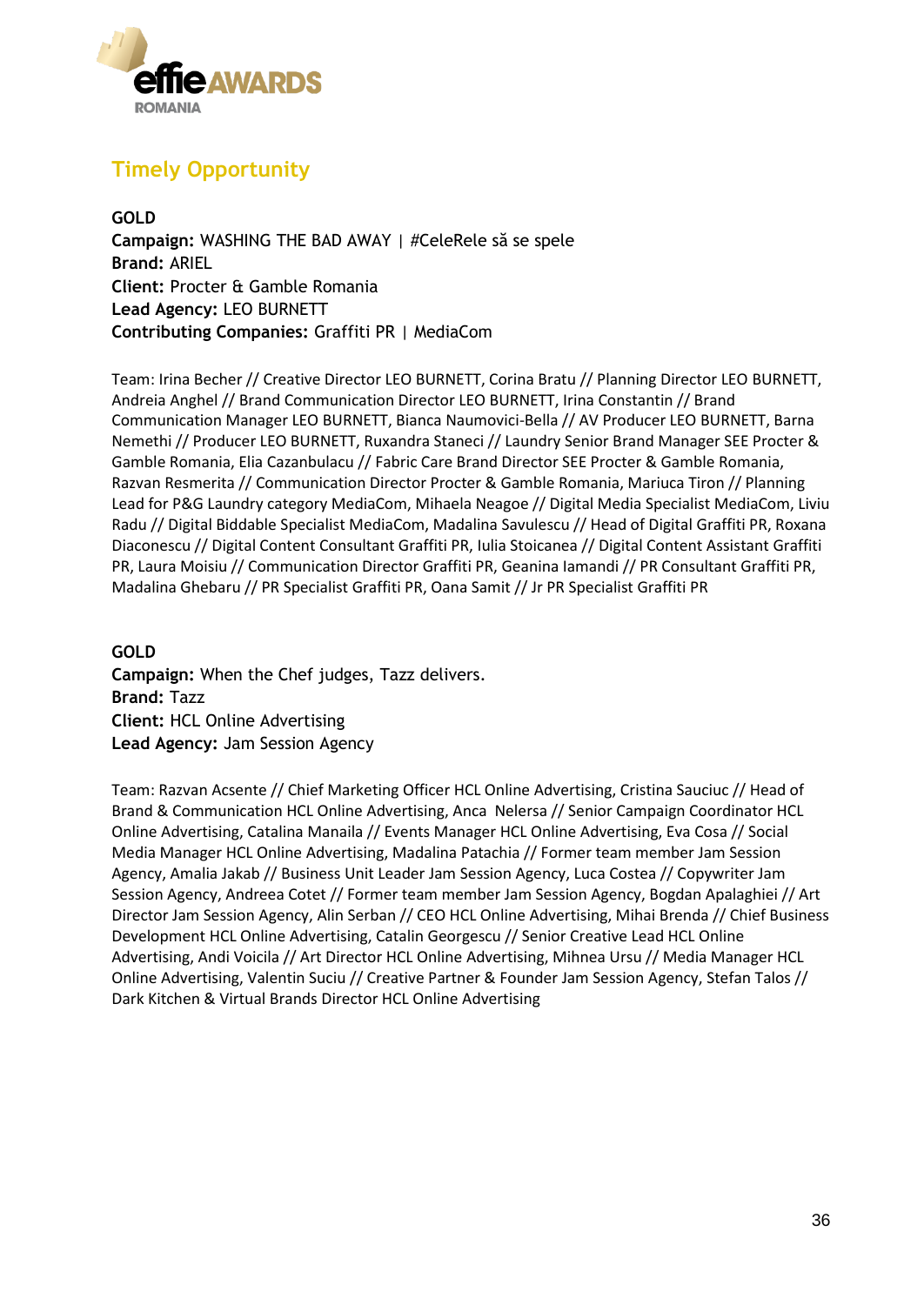

**BRONZE Campaign:** Home Menu - Anchoring McDonald's in the New Reality **Brand:** McDonald's **Client:** McDonald's Romania **Lead Agency:** DDB Romania **Contributing Companies:** Tribal Romania | OMD Romania

Team: Ioana Dobrinescu // Senior Strategic Planner DDB Romania, Mihai Calotă // Senior Art Director DDB Romania, Alex Tocilescu // Senior Copywriter DDB Romania, Georgiana Rotaru // Account Director DDB Romania, Ștefan Vasilachi // Creative Director DDB Romania, Luciana Cucoaneș // Head of Strategy DDB Romania, Georgiana Nica // Strategic Planner DDB Romania, Simina Zidaru // Creative Director Tribal Romania, Luana Roman // Social Media Manager Tribal Romania, Irina Angelescu // Marketing Director McDonald's Romania, George Romanescu // Marketing Manager McDonald's Romania, Claudia Călin // Account Director OMD Romania, Andrei Albu // Media Director OMD Romania, Mircea Bodolan // Digital Manager OMD Romania, Anca Roșu // Media Executive OMD Romania,

**FINALIST Campaign:** Book a Vax **Brand:** Curtea Veche Publishing **Client:** Curtea Veche Publishing **Lead Agency:** House of Arrows

Team: Dora Marian // Creative Director Curtea Veche Publishing, Sonia Ciocan // Creative Director House of Arrows, Radu Osaciuc // Creative Director House of Arrows, Cristina Bărăităruș // Group Account Director Curtea Veche Publishing, Iren Arsene Mate // General Director Curtea Veche Publishing, Maria Sarivan // Strategic Partner House of Arrows, Cătălin Tabacu // Copywriter , Miruna Meiroșu // PR Manager Curtea Veche Publishing, Marius Motoca // PR Specialist Curtea Veche Publishing, Theodora Petrescu // Account Manager Curtea Veche Publishing, Barna Nemethi // Executive Director House of Arrows

**FINALIST Campaign:** Open the Romanian Wine to the World **Brand:** Carrefour **Client:** Carrefour Romania **Lead Agency:** Publicis Romania **Contributing Companies:** Graffiti PR | Havas Worldwide Bucharest

Team: Sebastian Romano // Group Creative Director Publicis Romania, Ana Maria Taralunga // Group Creative Director Publicis Romania, Catalin Grigore // Senior Art Director Publicis Romania, Alexandra Jitarel // Copywriter Publicis Romania, Sherin Arabo // Art Director Publicis Romania, Titus Dumitrescu // Executive Creative Director Publicis Romania, Miruna Baias // Senior Strategic Planner Publicis Romania, Raluca Kovacs // Chief Strategy Officer Publicis Romania, Corina Tudor // Senior Client Lead Publicis Romania, Corina Panait // Junior Digital Client Manager Publicis Romania, Camelia Efrimov // AV Producer Publicis Romania, Cornelia Ghita // Corporate Programs Manager Carrefour Romania,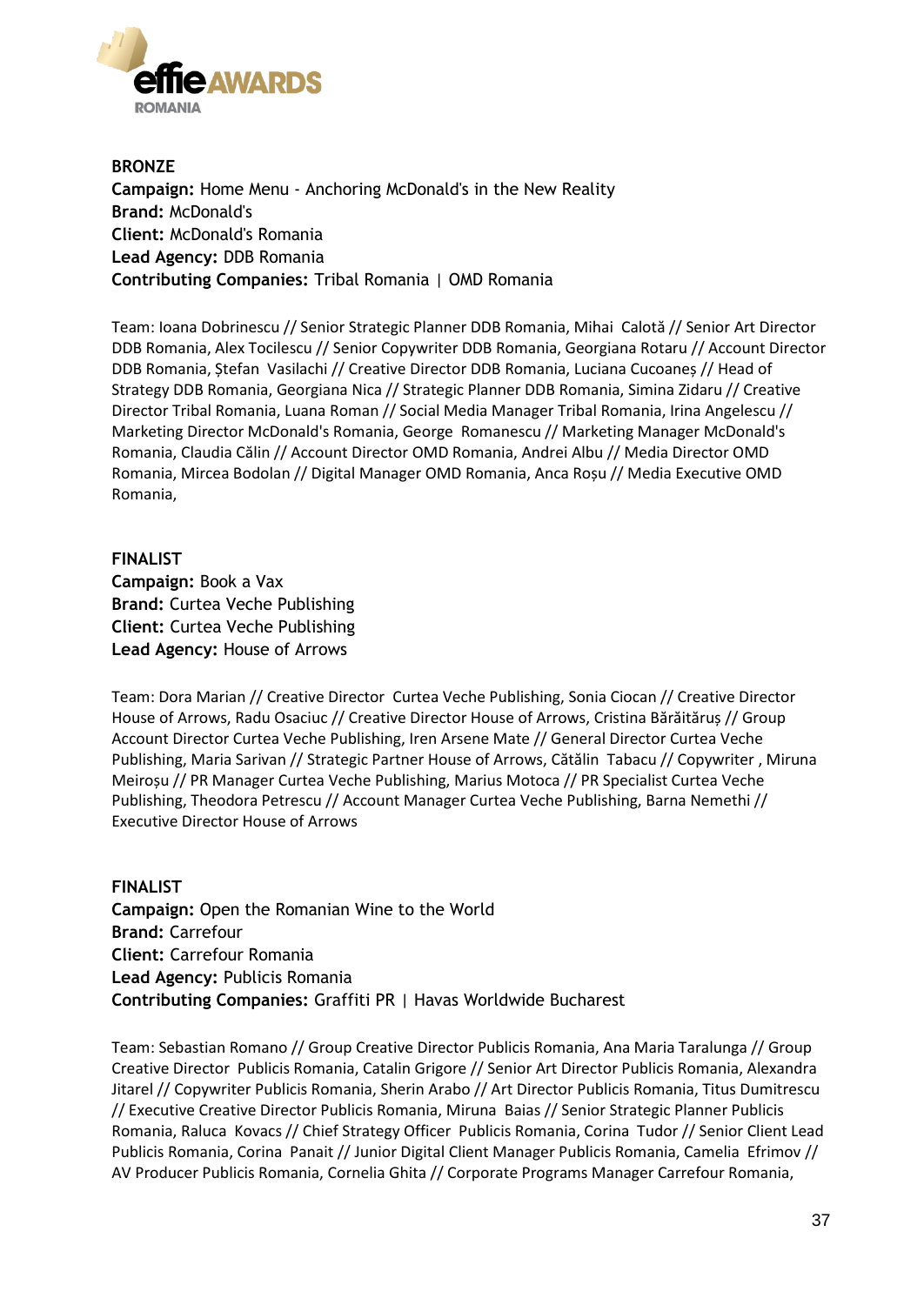

Oana Pascu // Project Manager Corporate Causes Carrefour Romania, Ana Trif // Head of PR Carrefour Romania, Mircea Tomescu // Direct Brand Communications Carrefour Romania, Alina Silvestru // Inovation Manager Publicis Romania, Alexandra Caciur // Head Of Data & Business Intelligence Publicis Romania, Ilinca Sandor // Senior Account Manager Publicis Romania, Mira Sura // PR Consultant Graffiti PR, Iulia Botar // Communications Director Graffiti PR

#### **FINALIST**

**Campaign:** Savior of love **Brand:** First Bank **Client:** First Bank **Lead Agency:** Centrade | Cheil **Contributing Companies:** Chainsaw Europe Studio | Cyclops Gilms | OMD Romania

Team: Viorel Ruse // Marketing & Communication Director First Bank, Mihai Tănase // Senior Marketing Specialist First Bank, Mihai Terecoasă // BTL & Production First Bank, Alina Petcu // Marketing Specialist First Bank, Mihai Gongu // ECD SEE Cheil Centrade, Roxana Niță // Creative Director Cheil Centrade, Ana-Maria Tanasă // Art Director Cheil Centrade, Alexandru Iliescu // Copywriter Cheil Centrade, Monica Garbur // AV Producer Cheil Centrade, Carmen Miruță // Client Service Director Cheil Centrade, Bianca Cauc // Account Director Cheil Centrade, Cristina Drașovean-Oniceanu // Senior PR & CSR Specialist First Bank, Daniela Baraitaru // Marketing Specialist Insights & Social Media First Bank, George Gugulici // Director Cyclops Films, Mircea Lăcătuș // Senior video editor Chainsaw Europe Studio, Hasan Nasser // Sound engineer Chainsaw Europe Studio, Oana Maria Ursachi // Producer Cyclops Films, Maria Tanasoff // Digital Manager OMD Romania, Mădălina Borcea // Media Director OMD Romania

### **Sustained Success**

**SILVER Campaign:** The first intelligent banking **Brand:** George **Client:** BCR **Lead Agency:** Cohn & Jansen Creative Network **Contributing Companies:** Wavemaker (Romania) | Grapefruit | Mainstage The Agency | L2 Agency

Team: Andrei Beșliu // Group Creative Director Cohn & Jansen Creative Network, Cătălina Ceparu // Copywriter Cohn & Jansen Creative Network, Arina Stoenică // Group Account Director Cohn & Jansen Creative Network, Delia Bârsan // Account Manager Cohn & Jansen Creative Network, Oana Știrbu // Account Director Cohn & Jansen Creative Network, MIhaela Coman // Copywriter Cohn & Jansen Creative Network, Francisc Zinz // Art Director Cohn & Jansen Creative Network, Ionuț Stanimir // Executive Director of Marketing and Communication BCR, Laura Andrei // Head of Marketing BCR, Katerina Todorovski // Head of Brand Marketing BCR, Adrian Săveanu // Brand Manager BCR, Ana Maria Ghiurcă // Head of Digital Marketing BCR, Andrei Cohn // Creative Partner Cohn & Jansen Creative Network, Alex Negoescu // Group Creative Director Cohn & Jansen Creative Network, Cristina Abdel // Strategic Planner Cohn & Jansen Creative Network, Diana Crâșmariu // Head of Strategy Cohn & Jansen Creative Network, Alexandru Ilie // Junior Brand Manager BCR, Ovidiu Popa // Online Expert BCR, Gabriel Daniel Stanciu // Online Specialist BCR, Andreea Blejan // Online Communication Expert BCR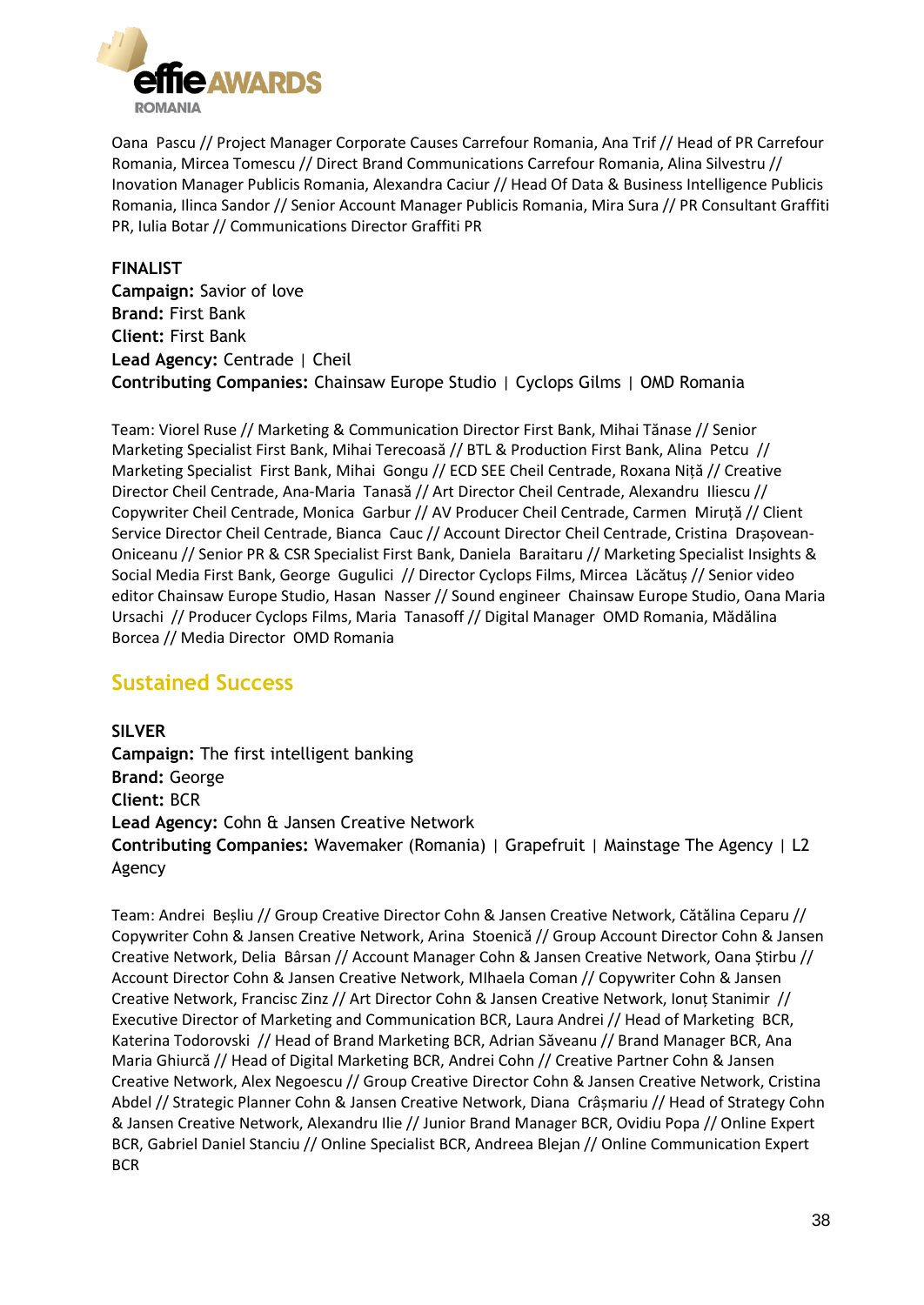

**SILVER Campaign:** TUC SUCCESS STORY **Brand:** TUC **Client:** MONDELEZ Romania **Lead Agency:** Minio Studio **Contributing Companies:** Carat Romania | STARCOM | The Good Company

Team: Ioana Mucenic // CEO Minio Studio, Cristiana Pana // Head of Strategy and Growth Minio Studio, Paul Cotor // Head of Creatives Minio Studio, Andreea Vergelea // Junior Brand Manager MONDELEZ Romania, Ioana Pana // Senior Brand Manager Biscuits Category RO MONDELEZ Romania, Monica Zeciu // Senior Category Manager Macromex, Otilia Pandele // Client Director Carat Romania, Daniela Eustafievici // Digital Client Lead STARCOM, Tudor Petremarin // Film Director Fulg Media, Bogdan Alexandrescu // Executive Chef Independent, Iustin Vadana // Web Developer Land of Web, Marius Cioroaba // Director New Frame, Ana Stănel // Managing Partner The Good Company

#### **BRONZE**

**Campaign:** Eduard by Edenia **Brand:** Edenia Foods **Client:** Macromex **Lead Agency:** Saatchi & Saatchi + The Geeks **Contributing Companies:** STARCOM

Team: Teodora Ionica // Group Creative Director Saatchi & Saatchi + The Geeks, Bogdan Costin // Creative Director Saatchi & Saatchi + The Geeks, Andreea Moise // Senior Art Director Saatchi & Saatchi + The Geeks, Madalina Stoica // Account Director Saatchi & Saatchi + The Geeks, Oana Stincel // Marketing Director Macromex, Vlad Petre // Managing Director Saatchi & Saatchi + The Geeks, Camelia Manoil // Senior Brand Manager Macromex, Silvia Braileanu // Junior Brand Manager Macromex, Daniela Eustafievici // Digital Client lead STARCOM, Georgiana Modoran // Brand Manager , Ana Ocnaru // Communication & Digital Manager , Octavian Catana // Art Director , Adrian Vladut // Media Communication Manager STARCOM, Manuela Tutunica // Media Performance Specialist STARCOM, Andreea Ivanov // Performance Media Consultant STARCOM

**FINALIST Campaign:** House Rules **Brand:** Carrefour **Client:** Carrefour Romania **Lead Agency:** Publicis Romania **Contributing Companies:** Havas Worldwide Bucharest | Funnel Agency

Team: Alin Badiu // Group Creative Director Publicis Romania, Sebastian Romano // Group Creative Director Publicis Romania, Irina Stoleru // Senior Art Director Publicis Romania, Otilia Coman // Senior Copywriter Publicis Romania, Mihaela Dinu // Copywriter Publicis Romania, Roberta Schuster // Art Director Publicis Romania, Casiana Horobeanu // Copywriter Publicis Romania, Sherin Arabo // Art Director Publicis Romania, Titus Dumitrescu // Executive Creative Director Publicis Romania, Miruna Baias // Senior Strategic Planner Publicis Romania, Ilinca Sandor // Senior Account Manager Publicis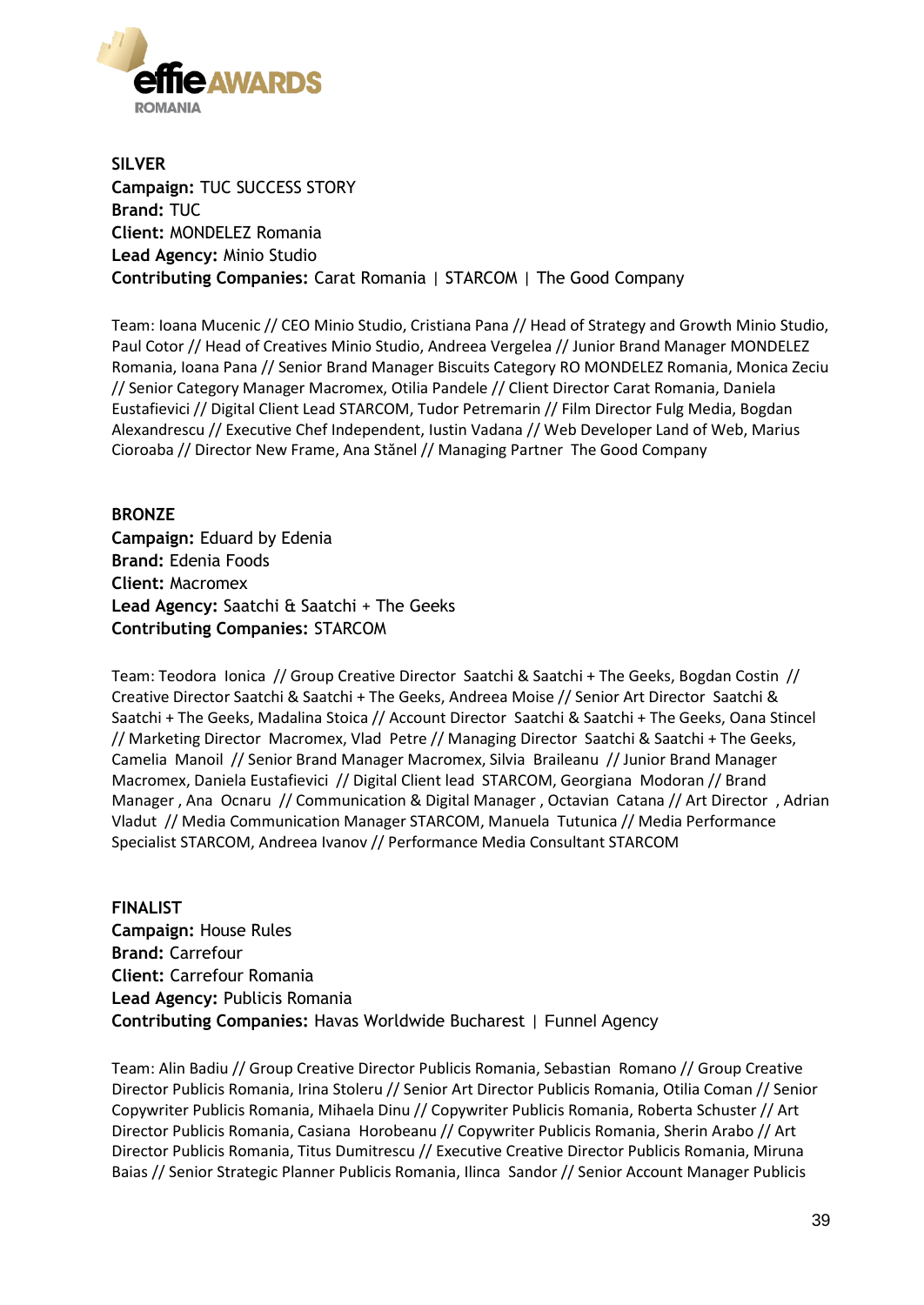

Romania, Corina Tudor // Group Account Director Publicis Romania, Elena Tanase // Account Executive Publicis Romania, Mihaela Abagief // Senior Campaign Manager Carrefour Romania, Liliana Baclea // Responsabil Comunicare ATL și Trafic Carrefour Romania, Diana Falan // Head of Brand Communication Carrefour Romania, Mircea Tomescu // Director Brand Communications Carrefour Romania, Elena Manolache // Account Manager Publicis Romania, Carmina Pohontu // Account Manager Publicis Romania, Camelia Efrimov // AV Producer Publicis Romania

# **Positive Change: Social Good - Brands**

**GOLD Campaign:** Book a Vax **Brand:** Curtea Veche Publishing **Client:** Curtea Veche Publishing **Lead Agency:** House of Arrows

Team: Dora Marian // Creative Director Curtea Veche Publishing, Sonia Ciocan // Creative Director House of Arrows, Radu Osaciuc // Creative Director House of Arrows, Cristina Bărăităruș // Group Account Director Curtea Veche Publishing, Iren Arsene Mate // General Director Curtea Veche Publishing, Maria Sarivan // Strategic Partner House of Arrows, Cătălin Tabacu // Copywriter former member, Miruna Meiroșu // PR Manager Curtea Veche Publishing, Marius Motoca // PR Specialist Curtea Veche Publishing, Theodora Petrescu // Account Manager Curtea Veche Publishing, Barna Nemethi // Executive Director House of Arrows

**SILVER**

**Campaign:** Act For Good **Brand:** Carrefour **Client:** Carrefour Romania **Lead Agency:** Publicis Romania **Contributing Companies:** Havas Worldwide Bucharest | Graffiti PR | Funnel Agency |Jam Session Agency

Team: Alin Badiu // Group Creative Director Publicis Romania, Sebastian Romano // Group Creative Director Publicis Romania, Carmina Pohontu // Digital Client Manager Publicis Romania, Ilinca Sandor // Client Lead Publicis Romania, Corina Tudor // Senior Client Lead Publicis Romania, Titus Dumitrescu // Executive Creative Director Publicis Romania, Casiana Horobeanu // DIgital Copywriter Publicis Romania, Corina Panait // Junior Digital Client Manager Publicis Romania, Sherin Arabo // Art Director Publicis Romania, Miruna Baias // Brand Strategist Publicis Romania, Alina Silvestru // Inovation Manager Publicis Romania, Diana Falan // Brand Manager Carrefour Romania, Mihaela Abagief // Senior Campaign Manager Carrefour Romania, Teodor Gurgui // Mobile, Loyalty & UX Development Manager Carrefour Romania, Elena Carcu // Copywriter Publicis Romania, Andrei Antal // Copywriter Publicis Romania, Andrei Detesan // Art Director Publicis Romania, Nicoleta Baicu // Modern Shopping Brand Manager Carrefour Romania, Bogdan Lupu // Loyalty and Modern Director Carrefour Romania, Mihaela Dinu // Copywriter Publicis Romania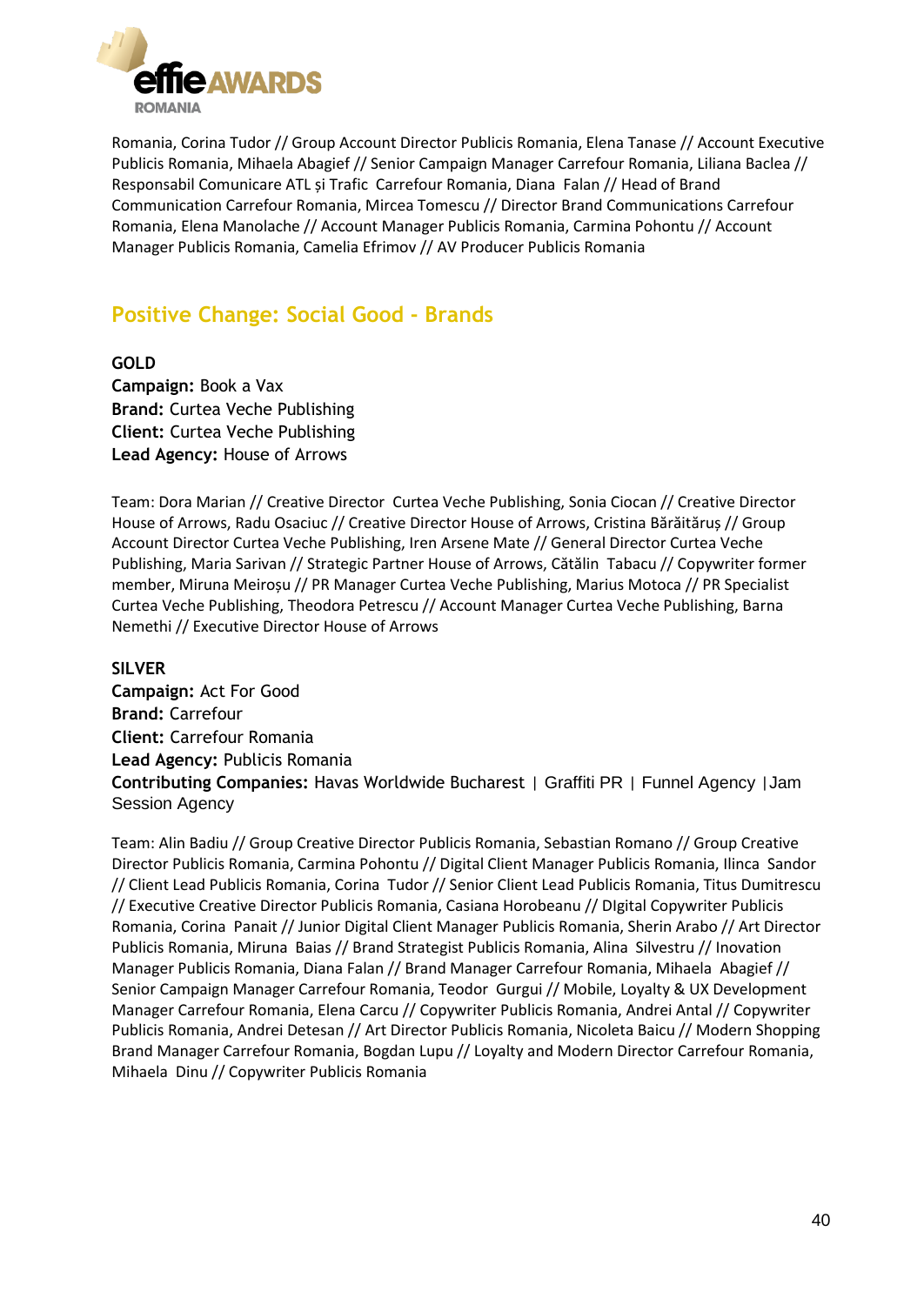

**BRONZE Campaign:** LOVE YOURSELF // BLACK FRIDAY CAMPAIGN **Brand:** FASHION DAYS **Client:** Fashion Days **Lead Agency:** Leo Burnett Romania **Contributing Companies:** MSL The Practice Romania | Conversion

Team: Fulvia Olaru // Deputy Brand Communication Director LEO BURNETT, Raluca Monac // Head of Brand Marketing Fashion Days, Raluca Acuculitei // Brand Communication Manager LEO BURNETT, Denisa Cojocariu // Brand Manager Fashion Days, Andrei Nica // Group Creative Director LEO BURNETT BUCHAREST, Oana Nastase // Senior Planner LEO BURNETT, Oana Sandru // Copywriter LEO BURNETT, Eduar Cirstea // Art Director LEO BURNETT, Laura Moisa // AV Producer LEO BURNETT, Maria Toma // Social Media Manager Fashion Days, Andrei Petrea // Art Director LEO BURNETT, Ionut Radu // Media Manager Conversion Media Romania, Andrei Chirila // Marketing Director Fashion Days, Alexandra Badita // Social Media Specialist Fashion Days, Alexandra Gabriela Mateescu // Visual Content Manager Fashion Days, Andra Pecingina // Copywriter Fashion Days, Diana Alexa // Managing Director LEO BURNETT, Robert Berza // General Manager Fashion Days

**BRONZE Campaign:** Villages **Brand:** Vodafone **Client:** VODAFONE ROMANIA **Lead Agency:** McCann Worldgroup Romania **Contributing Companies:** MRM Romania

Team: Stefan Chiritescu // Chief Strategy Officer McCann Romania, Mircea Tara // Senior Copywriter McCann Romania, Papuc Ruxandra // Executive Creative Director McCann Romania, Doina Ionescu // Group Account Director McCann Romania, Tiberiu Munteanu // Head of A/V Production McCann Romania, Anca Mihalache // Art Director McCann Romania, Valentin Rusu // Head of DTP McCann Worldgroup Romania

**BRONZE Campaign:** Smart Forest **Brand:** Vodafone **Client:** VODAFONE ROMANIA **Lead Agency:** McCann Worldgroup Romania **Contributing Companies:** MRM Romania

Team: Stefan Chiritescu // Chief Strategy Officer McCann Romania, Bianca Troncea // Strategy Director McCann Romania, Papuc Ruxandra // Executive Creative Director McCann Romania, Rusu Adrian // Group Creative Director McCann Romania, Ovidiu Juravle // Senior Art Director McCann Romania, Bold Iulia // Art Director McCann Romania, Mircea Tara // Senior Copywriter McCann Romania, Andreea Spilca // Senior Account Director McCann Romania, Stefania Tita // Account Executive McCann Romania, Doina Ionescu // Group Account Director McCann Romania, Tiberiu Munteanu // Head of A/V Production McCann Romania, Valentin Rusu // Senior DTP McCann Romania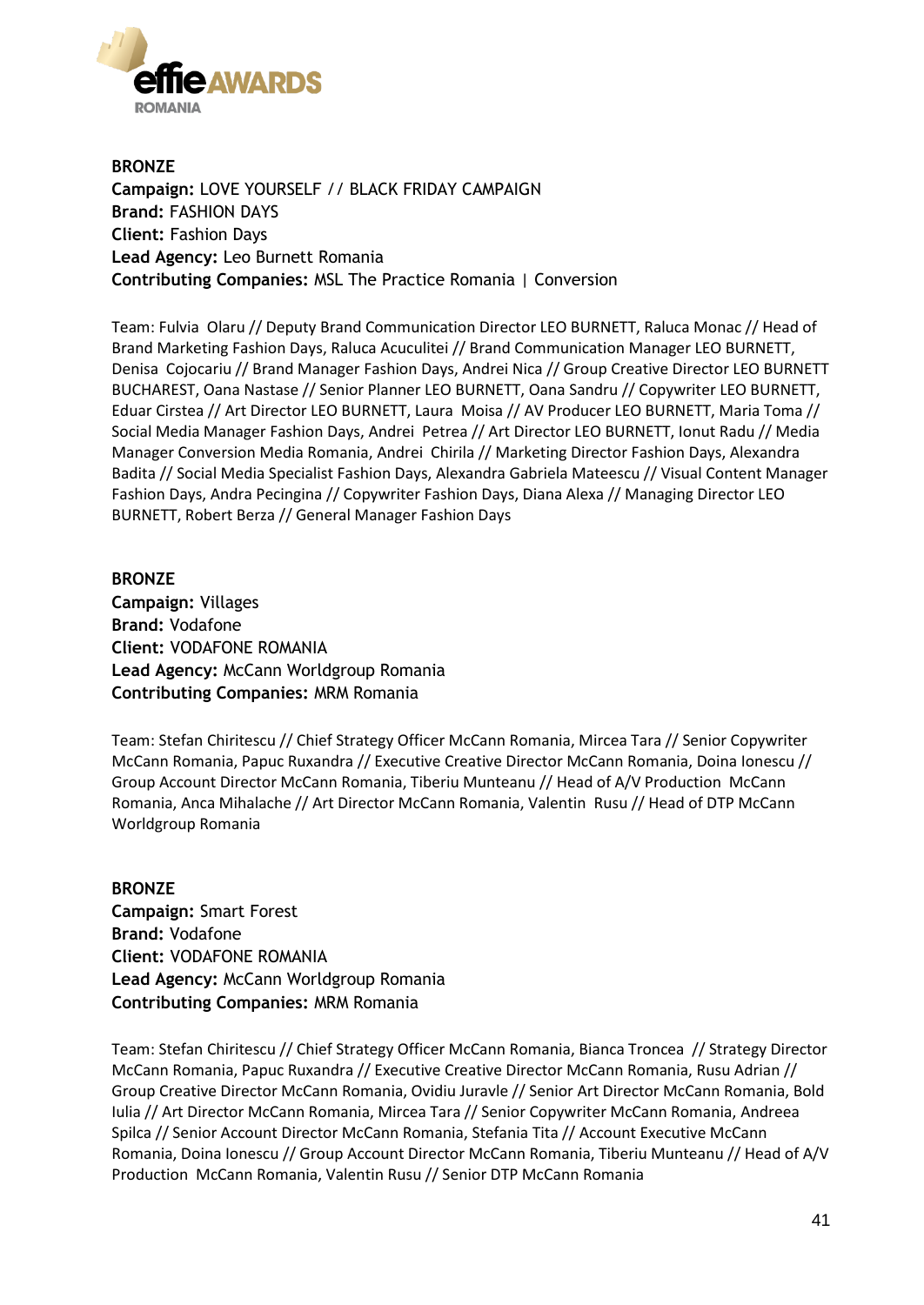

**BRONZE Campaign:** When there is a GOSPODINA, there also needs to be a GOSPODIN **Brand:** Fairy, Procter & Gamble **Client:** Procter & Gamble Romania **Lead Agency:** Graffiti PR **Contributing Companies:** MediaCom | Cult Market Research

Team: Elida Pantea // Senior Brand Manager Home Care, P&G SEE Procter & Gamble Romania, Razvan Resmerita // Communications Director Fabric, Home, Baby and Fem Care, P&G SEE Procter & Gamble Romania, Alhassan Alkuhlani // Brand Director Home Care, P&G SEE Procter & Gamble Romania, Laura Moisiu // Integrated Communications Director Graffiti PR, Geanina Iamandi // PR Consultant Graffiti PR, Madalina Ghebaru // PR Specialist Graffiti PR, Oana Samit // Jr PR Specialist Graffiti PR, Stefana Lepadatu // Jr PR Specialist Graffiti PR, Paul Kasprovschi // Researcher and Brand Strategist Graffiti PR, Mihai Gitu // Head of Video Graffiti PR, Madalina Savulescu // Head of Digital Graffiti PR, Roxana Diaconescu // Senior Digital Content Consultant Graffiti PR, Madalina Radu // Digital Content Specialist Graffiti PR, Iulia Stoicanea // Digital Content Assistant Graffiti PR, Bogdan Ionita // Graphic Designer Graffiti PR, Mihaela Neagoe // Digital Media Specialist MediaCom, Paul Acatrini // Research Manager Cult Market Research

#### **FINALIST**

**Campaign:** Storysinging riddles **Brand:** Kinder Felie de Lapte **Client:** Ferrero Romania **Lead Agency:** Saatchi & Saatchi + The Geeks **Contributing Companies:** Starcom Romania | MSL The Practice

Team: Bogdan Costin // Creative Director Saatchi & Saatchi + The Geeks, Tiberiu Coman // Group Creative Director Saatchi & Saatchi + The Geeks, Ani Mina // Art Director Saatchi & Saatchi + The Geeks, Laurentiu Semeniuc // Senior Strategic Planner Saatchi & Saatchi + The Geeks, Simona Zglimbea // Senior Account Director Saatchi & Saatchi + The Geeks, Emil Mititelu // Digital Client Manager STARCOM, Andreea Ivanciu // Senior Performance Media Specialist STARCOM, Cristina Chicus // Senior Project Manager MSL The Practice, Daniela Marin // Communications Director MSL The Practice, Delia Danu // Project Lead Saatchi & Saatchi + The Geeks, Irina Ivanet // Junior Strategic Planner Saatchi & Saatchi + The Geeks, Anca Geana // Brand Manager Kinder Kinder Romania, Diana Pasoi // Senior Brand Manager Kinder Kinder Romania, Paul Foltache // Senior Web Developer Saatchi & Saatchi + The Geeks, Alexa Balaskas // Communication Manager MSL The Practice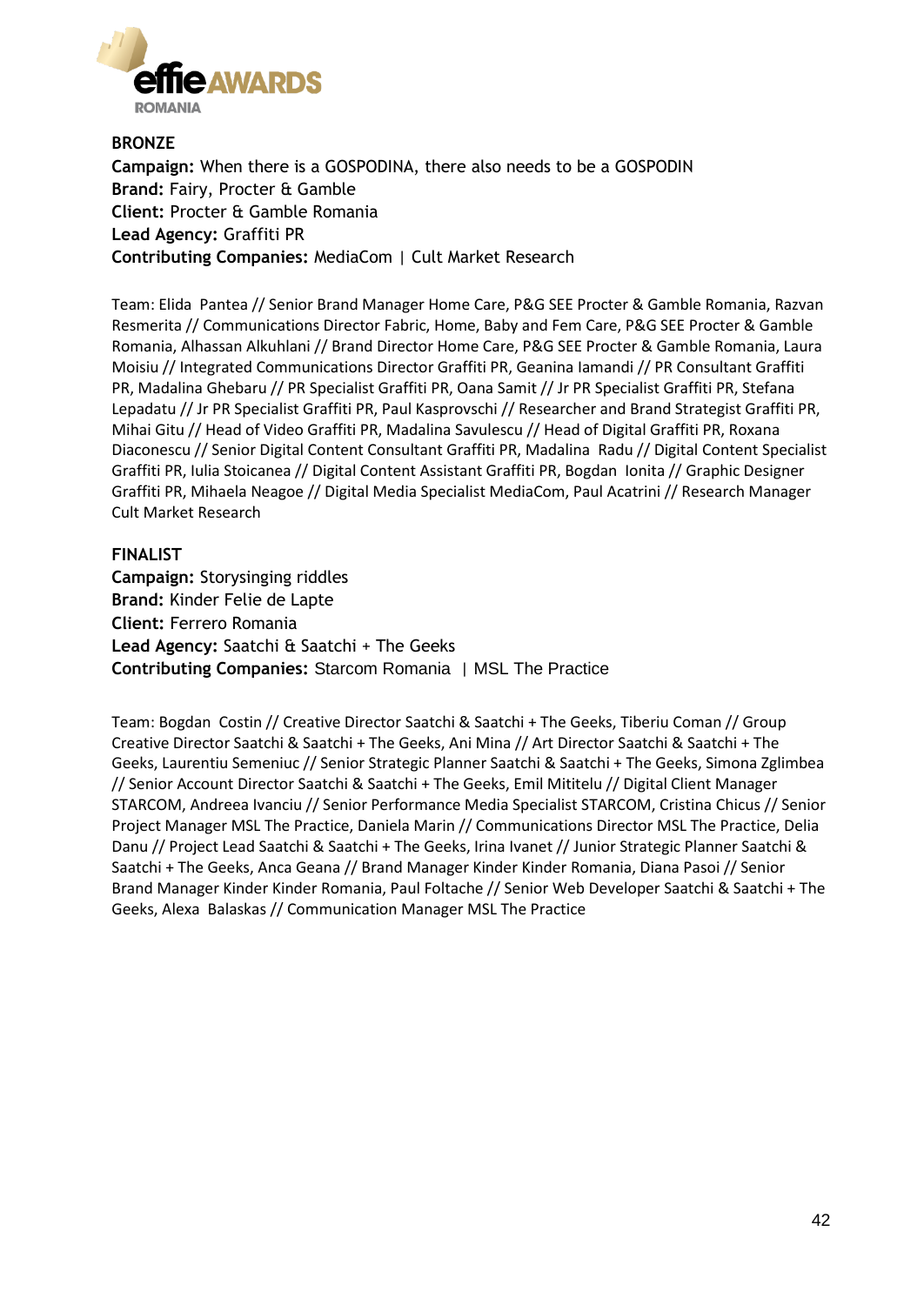

# **Positive Change: Social Good – Non-Profit**

**GOLD Campaign:** GUILT GIFTS PUPPETRY **Brand:** ANAIS **Client:** ANAIS **Lead Agency:** Cheil Centrade

Team: Roxana Nita // Group Creative Director Centrade | Cheil, Alexandru Iliescu // Copywriter Centrade | Cheil, Ana-Ramona Tanasă // Art Director Centrade | Cheil, Maria Trepcea // Account Director Centrade | Cheil, Ana-Maria Radulescu // Senior Account Manager Centrade | Cheil, Monica Garbur // AV Director Centrade | Cheil, Veronica Bratu // Social Media Manager Centrade | Cheil, Mihai Gongu // Executive Creative Director SEE Centrade | Cheil, Carmen Miruță // Client Service Director Centrade | Cheil, Mihaela Mangu // Director Executiv ANAIS, Carmen Nemes // Presedinte ANAIS, Petru Stratulat // Actor, Lightwave Theatre Company Independent Romania, Cristina-Andreea Ion // Coordonator, Ligtwave Theatre Company Independent Romania, Alex Petrosanu // Creative Director, Les Ateliers Nomad Independent Romania, Adi Bulboaca // DOP & FOTOGRAF Independent Romania, Razvan Rotaru // Coregraf, Mike's School of Dance Independent Romania, Corina Platon // Coregraf, Mike's School of Dance Independent Romania, Mircea Lăcătuș // Editor, Chainsaw Europe Independent Romania, Medeea Marinescu // Actor Independent Romania

**SILVER Campaign:** Come out with me **Brand:** Accept **Client:** ACCEPT **Lead Agency:** Publicis Romania **Contributing Companies:** Global Records | TikTok

Team: Matei Florea // Content & Community Specialist TikTok, Miruna Dumitrescu // Group Creative Director Publicis Romania, Ioana Mihai // Strategy Director Publicis Romania, Tudor Toma // Client Manager Publicis Romania, Ioana Dumitrascuta // Client Lead Publicis Romania, Catalina Preda // Art Director Publicis Romania, Bianca Barsan // Copywriter Publicis Romania, Cosmin Anghel // Copywriter Publicis Romania, Ciprian Frunzeanu // Digital Art Director Publicis Romania, Vanesa Panait // Junior Copywriter Publicis Romania, Andreea Roscan // Art director , Patrik Barila // Co-Director & trans activist Asociatia Accept, Ana Ciutu // Campaign Coordinator Asociatia Accept, Diana Dragomir // Communication Coordinator Asociatia Accept, Gabriel Gherman // Trans Activist Asociatia Accept, Luca Istodor // Bucharest Pride co-organizer Asociatia Accept, Alex Zorila // Bucharest Pride co-organizer Asociatia Accept, Andreea Pietrosel // Content Creator & PR Asociatia Accept, Teodora Roseti Ion Rotaru // Executive Director Asociatia Accept, Laura Savu // Global Community Manager TikTok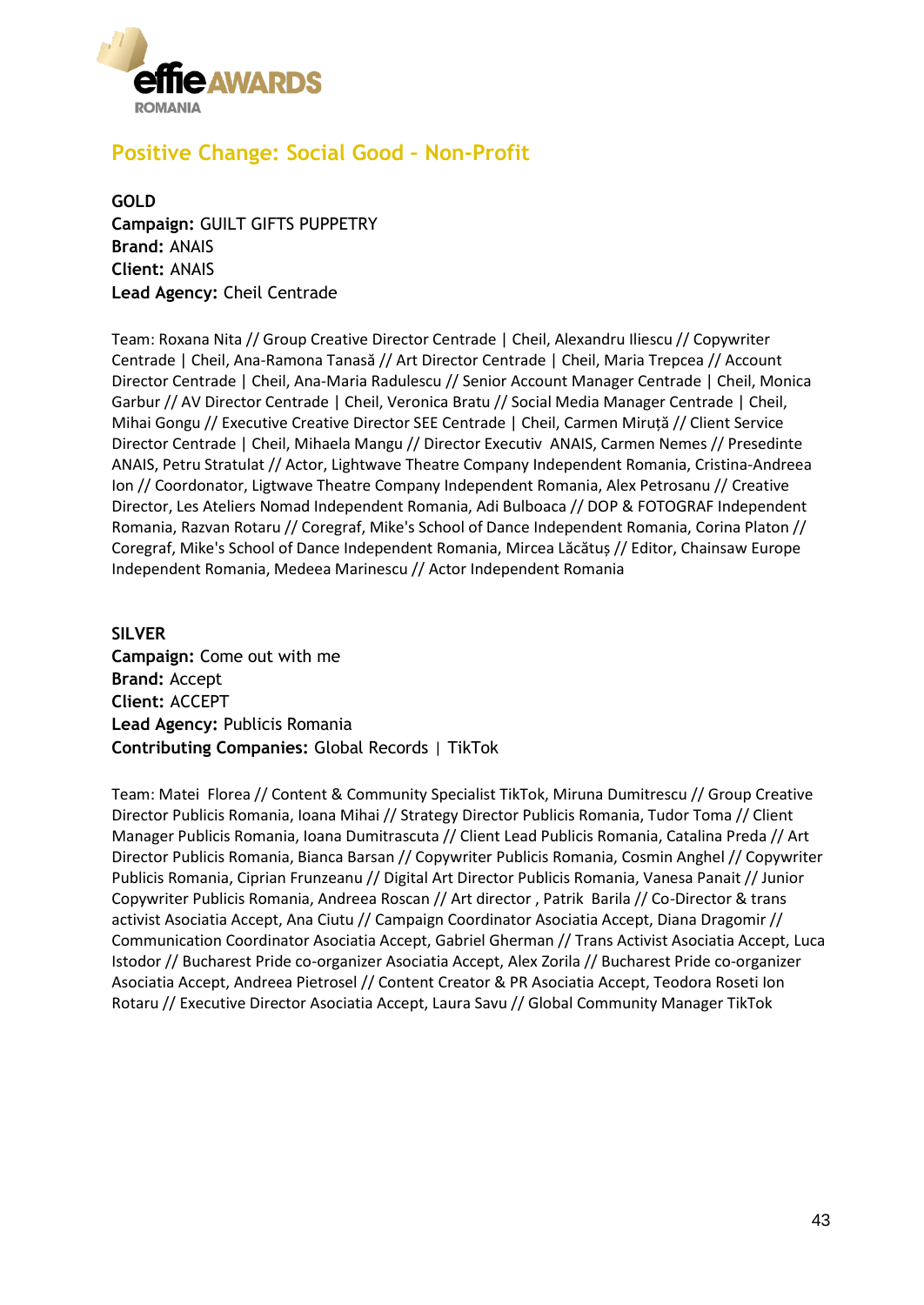

**SILVER Campaign:** The Institute **Brand:** Autism Voice **Client:** Autism Voice **Lead Agency:** Pastel Age **Contributing Companies:** Canopy I Music Gear I Glome Studio

Team: Manuela Silica // Client service director Pastel Age, Laura Iane // Creative director Pastel Age, Roxana Sava // Group creative director/ Copywriter Pastel Age, Raluca Gorjanu-Radu // Art director/ Editor Pastel Age, Vlad Giogu // Editor / Graphic designer Pastel Age, Loredana Pogonescu // Account manager Pastel Age, Ana Doaga // PR Manager Pastel Age

#### **BRONZE**

**Campaign:** Real Life Estate **Brand:** Samusocial Romania **Client:** Samusocial din România **Lead Agency:** Tribal Worldwide **Contributing Companies:** OLX Group

Team: Simina Zidaru // Deputy Managing Director & Creative Director Tribal Worldwide, Mădălina Pop // Senior Copywriter Tribal Worldwide, Ionuț Raicu // Senior Art Director Tribal Worldwide, Andreea Apostoliu // Head of Social Media Tribal Worldwide, Claudiu Ioniță // Social Media Manager Tribal Worldwide, Bianca Vișinescu // Social Media Executive Tribal Worldwide, Marie-Claire Borcan // Influencers Manager , Ruxandra Popescu // Client Service Director Tribal Worldwide, Alexandra Mesaroș // Account Manager , Andrei Soare // Development Director Tribal Worldwide, Andrei Crăciun // Communication Manager Samusocial din România, Sabina Nicolae // Executive Director

#### **FINALIST Campaign:** Unwanted Touches **Brand:** Asociația Telefonul Copilului **Client:** Asociația Telefonul Copilului **Lead Agency:** Mercury360 **Contributing Companies:** Romanian Police – Prevention Division

Team: Liviu Turcanu // Creative Director Mercury360, Roxana Paduraru // Art Director Mercury360, Ana Serban // Group Creative Director Mercury360, Mihaela Bourceanu // Client Service Director Mercury360, Madalina Gheorghe // Sr. Account Manager Mercury360, Georgiana Bumbu // Account Executive Mercury360, Catalina Surcel // Executive Director Asociatia Telefonul Copilului, Ramona Dabija // Chief Commissioner ROMANIAN POLICE – PREVENTION DIVISION, Sorin Stanica // Chief Commissioner ROMANIAN POLICE – PREVENTION DIVISION, Andrei Busuioc // Head of Digital Design Outbox, Andrian Munteanu // Managing Director Outbox, Razvan Cliza // Executive Producer Avanpost, Alex Galmeanu // Photographer & Director Alex Galmeanu, Dana Pascu // Communication Strategy Mercury360, Alexandra Coltea // Post Production Manager Animotion, Robert Iulian // Video Editor Animotion